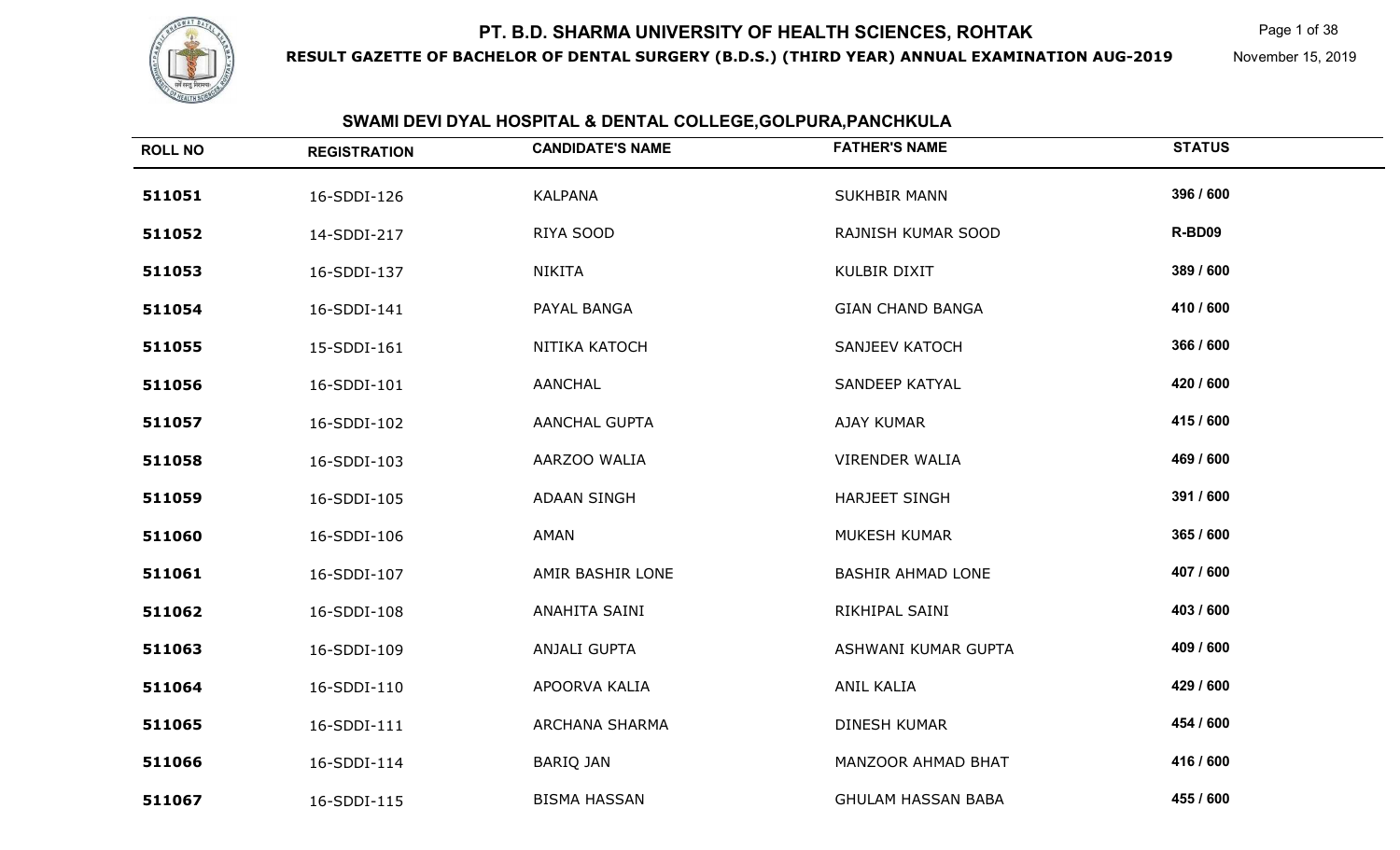

**RESULT GAZETTE OF BACHELOR OF DENTAL SURGERY (B.D.S.) (THIRD YEAR) ANNUAL EXAMINATION AUG-2019**

Page 2 of 38

November 15, 2019

| <b>ROLL NO</b> | <b>REGISTRATION</b> | <b>CANDIDATE'S NAME</b> | <b>FATHER'S NAME</b>        | <b>STATUS</b> |
|----------------|---------------------|-------------------------|-----------------------------|---------------|
| 511068         | 16-SDDI-116         | CHINAR DAHIYA           | <b>SURESH KUMAR</b>         | 451 / 600     |
| 511069         | 16-SDDI-118         | <b>DIVYA BHAT</b>       | <b>ASHOK BHAT</b>           | 447 / 600     |
| 511070         | 16-SDDI-119         | DIVYA SREE              | KATEEL BALAKRISHNA ACHARYA  | 422 / 600     |
| 511071         | 16-SDDI-121         | <b>HARSIMRAN KAUR</b>   | <b>VIRENDER SINGH</b>       | 418 / 600     |
| 511072         | 16-SDDI-124         | <b>JAYA</b>             | <b>BINOD KUMAR</b>          | 403 / 600     |
| 511073         | 16-SDDI-125         | <b>KAJAL SAINI</b>      | JASBIR SINGH                | 425 / 600     |
| 511074         | 16-SDDI-127         | <b>KARAN LALIT</b>      | HANS RAJ LALIT              | 443 / 600     |
| 511075         | 16-SDDI-128         | KHALID MUSTAFA QUADRI   | ZEYAUL MUSTAFA QUADRI       | R-BD09        |
| 511076         | 16-SDDI-129         | KIRANPREET KAUR NOTAY   | RAJINDER SINGH NOTAY        | R-BD09        |
| 511077         | 16-SDDI-130         | MAHIMA REDHU            | SATISH REDHU                | 407 / 600     |
| 511078         | 16-SDDI-131         | <b>MANSI GUPTA</b>      | <b>SHYAM GUPTA</b>          | 396 / 600     |
| 511079         | 16-SDDI-133         | MEHVISH MAJEED LONE     | ABDUL MAJEED LONE           | 413 / 600     |
| 511080         | 16-SDDI-135         | MUSHARAFA YEHYA BANDAY  | MOHAMMAD YEHYA BANDAY       | 435 / 600     |
| 511081         | 16-SDDI-136         | NAVNEET BAKSHI          | <b>GURMEET SINGH BAKSHI</b> | 394 / 600     |
| 511082         | 16-SDDI-138         | NISHTHA BHUTANI         | SANJAY KUMAR                | 443 / 600     |
| 511083         | 16-SDDI-140         | NITIKA CHOPRA           | NARINDER CHOPRA             | 432 / 600     |
| 511084         | 16-SDDI-142         | PRABHJOT KAUR           | RAJINDER SINGH              | 442 / 600     |
| 511085         | 16-SDDI-143         | PRERNA SONI             | ARUN KUMAR SONI             | 477 / 600     |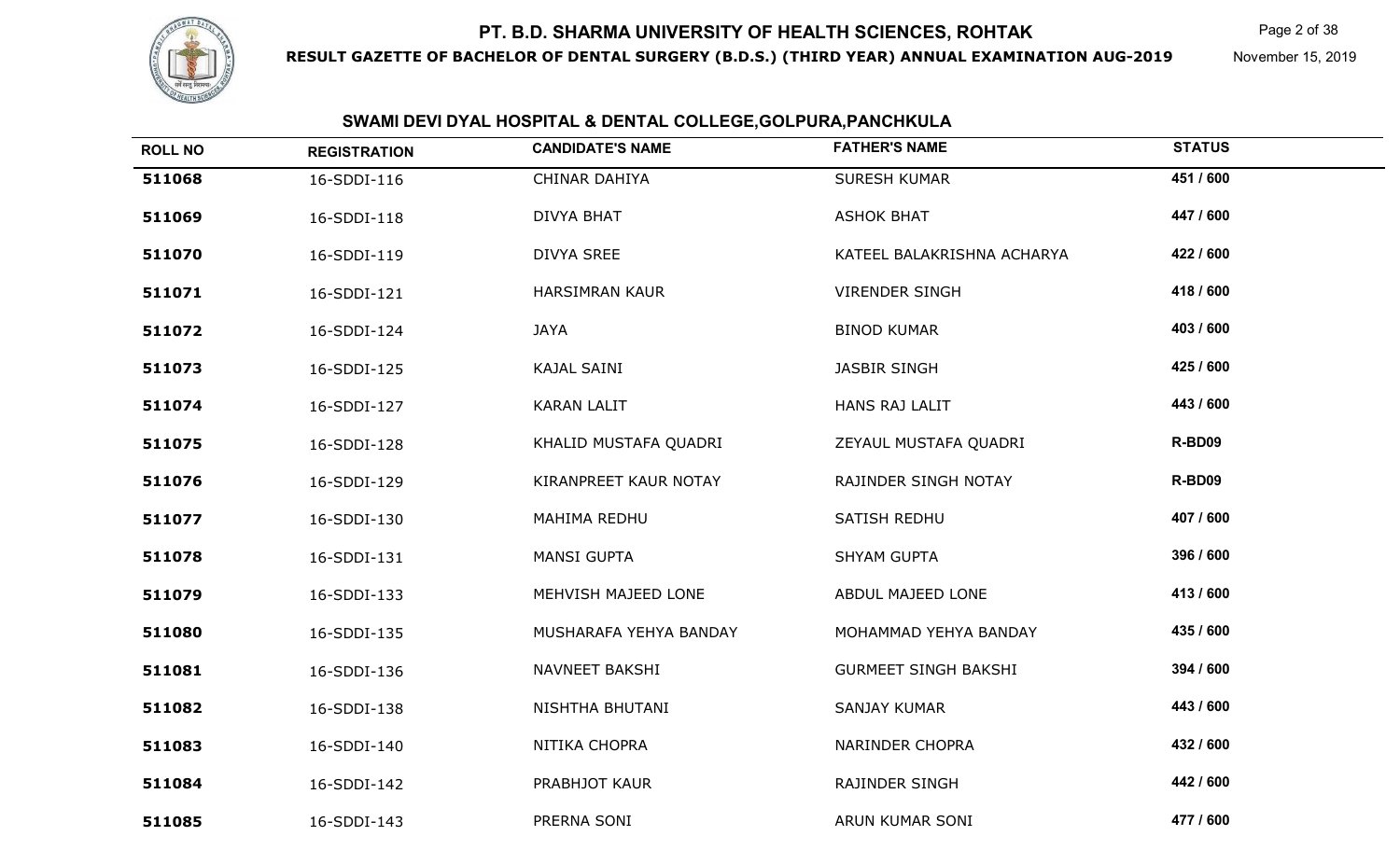

**RESULT GAZETTE OF BACHELOR OF DENTAL SURGERY (B.D.S.) (THIRD YEAR) ANNUAL EXAMINATION AUG-2019**

Page 3 of 38

November 15, 2019

| <b>ROLL NO</b> | <b>REGISTRATION</b> | <b>CANDIDATE'S NAME</b> | <b>FATHER'S NAME</b>  | <b>STATUS</b> |
|----------------|---------------------|-------------------------|-----------------------|---------------|
| 511086         | 16-SDDI-144         | PRIYANKA RAJPUT         | <b>RAKESH KUMAR</b>   | 411 / 600     |
| 511087         | 16-SDDI-145         | <b>RAHUL</b>            | <b>JAGDISH KUMAR</b>  | 402 / 600     |
| 511088         | 16-SDDI-147         | RITAMBHARA              | UMANANDAN SHARMA      | 402 / 600     |
| 511089         | 16-SDDI-149         | <b>RIYA</b>             | <b>RAJAN SINGH</b>    | 407 / 600     |
| 511090         | 16-SDDI-150         | <b>SHILPA</b>           | <b>SURJIT SINGH</b>   | 399 / 600     |
| 511091         | 16-SDDI-152         | <b>SHUBHAM TOMAR</b>    | <b>VIKAS TOMAR</b>    | 396 / 600     |
| 511092         | 16-SDDI-154         | SIMRAN SUHANI           | HARENDRA KUMAR        | 394 / 600     |
| 511093         | 16-SDDI-155         | SIMRANPREET KAUR        | <b>BALJIT SINGH</b>   | 435 / 600     |
| 511094         | 16-SDDI-156         | SOMYA ANAND             | SHAILENDRA KUMAR      | 391 / 600     |
| 511095         | 16-SDDI-157         | <b>SONAM CHHABRA</b>    | PARMOD KUMAR          | 389 / 600     |
| 511096         | 16-SDDI-159         | <b>SWATI</b>            | MANOJ KUMAR JHA       | 410 / 600     |
| 511097         | 16-SDDI-160         | TABINDA AFZAL           | MOHAMMAD AFZAL WANI   | 414 / 600     |
| 511098         | 16-SDDI-161         | <b>UMANG TANWAR</b>     | <b>DEVENDER KUMAR</b> | 393 / 600     |
| 511099         | 16-SDDI-162         | VERNICA VISHVEKARMA     | DHEERAJ VISHVEKARMA   | 409 / 600     |
| 511100         | 16-SDDI-163         | <b>VIVEK</b>            | <b>BANSI LAL</b>      | 405 / 600     |
| 511101         | 16-SDDI-164         | YASHITA                 | <b>KULDIP RAJ</b>     | 460 / 600     |
| 511102         | 16-SDDI-112         | ARUSHI                  | HITESH BANSAL         | 439 / 600     |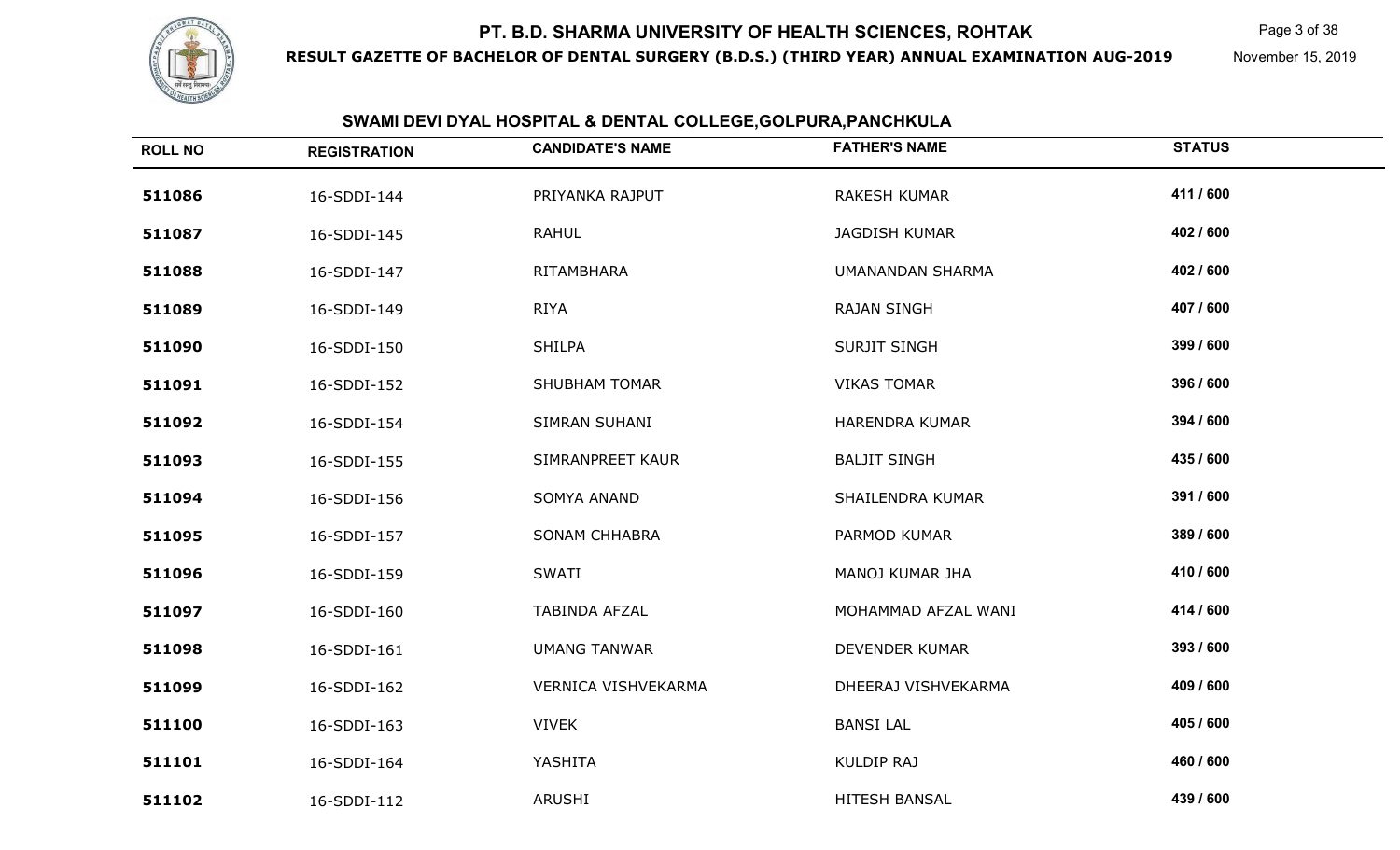

**RESULT GAZETTE OF BACHELOR OF DENTAL SURGERY (B.D.S.) (THIRD YEAR) ANNUAL EXAMINATION AUG-2019**

Page 4 of 38

November 15, 2019

| <b>ROLL NO</b> | <b>REGISTRATION</b> | <b>CANDIDATE'S NAME</b> | <b>FATHER'S NAME</b>  | <b>STATUS</b>      |
|----------------|---------------------|-------------------------|-----------------------|--------------------|
| 511103         | 16SDDI120           | <b>DIVYANSH PRATAP</b>  | DEV SUMAN CHAUHAN     | 421 / 600          |
| 511104         | 16SDDI122           | HIMANI TYAGI            | <b>JITENDER TYAGI</b> | 389 / 600          |
| 511105         | 16SDDI158           | <b>SURYA PRATAP</b>     | DAVENDER SINGH        | 421 / 600          |
| 511161         | 12-SDDI-104         | PALWINDER KAUR          | PARAMJIT SINGH        | 361 / 600          |
| 511162         | 12-SDDI-74          | <b>HIMASHU KAUSHIK</b>  | RAM PRAKASH KAUSHIK   | 378 / 600          |
| 511163         | 14-SDDI-206         | NIDHI SHARMA            | <b>SUBHASH SHARMA</b> | <b>R-BD09 BD10</b> |
| 511164         | 15-SDDI-116         | <b>DEEPIKA</b>          | ALFRED SADIQ          | R-BD11             |
| 511165         | 15-SDDI-144         | KUNWAR SAINI            | IQBAL SINGH           | <b>R-BD09 BD11</b> |
| 511166         | 15-SDDI-151         | MOHSIN SHAFAT SHAHMIR   | SHAFAT AHMAD SHAHMIR  | 348 / 600          |
| 511167         | 15-SDDI-163         | <b>OBAISA MUKHTAR</b>   | MUKHTAR AHMAD WANI    | R-BD09             |
| 511168         | 15-SDDI-171         | REVA JOSHI              | SUDHIR JOSHI          | 377 / 600          |
| 511169         | 15-SDDI-190         | SUHAIB BIN TARIQ        | TARIQ IRSHAD HUNDOO   | 353 / 600          |
| 511170         | 15-SDDI-198         | VANSHIKA POONIA         | DINESH POONIA         | 357 / 600          |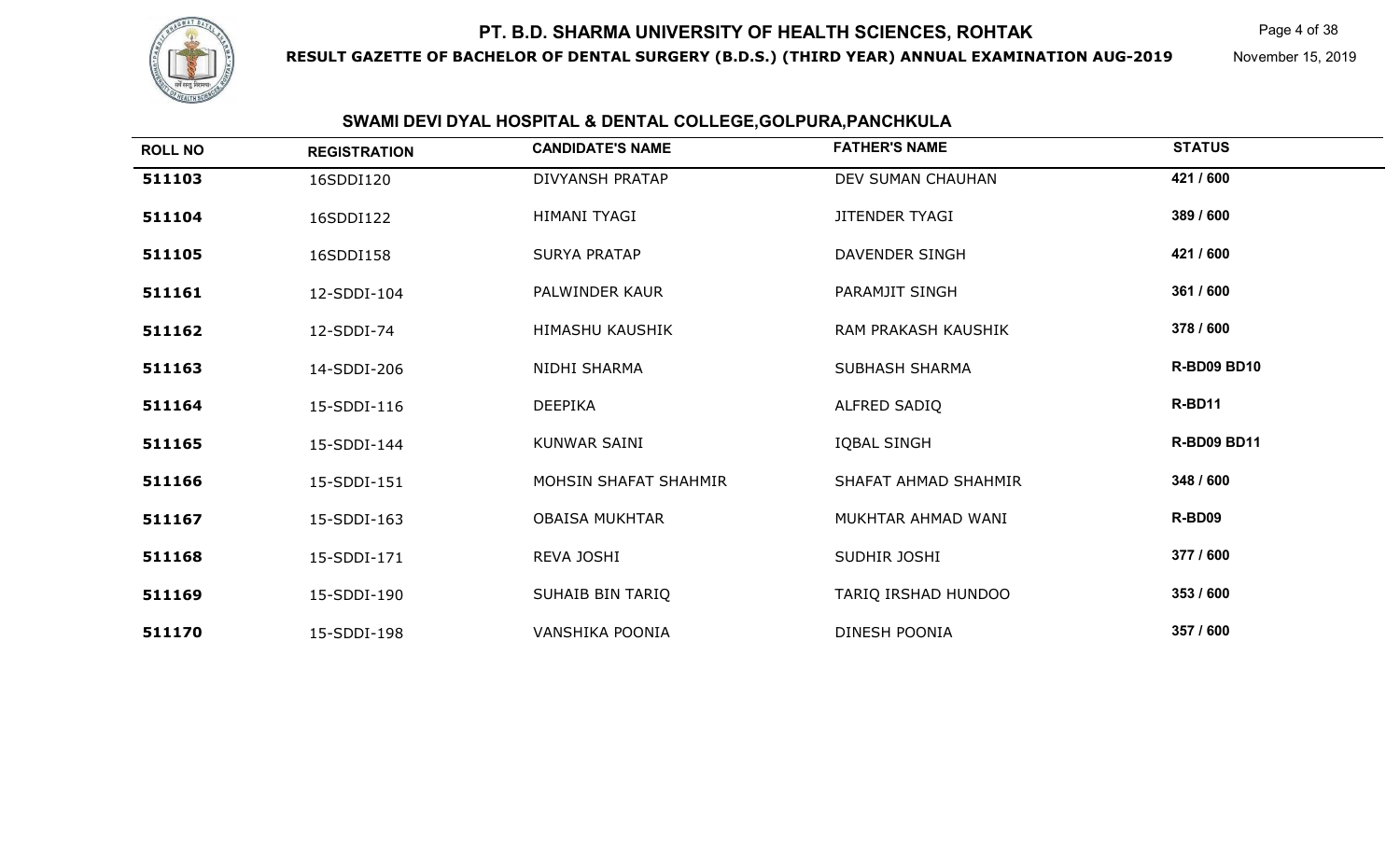

**RESULT GAZETTE OF BACHELOR OF DENTAL SURGERY (B.D.S.) (THIRD YEAR) ANNUAL EXAMINATION AUG-2019**

Page 5 of 38

November 15, 2019

| <b>ROLL NO</b> | <b>REGISTRATION</b> | <b>CANDIDATE'S NAME</b> | <b>FATHER'S NAME</b>  | <b>STATUS</b>      |
|----------------|---------------------|-------------------------|-----------------------|--------------------|
| 511221         | 10-PDM-30           | <b>MOHIT</b>            | <b>HAWA SINGH</b>     | <b>R-BD09 BD11</b> |
| 511222         | 15-PDM-113          | <b>SAKSHI SUHAG</b>     | <b>RAJESH KUMAR</b>   | <b>R-BD10 BD11</b> |
| 511223         | 15-PDM-119          | JYOTI YADAV             | <b>SUBHASH CHAND</b>  | R-BD11             |
| 511224         | 15-PDM-28           | KM KHUSHBU DEVI         | SARTEJ SINGH          | 351 / 600          |
| 511225         | 15-PDM-82           | NIHAL                   | TRI BHUWAN NATH       | 342 / 600          |
| 511226         | 15-PDM-94           | <b>RAHUL</b>            | <b>TAJBIR</b>         | 337 / 600          |
| 511227         | 16-PDM-100          | <b>VEDIKA KHANEJA</b>   | AJAY KHANEJA          | 348 / 600          |
| 511228         | 16-PDM-101          | <b>JHALAK TALWAR</b>    | <b>RAKESH TALWAR</b>  | 396 / 600          |
| 511229         | 16-PDM-102          | <b>BHANJANA MATHUR</b>  | JAIDEEP BHIWANI       | 397 / 600          |
| 511230         | 16-PDM-109          | <b>RITIKA</b>           | <b>NARENDER KUMAR</b> | 404 / 600          |
| 511231         | 16-PDM-110          | PRANAV ARORA            | RAJESH ARORA          | 378 / 600          |
| 511232         | 16-PDM-111          | PREETI                  | <b>BIJENDER</b>       | 403 / 600          |
| 511233         | 16-PDM-112          | <b>SRISHTI SINGH</b>    | MAHESH SISODIA        | 386 / 600          |
| 511234         | 16-PDM-113          | <b>NEHA YADAV</b>       | VIRENDRA KUMAR YADAV  | 409 / 600          |
| 511235         | 16-PDM-114          | <b>JAHNVI GIROTRA</b>   | RAMESH KUMAR GIROTRA  | 379 / 600          |
| 511236         | 16-PDM-115          | <b>NISHA</b>            | <b>RAMESH CHAND</b>   | 388 / 600          |
| 511237         | 16-PDM-116          | NIDHI                   | <b>JITENDER SINGH</b> | 397 / 600          |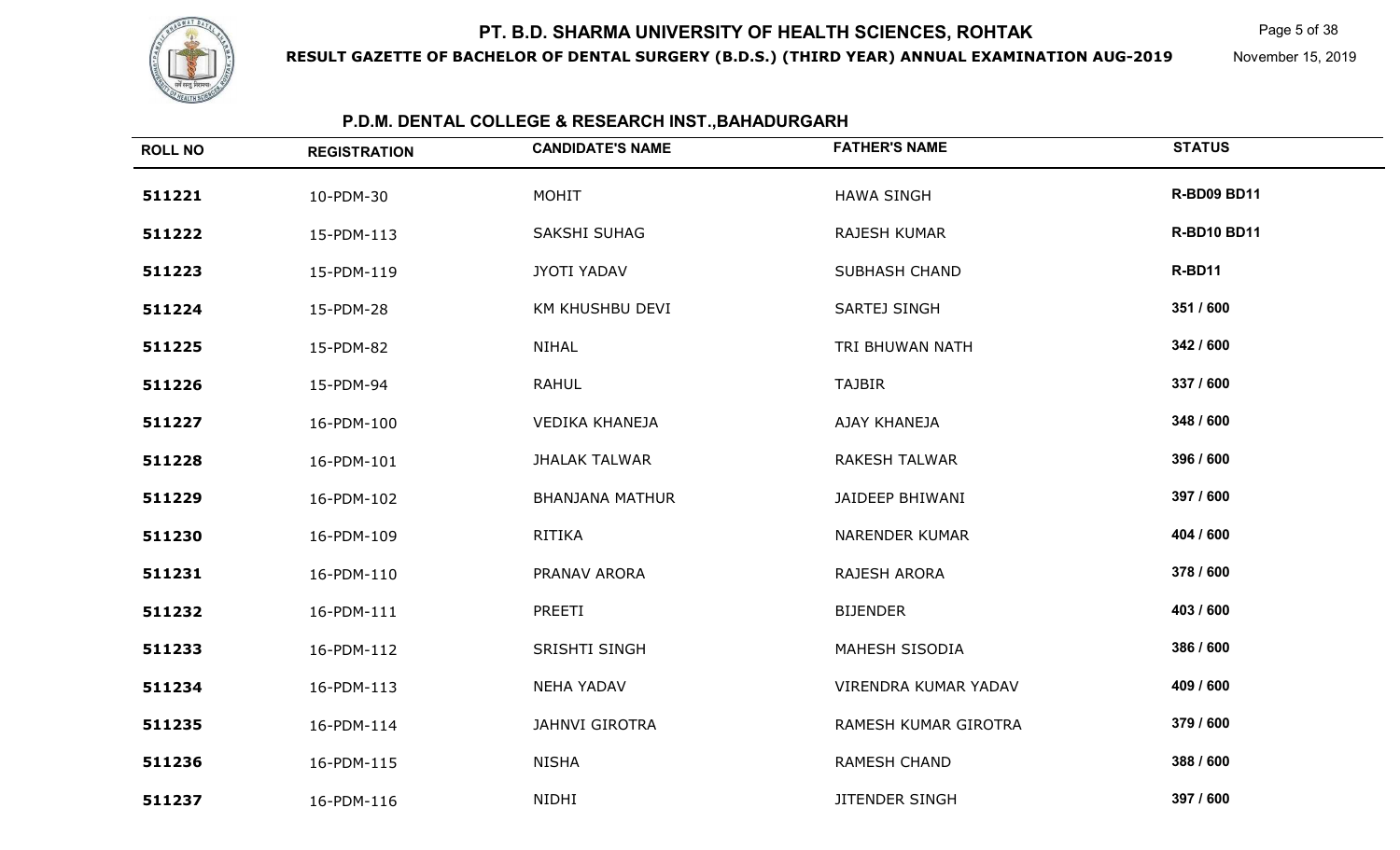

**RESULT GAZETTE OF BACHELOR OF DENTAL SURGERY (B.D.S.) (THIRD YEAR) ANNUAL EXAMINATION AUG-2019**

Page 6 of 38

November 15, 2019

| <b>ROLL NO</b> | <b>REGISTRATION</b> | <b>CANDIDATE'S NAME</b> | <b>FATHER'S NAME</b>  | <b>STATUS</b> |
|----------------|---------------------|-------------------------|-----------------------|---------------|
| 511238         | 16-PDM-21           | ANJALI                  | <b>GOBIND</b>         | 440 / 600     |
| 511239         | 16-PDM-22           | NIDHI AGGARWAL          | NAND KISHORE AGGARWAL | 420 / 600     |
| 511240         | 16-PDM-25           | <b>VAISHALI GUPTA</b>   | <b>RAKESH KUMAR</b>   | 410 / 600     |
| 511241         | 16-PDM-26           | SANCHI GUPTA            | <b>SANJAY GUPTA</b>   | 432 / 600     |
| 511242         | 16-PDM-27           | LAVISHA BANSAL          | SANJAY BANSAL         | 416 / 600     |
| 511243         | 16-PDM-28           | SHUBHAM                 | ANIL SWAMI            | 405 / 600     |
| 511244         | 16-PDM-29           | SHILPA GUPTA            | RAMJI PRASAD          | 398 / 600     |
| 511245         | 16-PDM-30           | SHALINI YADAV           | <b>KANWAL SINGH</b>   | 366 / 600     |
| 511246         | 16-PDM-31           | DEEPJYOTI PATHAK        | <b>B K PATHAK</b>     | R-BD09        |
| 511247         | 16-PDM-32           | DEEPANSHU BHATIA        | VIJAY KUMAR BHATIA    | 381 / 600     |
| 511248         | 16-PDM-33           | YOGESH TAMTA            | JEET RAM TAMTA        | 373 / 600     |
| 511249         | 16-PDM-34           | SANYA KHURANA           | NARINDER KHURANA      | 426 / 600     |
| 511250         | 16-PDM-35           | AASTHA SAHANI           | <b>ASHISH SAHANI</b>  | 447 / 600     |
| 511251         | 16-PDM-36           | PRIYANKA                | <b>YOGESH</b>         | 396 / 600     |
| 511252         | 16-PDM-38           | ARUSHI ARYA             | <b>ARUN ARYA</b>      | 411 / 600     |
| 511253         | 16-PDM-39           | <b>MAYANK SHARMA</b>    | <b>VIJAY SHARMA</b>   | 435 / 600     |
| 511254         | 16-PDM-40           | SHREYA AGGARWAL         | RAJESH AGGARWAL       | 405 / 600     |
| 511255         | 16-PDM-41           | VAIBHAV GOYAL           | PANKAJ GOYAL          | 401 / 600     |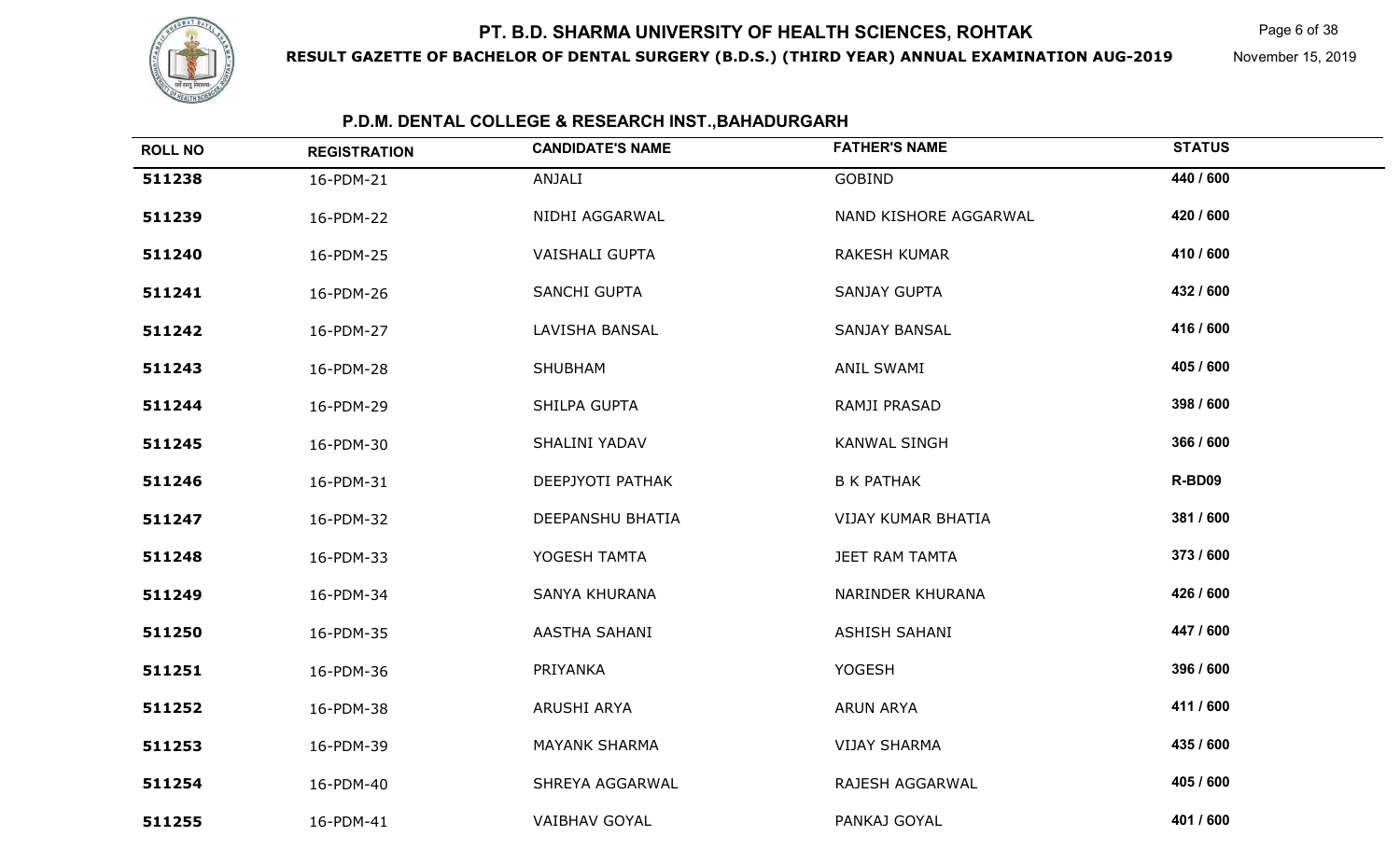

**RESULT GAZETTE OF BACHELOR OF DENTAL SURGERY (B.D.S.) (THIRD YEAR) ANNUAL EXAMINATION AUG-2019**

Page 7 of 38

November 15, 2019

| <b>ROLL NO</b> | <b>REGISTRATION</b> | <b>CANDIDATE'S NAME</b> | <b>FATHER'S NAME</b>     | <b>STATUS</b> |
|----------------|---------------------|-------------------------|--------------------------|---------------|
| 511256         | 16-PDM-42           | <b>NIKITA</b>           | VIDYANAND                | 400 / 600     |
| 511257         | 16-PDM-43           | NIDA KARIM              | MD.KARIM UDDIN           | 364 / 600     |
| 511258         | 16-PDM-44           | <b>ISHITA SHARMA</b>    | AJEET SHARMA             | 389 / 600     |
| 511259         | 16-PDM-45           | PRACHI SHARMA           | <b>JAIBHAGWAN SHARMA</b> | 432 / 600     |
| 511260         | 16-PDM-46           | <b>TANIYA VASHISTH</b>  | SHRIRAM VASHISTH         | 394 / 600     |
| 511261         | 16-PDM-47           | SOMBIR                  | ROHTAS SINGH             | 340 / 600     |
| 511262         | 16-PDM-48           | AMRITA SHARMA           | DINESH KUMAR             | 396 / 600     |
| 511263         | 16-PDM-49           | SURBHI SINGLA           | <b>MADAN LAL SINGLA</b>  | 369 / 600     |
| 511264         | 16-PDM-50           | <b>ANKUR SINGLA</b>     | <b>BHIRBHAN SINGLA</b>   | 377 / 600     |
| 511265         | 16-PDM-52           | <b>SHEETAL</b>          | <b>MAHENDER</b>          | 372 / 600     |
| 511266         | 16-PDM-53           | <b>ANKITA</b>           | PRAVEEN KUMAR            | 383 / 600     |
| 511267         | 16-PDM-55           | NIRAJ KUMAR             | <b>RAJENDER PRASAD</b>   | 383 / 600     |
| 511268         | 16-PDM-56           | PRIYA                   | KAMALJEET                | 376 / 600     |
| 511269         | 16-PDM-58           | RAVITA CHAHAR           | RAVINDER SINGH           | 390 / 600     |
| 511270         | 16-PDM-59           | <b>SUGANDHA</b>         | PREM KUMAR SACHDEVA      | 403 / 600     |
| 511271         | 16-PDM-60           | <b>REEMA TUSAMER</b>    | SHAILENDER KUMAR TUSAMER | 365 / 600     |
| 511272         | 16-PDM-61           | ASHISH JAIMINI          | VINAY KUMAR JAIMINI      | 374 / 600     |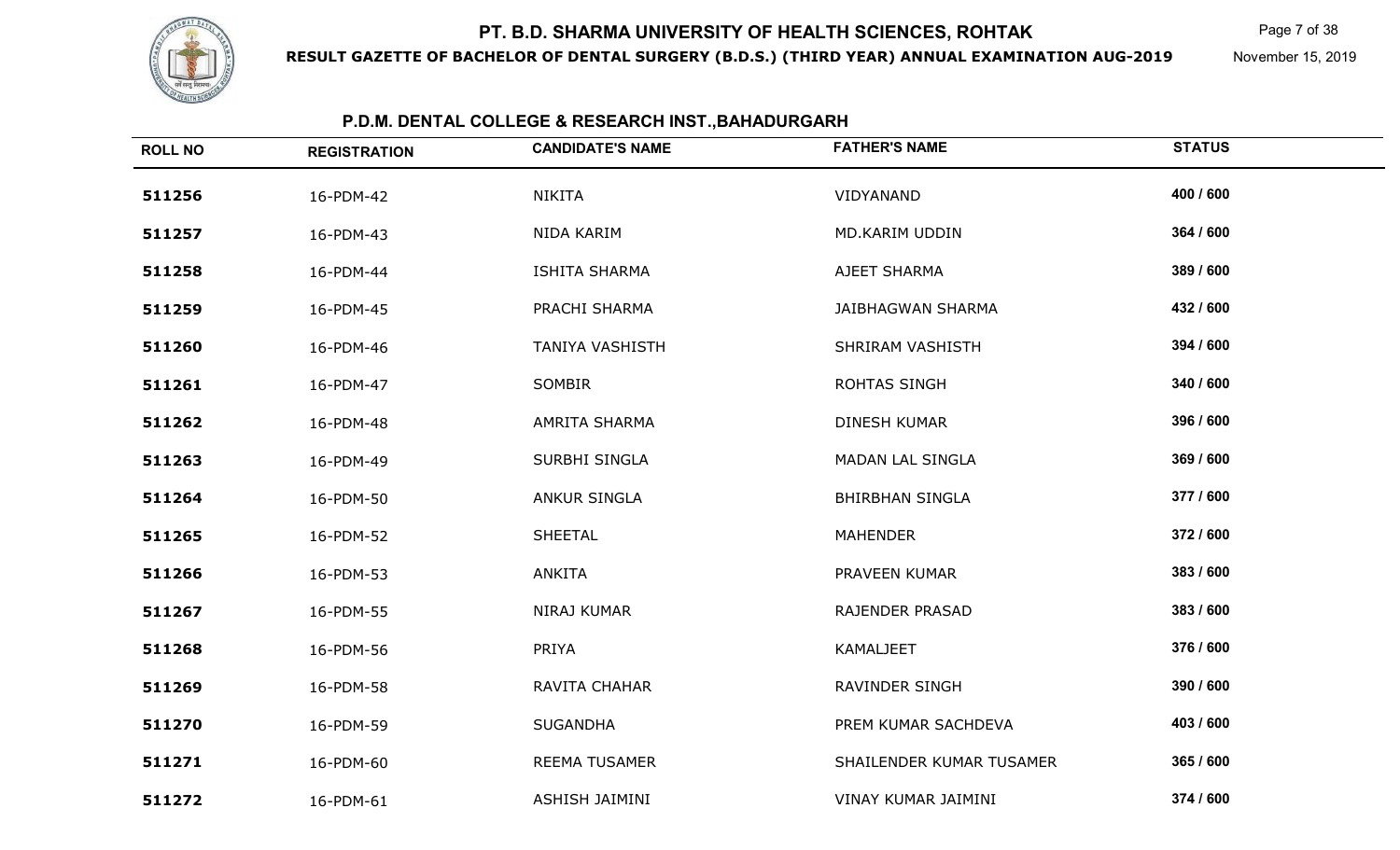

**RESULT GAZETTE OF BACHELOR OF DENTAL SURGERY (B.D.S.) (THIRD YEAR) ANNUAL EXAMINATION AUG-2019**

Page 8 of 38

November 15, 2019

| <b>ROLL NO</b> | <b>REGISTRATION</b> | <b>CANDIDATE'S NAME</b> | <b>FATHER'S NAME</b>   | <b>STATUS</b> |
|----------------|---------------------|-------------------------|------------------------|---------------|
| 511273         | 16-PDM-62           | <b>DEEKSHA PARASHAR</b> | SATISH KUMAR PARASHAR  | 387 / 600     |
| 511274         | 16-PDM-63           | <b>RAHUL</b>            | <b>SUBHASH CHANDER</b> | 339 / 600     |
| 511275         | 16-PDM-64           | <b>KASHIKA</b>          | RAJESH KUMAR           | 376 / 600     |
| 511276         | 16-PDM-65           | <b>NEHA DESWAL</b>      | NARENDER DESWAL        | 379 / 600     |
| 511277         | 16-PDM-66           | <b>MANSI AHLAWAT</b>    | RAJESH AHLAWAT         | 380 / 600     |
| 511278         | 16-PDM-67           | SAKSHI SINGLA           | SATISH SINGLA          | 383 / 600     |
| 511279         | 16-PDM-69           | RISHABH POPLI           | C S POPLI              | 396 / 600     |
| 511280         | 16-PDM-70           | RADHA SHARMA            | <b>SHIV CHARAN</b>     | 395 / 600     |
| 511281         | 16-PDM-71           | HARSHITA GOYAL          | PAWAN KUMAR GOYAL      | 382 / 600     |
| 511282         | 16-PDM-72           | <b>TANVI AHLAWAT</b>    | <b>SANJAY AHLAWAT</b>  | 385 / 600     |
| 511283         | 16-PDM-73           | <b>SHUBHAM BANSAL</b>   | <b>DINESH BANSAL</b>   | 367 / 600     |
| 511284         | 16-PDM-74           | NIHARIKA                | RAJENDER KUMAR JAIN    | 403 / 600     |
| 511285         | 16-PDM-75           | <b>SUJATA YADAV</b>     | RAJ BAHADUR            | 389 / 600     |
| 511286         | 16-PDM-76           | <b>SHEETAL</b>          | <b>BALJIT SINGH</b>    | 407 / 600     |
| 511287         | 16-PDM-77           | AAKASH DEEP             | SUDHIR KUMAR           | 396 / 600     |
| 511288         | 16-PDM-78           | MUSKAN JASWAL           | <b>ASHWANI KUMAR</b>   | 394 / 600     |
| 511289         | 16-PDM-79           | ANKIT PANWAR            | <b>DILBAG SINGH</b>    | 372 / 600     |
| 511290         | 16-PDM-80           | <b>KM TARUNA</b>        | <b>NARENDER KUMAR</b>  | R-BD11        |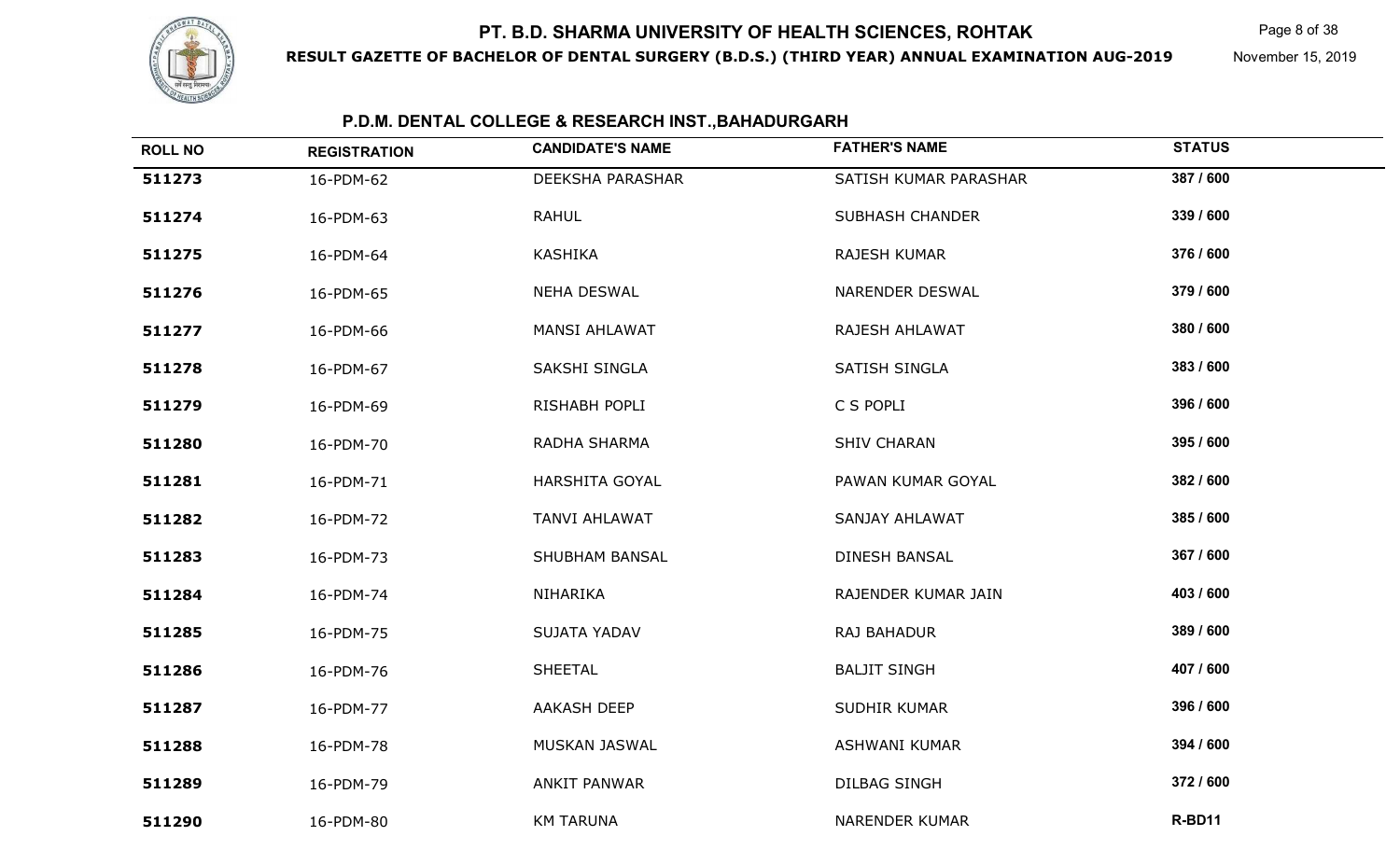

**RESULT GAZETTE OF BACHELOR OF DENTAL SURGERY (B.D.S.) (THIRD YEAR) ANNUAL EXAMINATION AUG-2019**

Page 9 of 38

November 15, 2019

| <b>ROLL NO</b> | <b>REGISTRATION</b> | <b>CANDIDATE'S NAME</b> | <b>FATHER'S NAME</b>           | <b>STATUS</b> |
|----------------|---------------------|-------------------------|--------------------------------|---------------|
| 511291         | 16-PDM-81           | <b>HARLEEN KAUR</b>     | <b>RAVINDER SINGH</b>          | 386 / 600     |
| 511292         | 16-PDM-82           | DEVANSHI SAHU           | RAJESH SAHU                    | 391 / 600     |
| 511293         | 16-PDM-83           | HIMANSHU SHARMA         | RAJ KUMAR SHARMA               | 382 / 600     |
| 511294         | 16-PDM-84           | RUHANI                  | DILBAGH SINGH                  | 375 / 600     |
| 511295         | 16-PDM-85           | HIMANSHU ARORA          | <b>GULSHAN ARORA</b>           | 359 / 600     |
| 511296         | 16-PDM-87           | <b>KANCHAN SONI</b>     | RAMESH KUMAR SONI              | 403 / 600     |
| 511297         | 16-PDM-88           | <b>ANKIT JAIN</b>       | SUSHIL KUMAR JAIN              | 391 / 600     |
| 511298         | 16-PDM-89           | RITIKA                  | <b>SUBHASH CHANDER</b>         | 393 / 600     |
| 511299         | 16-PDM-90           | AKSHARA SHAJI           | <b>SHAJI SV</b>                | 370 / 600     |
| 511300         | 16-PDM-91           | VAISHALI GOLA           | <b>NAWAB SINGH</b>             | 360 / 600     |
| 511301         | 16-PDM-92           | ANJALI                  | <b>KARAMBIR</b>                | 335 / 600     |
| 511302         | 16-PDM-95           | SHIVANI KAUSHIK         | ANIL KUMAR KAUSHIK             | 378 / 600     |
| 511303         | 16-PDM-96           | PHURPA TSERING          | <b>TSERING NGORUP</b>          | 375 / 600     |
| 511304         | 16-PDM-97           | SAKSHI ARORA            | <b>ANIL ARORA</b>              | 360 / 600     |
| 511305         | 16-PDM-98           | RITIKA SINGLA           | RAJESH KUMAR                   | 364 / 600     |
| 511306         | 16-PDM-99           | RAVINDER CHAUHAN        | <b>CHANDER SHEKHAR CHAUHAN</b> | 384 / 600     |
| 511307         | 16PDM37             | <b>NIKITA</b>           | SANJAY                         | 397 / 600     |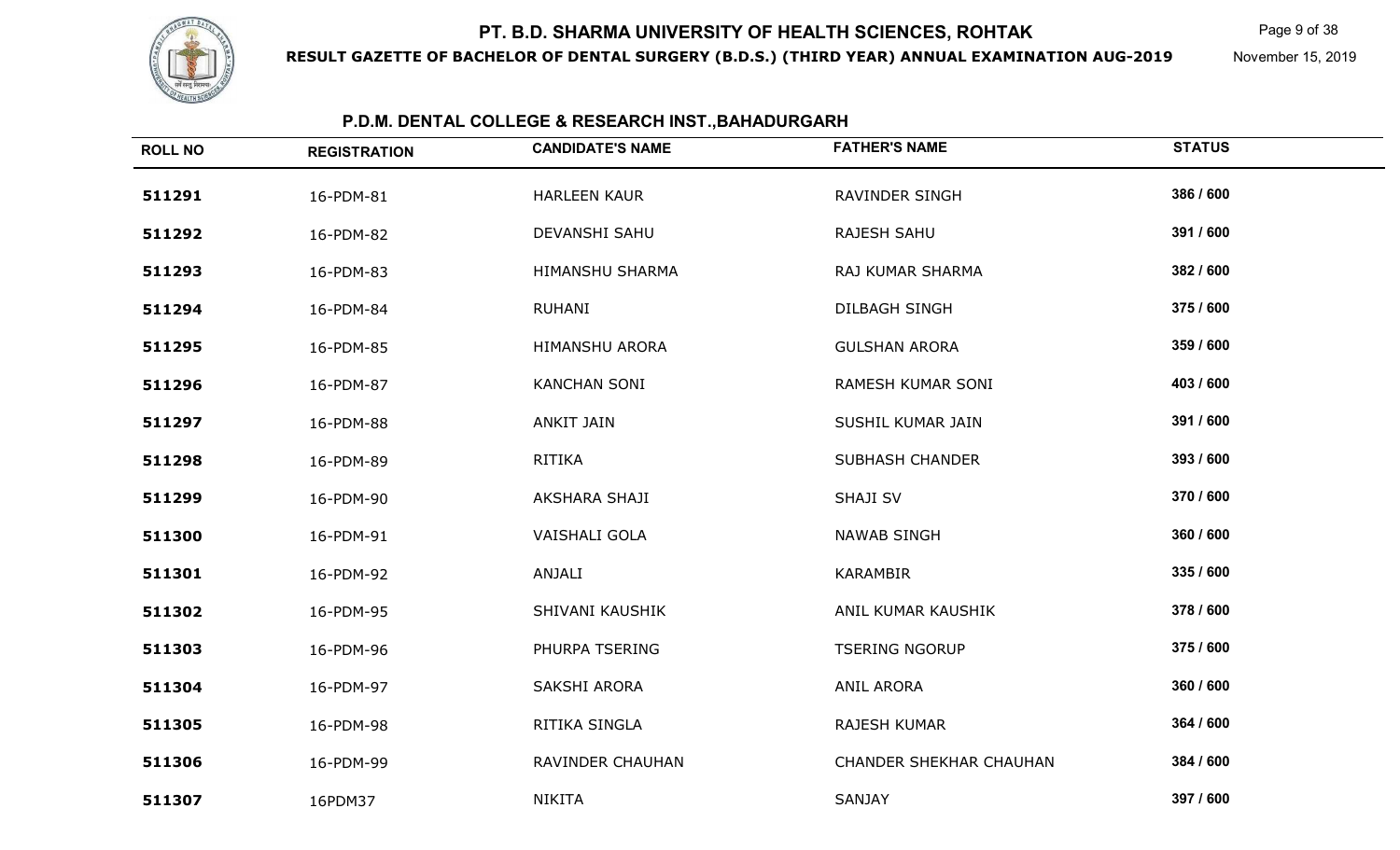

**RESULT GAZETTE OF BACHELOR OF DENTAL SURGERY (B.D.S.) (THIRD YEAR) ANNUAL EXAMINATION AUG-2019**

Page 10 of 38

November 15, 2019

| <b>ROLL NO</b> | <b>REGISTRATION</b> | <b>CANDIDATE'S NAME</b> | <b>FATHER'S NAME</b>   | <b>STATUS</b> |  |
|----------------|---------------------|-------------------------|------------------------|---------------|--|
| 511308         | 16PDM51             | VAISHALI                | MANJEET SINGH          | 415 / 600     |  |
| 511309         | 16PDM54             | <b>BHUPENDER</b>        | <b>ASHOK KUMAR</b>     | 370 / 600     |  |
| 511310         | 16-PDM-107          | <b>TEJASVI SHARMA</b>   | ANIL KUMAR SHARMA      | 400 / 600     |  |
| 511361         | 12-PDM-85           | <b>KULDEEP</b>          | <b>VIJENDER KUMAR</b>  | 350 / 600     |  |
| 511362         | 12PDM95             | <b>PARVESH</b>          | <b>SUNEHRA SINGH</b>   | R-BD11        |  |
| 511363         | 13-PDM-79           | <b>VIPIN NAGAR</b>      | <b>RAMESH CHANDER</b>  | 339 / 600     |  |
| 511364         | 14-PDM-213          | SAURABH LOHAN           | <b>SUBHASH CHANDER</b> | 330 / 600     |  |
| 511365         | 14-PDM-245          | <b>HIMANSHU</b>         | PARMANAND              | 351 / 600     |  |
| 511366         | 15-PDM-41           | <b>BHAWANA PANU</b>     | RAJINDER SINGH         | R-BD11        |  |
| 511367         | 15-PDM-63           | SHRISHTI VERMA          | PRADEEP VERMA          | 345 / 600     |  |
| 511368         | 15-PDM-85           | RITU                    | ROHTAS SAROHA          | 333 / 600     |  |
| 511369         | 15-PDM-95           | <b>SHRUTI SANGWAN</b>   | SURJEET SINGH SANGWAN  | R-BD11        |  |
| 511370         | 15-PDM72            | <b>CHARU VASHISTHA</b>  | RADHEY SHYAM SHARMA    | 335 / 600     |  |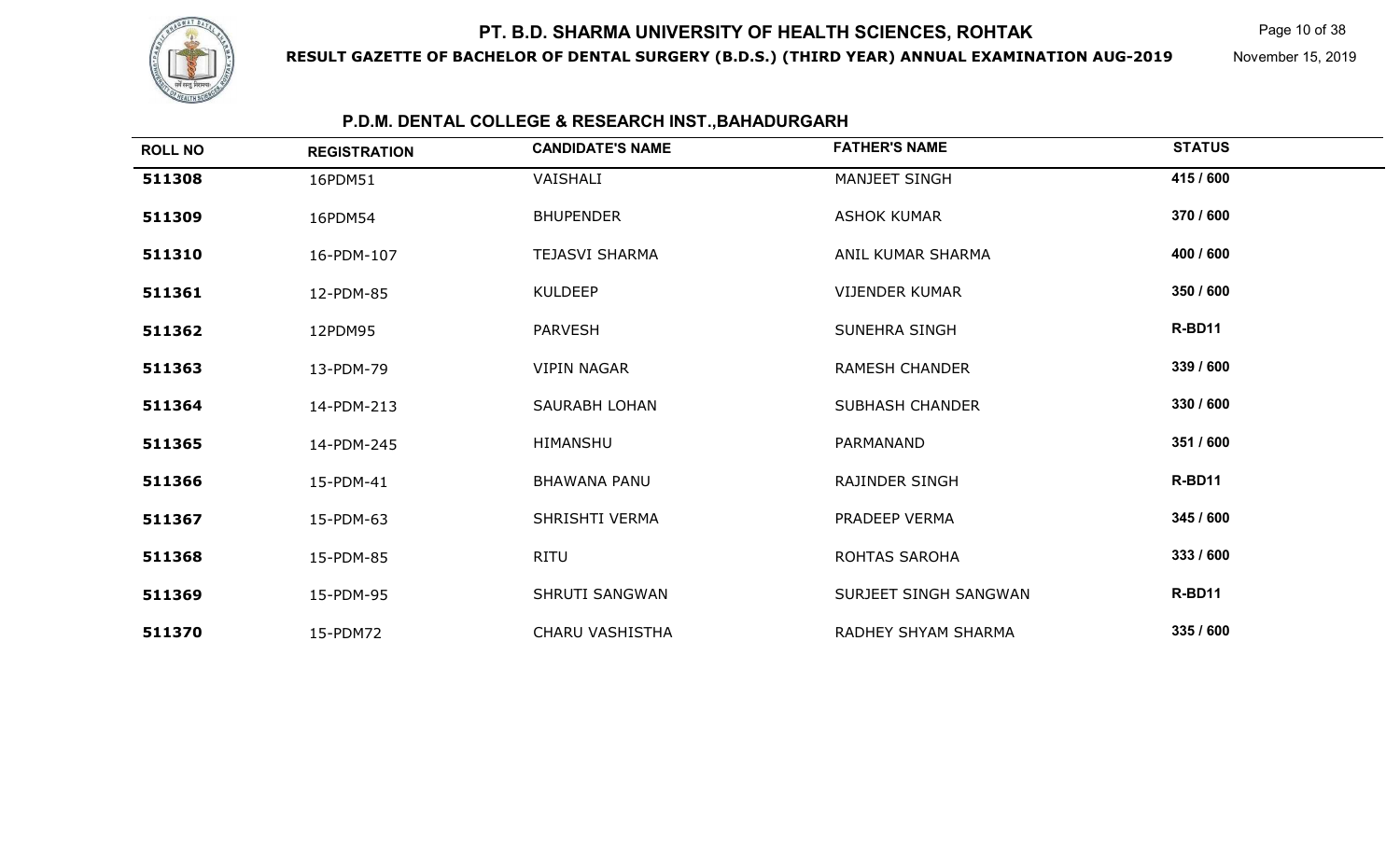

**RESULT GAZETTE OF BACHELOR OF DENTAL SURGERY (B.D.S.) (THIRD YEAR) ANNUAL EXAMINATION AUG-2019**

Page 11 of 38

November 15, 2019

| <b>ROLL NO</b> | <b>REGISTRATION</b> | <b>CANDIDATE'S NAME</b> | <b>FATHER'S NAME</b>  | <b>STATUS</b>      |
|----------------|---------------------|-------------------------|-----------------------|--------------------|
| 511421         | 13-MRF-139          | <b>TARAN WATTS</b>      | ASHOK KUMAR WATTS     | <b>ABS</b>         |
| 511422         | 15-MRF-134          | <b>T TOKULI CHISHI</b>  | <b>TOKUGHA CHISHI</b> | <b>ABS</b>         |
| 511423         | 15-MRF-53           | AARTI KATARIA           | JAI BHAGWAN KATARIA   | <b>ABS</b>         |
| 511424         | 16-MRF-100          | SHIVANI CHOPRA          | <b>VIJAY CHOPRA</b>   | 417 / 600          |
| 511425         | 16-MRF-101          | SHIVANI YADAV           | RAKESH YADAV          | 374 / 600          |
| 511426         | 16-MRF-102          | SHRUTI MITTAL           | NEERAJ KUMAR MITTAL   | R-BD10             |
| 511427         | 16-MRF-103          | SHWETA MITTAL           | SATISH MITTAL         | 369 / 600          |
| 511428         | 16-MRF-104          | SIMRAN CHADHA           | SARPREET SINGH CHADHA | R-BD10             |
| 511429         | 16-MRF-105          | <b>SPARSH CHOPRA</b>    | <b>MANU CHOPRA</b>    | 386 / 600          |
| 511430         | 16-MRF-106          | <b>STUTI SHEKHAR</b>    | SUDHANSHU SHEKHAR     | 383 / 600          |
| 511431         | 16-MRF-107          | SUKRITI MADAN           | <b>UMESH MADAN</b>    | <b>R-BD09 BD10</b> |
| 511432         | 16-MRF-108          | <b>TANYA ARORA</b>      | SANJAY ARORA          | R-BD10             |
| 511433         | 16-MRF-109          | <b>TANYA SAINI</b>      | PAWAN SAINI           | 383 / 600          |
| 511434         | 16-MRF-110          | <b>TENZIN TSEYANG</b>   | YESHE JUNGNEY         | 396 / 600          |
| 511435         | 16-MRF-111          | <b>TRANNUM</b>          | RAGHU NATH RAI        | 397 / 600          |
| 511436         | 16-MRF-112          | <b>TSERING DOLKER</b>   | <b>URGIAN RANGDOL</b> | 358 / 600          |
| 511437         | 16-MRF-113          | URVASHI SAINI           | AJIT SAINI            | 392 / 600          |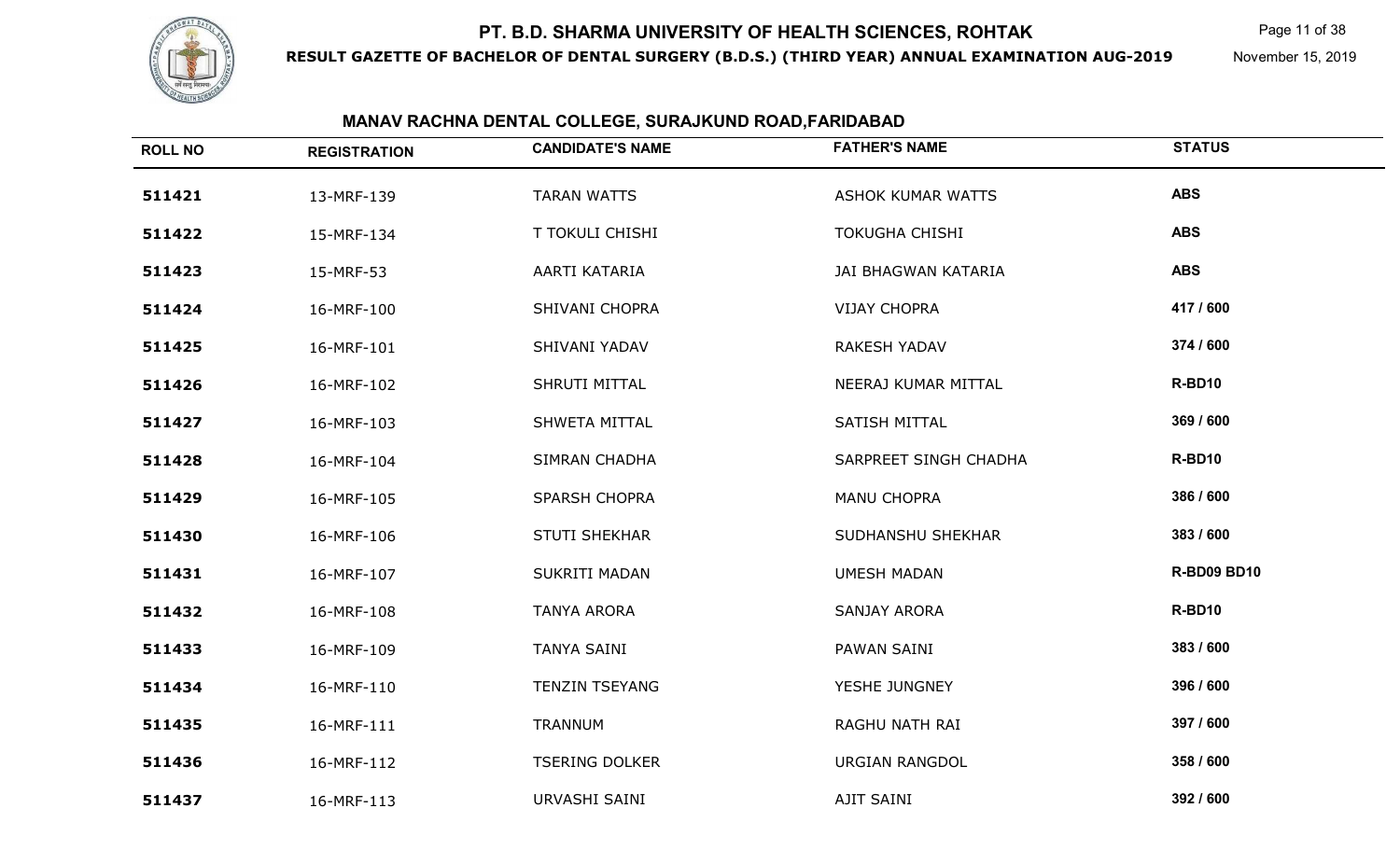

**RESULT GAZETTE OF BACHELOR OF DENTAL SURGERY (B.D.S.) (THIRD YEAR) ANNUAL EXAMINATION AUG-2019**

Page 12 of 38

November 15, 2019

| <b>ROLL NO</b> | <b>REGISTRATION</b> | <b>CANDIDATE'S NAME</b> | <b>FATHER'S NAME</b>  | <b>STATUS</b> |
|----------------|---------------------|-------------------------|-----------------------|---------------|
| 511438         | 16-MRF-114          | V SHARON CHANDRALEGA    | S VIJAYA KUMAR        | 406 / 600     |
| 511439         | 16-MRF-115          | VAISHALI                | <b>SATISH SINGHAL</b> | 383 / 600     |
| 511440         | 16-MRF-116          | VAISHALI BALIYAAN       | RAJEEV KUMAR          | 390 / 600     |
| 511441         | 16-MRF-119          | <b>VISHAL PANCHAL</b>   | <b>KRISHAN KUMAR</b>  | R-BD10        |
| 511442         | 16-MRF-120          | YASHIKA PAL             | PARAMJIT PAL          | 398 / 600     |
| 511443         | 16-MRF-21           | AAKRITI AGGARWAL        | SUNIL KUMAR AGGARWAL  | 381 / 600     |
| 511444         | 16-MRF-22           | AISHWARYA GUPTA         | <b>JAIDEEP GUPTA</b>  | 369 / 600     |
| 511445         | 16-MRF-23           | AKASHANAND              | SANJAY KANT PRASAD    | 414 / 600     |
| 511446         | 16-MRF-24           | <b>AKSHITA MATHUR</b>   | <b>SOMVIR MATHUR</b>  | 387 / 600     |
| 511447         | 16-MRF-25           | <b>AMITHA GHOSH</b>     | PB AJAY GHOSH         | 405 / 600     |
| 511448         | 16-MRF-29           | ANUJ GOYAL              | <b>RATAN GOYAL</b>    | R-BD10        |
| 511449         | 16-MRF-30           | ANURAG                  | ANAND PRAKASH         | 359 / 600     |
| 511450         | 16-MRF-31           | ASMA SAIFI              | YAKUB SAIFI           | R-BD10        |
| 511451         | 16-MRF-32           | CHANDNI JAIN            | SAMIR JAIN            | 369 / 600     |
| 511452         | 16-MRF-34           | <b>DSV SINDHUJA</b>     | G SUDHAKARA RAO       | 456 / 600     |
| 511453         | 16-MRF-35           | <b>DEEP SHIKHA</b>      | BRIJ RAJ SINGH        | R-BD11        |
| 511454         | 16-MRF-37           | DIVIJ AHUJA             | SANJAY AHUJA          | 376 / 600     |
| 511455         | 16-MRF-38           | DIVYA CHAWLA            | PREM GOPAL CHAWLA     | 391 / 600     |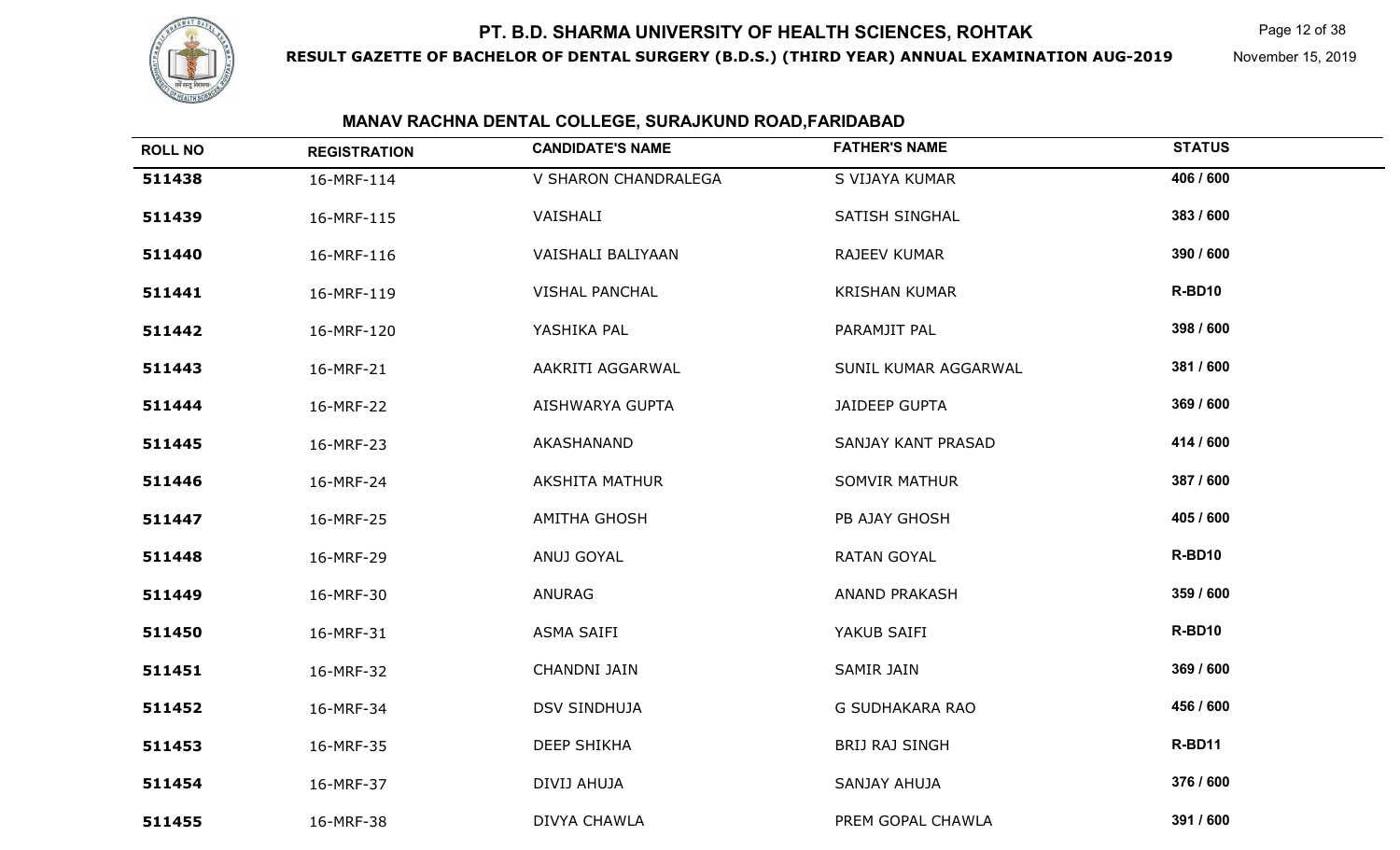

**RESULT GAZETTE OF BACHELOR OF DENTAL SURGERY (B.D.S.) (THIRD YEAR) ANNUAL EXAMINATION AUG-2019**

Page 13 of 38

November 15, 2019

| <b>ROLL NO</b> | <b>REGISTRATION</b> | <b>CANDIDATE'S NAME</b>    | <b>FATHER'S NAME</b>        | <b>STATUS</b> |
|----------------|---------------------|----------------------------|-----------------------------|---------------|
| 511456         | 16-MRF-39           | DIVYA LOHIA                | DHARMENDER LOHIA            | 412 / 600     |
| 511457         | 16-MRF-40           | DIVYA VAISHNAVI            | MAHENDER SINGH GUPTA        | 449 / 600     |
| 511458         | 16-MRF-41           | <b>EKTA VATS</b>           | JAI MOHAN VATS              | 373 / 600     |
| 511459         | 16-MRF-43           | <b>GAURVI VIKRAM KAMRA</b> | VIKRAM KRISHNA KAMRA        | 385 / 600     |
| 511460         | 16-MRF-44           | <b>HIMANI</b>              | RAVINDRA KUMAR              | 394 / 600     |
| 511461         | 16-MRF-45           | HUMERA ALI                 | LIYAKAT ALI                 | 356 / 600     |
| 511462         | 16-MRF-46           | <b>INDU</b>                | <b>ANIL KUMAR</b>           | 428 / 600     |
| 511463         | 16-MRF-47           | ISHIKA VERMA               | <b>VIRENDER SINGH VERMA</b> | 367 / 600     |
| 511464         | 16-MRF-48           | JASPREET SINGH             | <b>SATNAM SINGH</b>         | R-BD10        |
| 511465         | 16-MRF-49           | <b>JEEVESH ARORA</b>       | MUKESH ARORA                | R-BD10        |
| 511466         | 16-MRF-50           | <b>JYOTI</b>               | SATYVEER JANGRA             | 386 / 600     |
| 511467         | 16-MRF-51           | <b>JYOTI DIWAN</b>         | ANAND SINGH DIWAN           | 370 / 600     |
| 511468         | 16-MRF-52           | KAJAL                      | <b>TIRLOK CHAND</b>         | 377 / 600     |
| 511469         | 16-MRF-53           | <b>KANIKA SHARMA</b>       | DEVENDER SHARMA             | R-BD10        |
| 511470         | 16-MRF-54           | <b>KHUSHBU</b>             | <b>BABLU KHAN</b>           | 365 / 600     |
| 511471         | 16-MRF-55           | <b>KIRTI SHARMA</b>        | KAILASH CHAND SHARMA        | 378 / 600     |
| 511472         | 16-MRF-56           | <b>KRITIKA</b>             | <b>JUGAL KISHORE</b>        | 373 / 600     |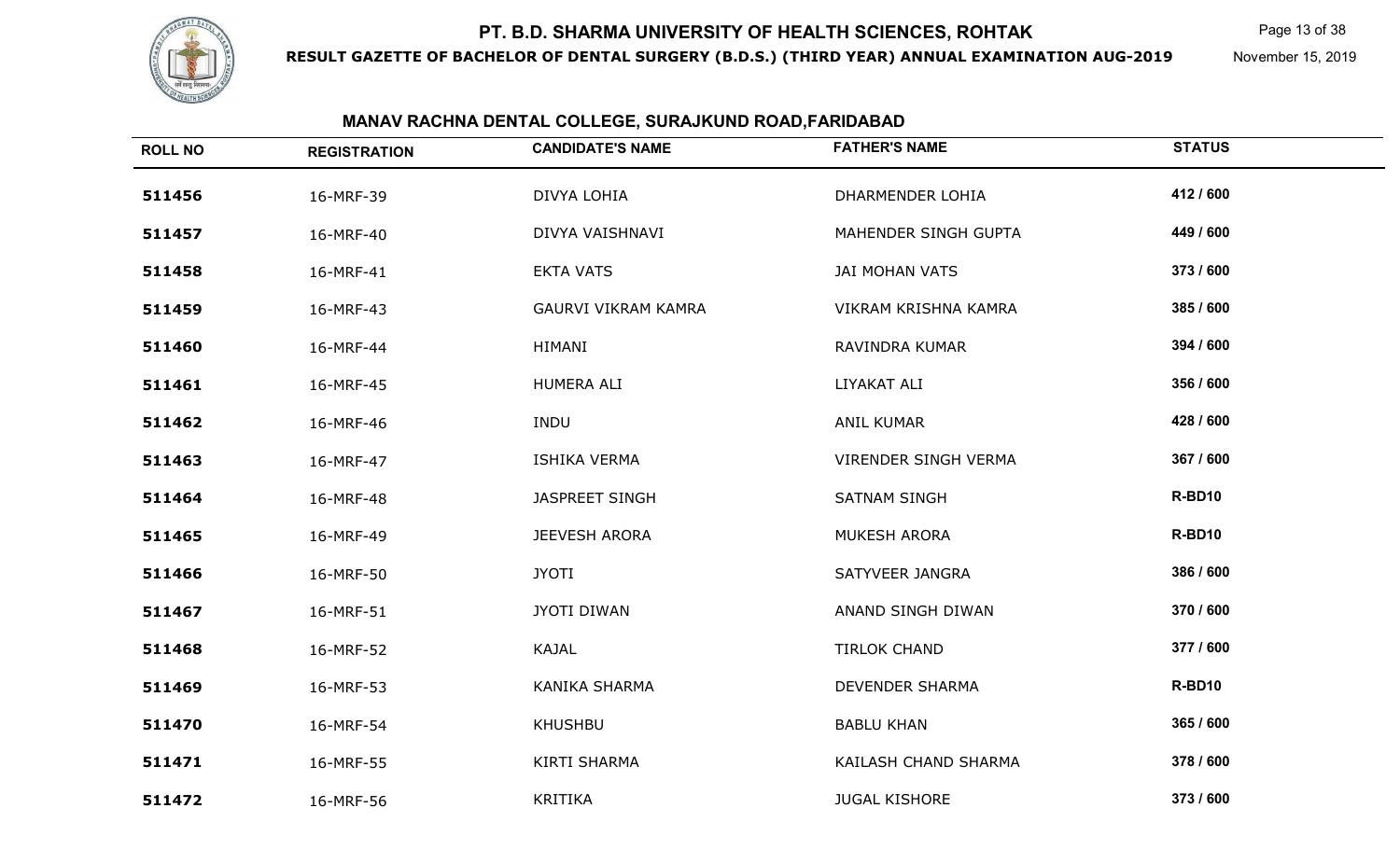

**RESULT GAZETTE OF BACHELOR OF DENTAL SURGERY (B.D.S.) (THIRD YEAR) ANNUAL EXAMINATION AUG-2019**

Page 14 of 38

November 15, 2019

| <b>ROLL NO</b> | <b>REGISTRATION</b> | <b>CANDIDATE'S NAME</b> | <b>FATHER'S NAME</b> | <b>STATUS</b> |
|----------------|---------------------|-------------------------|----------------------|---------------|
| 511473         | 16-MRF-58           | MADHU SHARMA            | PANKAJ SHARMA        | 398 / 600     |
| 511474         | 16-MRF-59           | MAHIMA                  | <b>SHIV KUMAR</b>    | 404 / 600     |
| 511475         | 16-MRF-61           | <b>MARY PAO</b>         | ATOM PAO             | 361 / 600     |
| 511476         | 16-MRF-63           | MEGHNA LAMBA            | AJAY LAMBA           | 415 / 600     |
| 511477         | 16-MRF-64           | MONICA VARSHNEY         | ANIL VARSHNEY        | 422 / 600     |
| 511478         | 16-MRF-65           | NEERAJA PILLAI          | SANTHOSH M           | 350 / 600     |
| 511479         | 16-MRF-67           | NIKITHA NAIR            | <b>VIKRAMAN NAIR</b> | 394 / 600     |
| 511480         | 16-MRF-68           | NILOFER KHATOON         | MOHD IQBAL           | R-BD11        |
| 511481         | 16-MRF-69           | NISHTHA YADAV           | <b>AJAY KUMAR</b>    | 394 / 600     |
| 511482         | 16-MRF-71           | <b>PARUL</b>            | MANOJ KAPOOR         | 367 / 600     |
| 511483         | 16-MRF-72           | PAYAL VASUDEVA          | ASHOK VASUDEVA       | 401 / 600     |
| 511484         | 16-MRF-73           | POOJA RANA              | SHAKTI CHAND RANA    | 399 / 600     |
| 511485         | 16-MRF-75           | POONAM NEGI             | S C S NEGI           | 397 / 600     |
| 511486         | 16-MRF-76           | <b>POORVI</b>           | JAWAHAR LAL KAPOOR   | 420 / 600     |
| 511487         | 16-MRF-77           | PRACHI BISHT            | SANJAY BISHT         | 367 / 600     |
| 511488         | 16-MRF-78           | PREETI                  | SATISH KUMAR         | 400 / 600     |
| 511489         | 16-MRF-79           | PRERNA NEGI             | FATEH SINGH NEGI     | R-BD10        |
| 511490         | 16-MRF-80           | PRIYA GAUR              | V K GAUR             | 405 / 600     |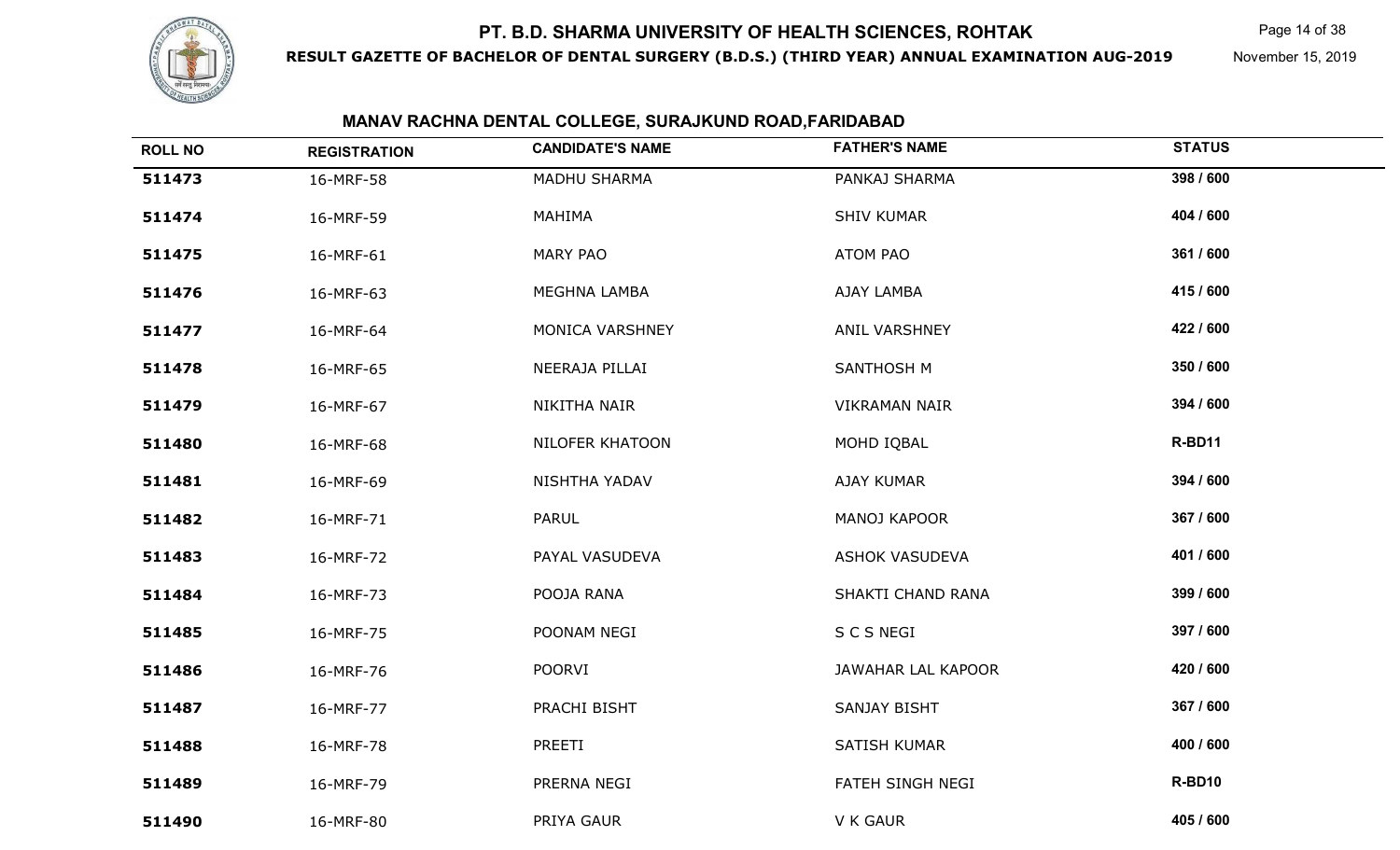

**RESULT GAZETTE OF BACHELOR OF DENTAL SURGERY (B.D.S.) (THIRD YEAR) ANNUAL EXAMINATION AUG-2019**

Page 15 of 38

November 15, 2019

| <b>ROLL NO</b> | <b>REGISTRATION</b> | <b>CANDIDATE'S NAME</b> | <b>FATHER'S NAME</b>   | <b>STATUS</b> |
|----------------|---------------------|-------------------------|------------------------|---------------|
| 511491         | 16-MRF-81           | PRIYA KALRA             | YASH PAL KALRA         | 412 / 600     |
| 511492         | 16-MRF-82           | PUSHP RAJ               | AJAY SINGH             | 366 / 600     |
| 511493         | 16-MRF-83           | PUSHPA KUMARI           | KRISHANA DEV MAHTO     | 377 / 600     |
| 511494         | 16-MRF-84           | RACHAEL DAS             | AJAY ANDREWS DAS       | 366 / 600     |
| 511495         | 16-MRF-85           | RAHUL SINGH             | DALBIR SINGH           | R-BD10        |
| 511496         | 16-MRF-86           | <b>RESHMA RK</b>        | T RAMACHANDRAN         | 408 / 600     |
| 511497         | 16-MRF-89           | <b>RUKSHAR KHATOON</b>  | MOHD IQBAL             | R-BD10        |
| 511498         | 16-MRF-90           | SAHIL BHOGAL            | <b>BALVINDER SINGH</b> | 375 / 600     |
| 511499         | 16-MRF-91           | SAKSHI                  | PAWAN KUMAR            | 385 / 600     |
| 511500         | 16-MRF-92           | SAMEERA DAWAR           | <b>BOBBY DAWAR</b>     | 443 / 600     |
| 511501         | 16-MRF-93           | SANDHYA JHA             | RAM CHANDRA JHA        | 394 / 600     |
| 511502         | 16-MRF-95           | SAUMYA VERHWANI         | <b>KANHYA LAL</b>      | 400 / 600     |
| 511503         | 16-MRF-96           | SHAILY SHARMA           | PRADEEP KUMAR SHARMA   | R-BD10        |
| 511504         | 16-MRF-98           | SHERIEN HUSSAIN         | <b>HUSSAIN ZAHEER</b>  | 415 / 600     |
| 511505         | 16-MRF-99           | SHILPA NAIR             | SANTHOSH NAIR          | 379 / 600     |
| 511506         | 16-MRS-74           | POOJA SEJWAL            | NAVEEN SEJWAL          | 381 / 600     |
| 511507         | 16MRF33             | CHIRLEILA A SHIMRAY     | YARUINGAM A SHIMRAY    | 392 / 600     |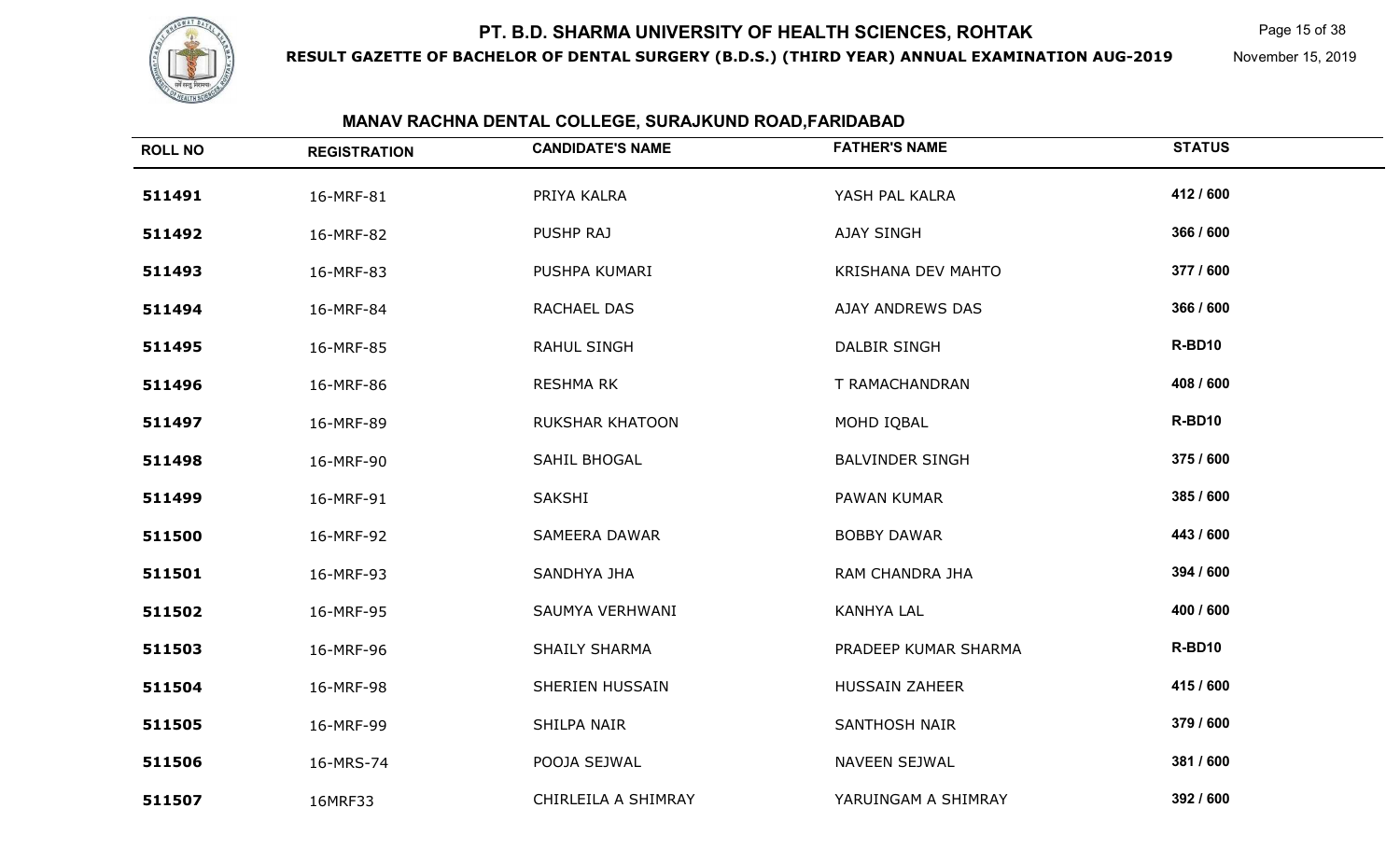

**RESULT GAZETTE OF BACHELOR OF DENTAL SURGERY (B.D.S.) (THIRD YEAR) ANNUAL EXAMINATION AUG-2019**

Page 16 of 38

November 15, 2019

| <b>ROLL NO</b> | <b>REGISTRATION</b> | <b>CANDIDATE'S NAME</b> | <b>FATHER'S NAME</b>   | <b>STATUS</b>           |
|----------------|---------------------|-------------------------|------------------------|-------------------------|
| 511508         | 16MRF87             | RIYA BHARGAVA           | RAKESH BHARGAVA        | 421 / 600               |
| 511509         | 15-MRF-26           | <b>HITESH</b>           | <b>ASHOK KUMAR</b>     | <b>R-BD09 BD10 BD11</b> |
| 511510         | 16-MRF-26           | ANJALI                  | <b>BALRAM</b>          | 409 / 600               |
| 511511         | 16-MRF-118          | VAISHALI YADAV          | PARMOD KUMAR           | 456 / 600               |
| 511512         | 16-MRF-66           | NEHA BIDHURI            | RAJINDER               | 386 / 600               |
| 511571         | 11-MRF-21           | CHHAVI GAGNEJA          | SUDHIR GAGNEJA         | <b>R-BD09 BD11</b>      |
| 511572         | 11-MRF-93           | <b>UZMA HASSAN</b>      | <b>GHULAM HASSAN</b>   | R-BD11                  |
| 511573         | 13-MRF-117          | RINKI KUMARI            | RAM SAKAL MAHTO        | 358 / 600               |
| 511574         | 13-MRF-84           | K LALTLANMAWII          | MS DAWNGLIANA          | 328 / 600               |
| 511575         | 14-MRF-107          | MUSKAAN PREET           | <b>HARJINDER SINGH</b> | 326 / 600               |
| 511576         | 14-MRF-109          | <b>NEHA DAGAR</b>       | <b>JASBIR SINGH</b>    | R-BD09                  |
| 511577         | 15-MRF-138          | UPASANA SURYAVANSHI     | <b>RAVI SHANKER</b>    | 353 / 600               |
| 511578         | 15-MRF-141          | <b>VANSHIKA ARORA</b>   | <b>CHANDER ARORA</b>   | 418 / 600               |
| 511579         | 15-MRF-52           | AALIYA HAQUE ARSHAD     | MOHD ARSHAD AALAM      | 373 / 600               |
| 511580         | 15-MRF-87           | <b>KUNAL TANWAR</b>     | RAJKUMAR TANWAR        | 351 / 600               |
| 511581         | 16-MRF-60           | <b>MANISHA LOHIA</b>    | RAVINDER LOHIA         | 397 / 600               |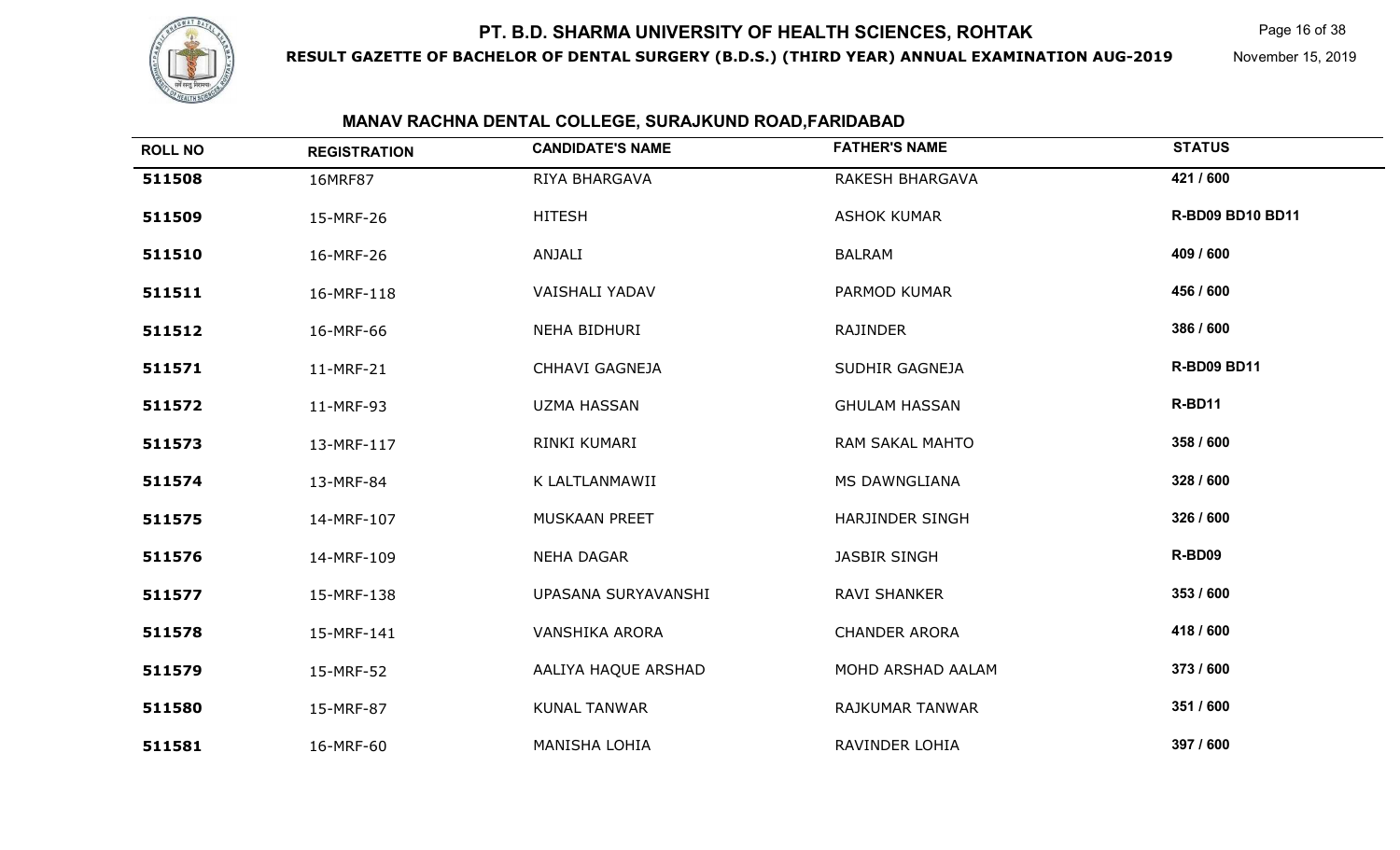

**RESULT GAZETTE OF BACHELOR OF DENTAL SURGERY (B.D.S.) (THIRD YEAR) ANNUAL EXAMINATION AUG-2019**

Page 17 of 38

November 15, 2019

| <b>ROLL NO</b> | <b>REGISTRATION</b> | <b>CANDIDATE'S NAME</b> | <b>FATHER'S NAME</b>      | <b>STATUS</b> |
|----------------|---------------------|-------------------------|---------------------------|---------------|
| 511631         | 12-SRF-108          | NAMITA KUMARI           | AVINASH KUMAR             | 342 / 600     |
| 511632         | 15-SRF-117          | <b>ROHAN</b>            | <b>RANVEER</b>            | 315 / 600     |
| 511633         | 15-SRF-78           | <b>JITHU JAMES</b>      | JAMES JOSEPH              | R-BD11        |
| 511634         | 16-SRF-100          | RAJ AVTAR               | <b>RAM AVTAR</b>          | 389 / 600     |
| 511635         | 16-SRF-101          | RAJANDEEP KAUR          | SUKHPAL SINGH             | 440 / 600     |
| 511636         | 16-SRF-102          | RAKHI RANI              | <b>NARESH KUMAR</b>       | 395 / 600     |
| 511637         | 16-SRF-103          | REEMA GARG              | <b>HEMANT GARG</b>        | 435 / 600     |
| 511638         | 16-SRF-104          | RIA CHAWLA              | SURENDRA KUMAR CHAWLA     | 422 / 600     |
| 511639         | 16-SRF-105          | <b>RITU</b>             | MAHENDER SINGH            | 421 / 600     |
| 511640         | 16-SRF-106          | <b>RUPAL</b>            | <b>HANSRAJ</b>            | 417 / 600     |
| 511641         | 16-SRF-107          | <b>RUPALI</b>           | PAWAN KUMAR               | 373 / 600     |
| 511642         | 16-SRF-108          | SAAKSHI MEHTA           | RAJESH MEHTA              | 416 / 600     |
| 511643         | 16-SRF-110          | SAKSHI SHARMA           | RAM GOPAL SHARMA          | 396 / 600     |
| 511644         | 16-SRF-111          | <b>SANIYA PARVEEN</b>   | RASHID ALI KHAN           | 418 / 600     |
| 511645         | 16-SRF-112          | SARVNISHTHA RAI         | HARISH CHANDRA RAI        | 390 / 600     |
| 511646         | 16-SRF-113          | <b>SAUMYA</b>           | RAMVIR                    | 393 / 600     |
| 511647         | 16-SRF-114          | SHAKSHI GUPTA           | <b>SHIV SHANKAR GUPTA</b> | 434 / 600     |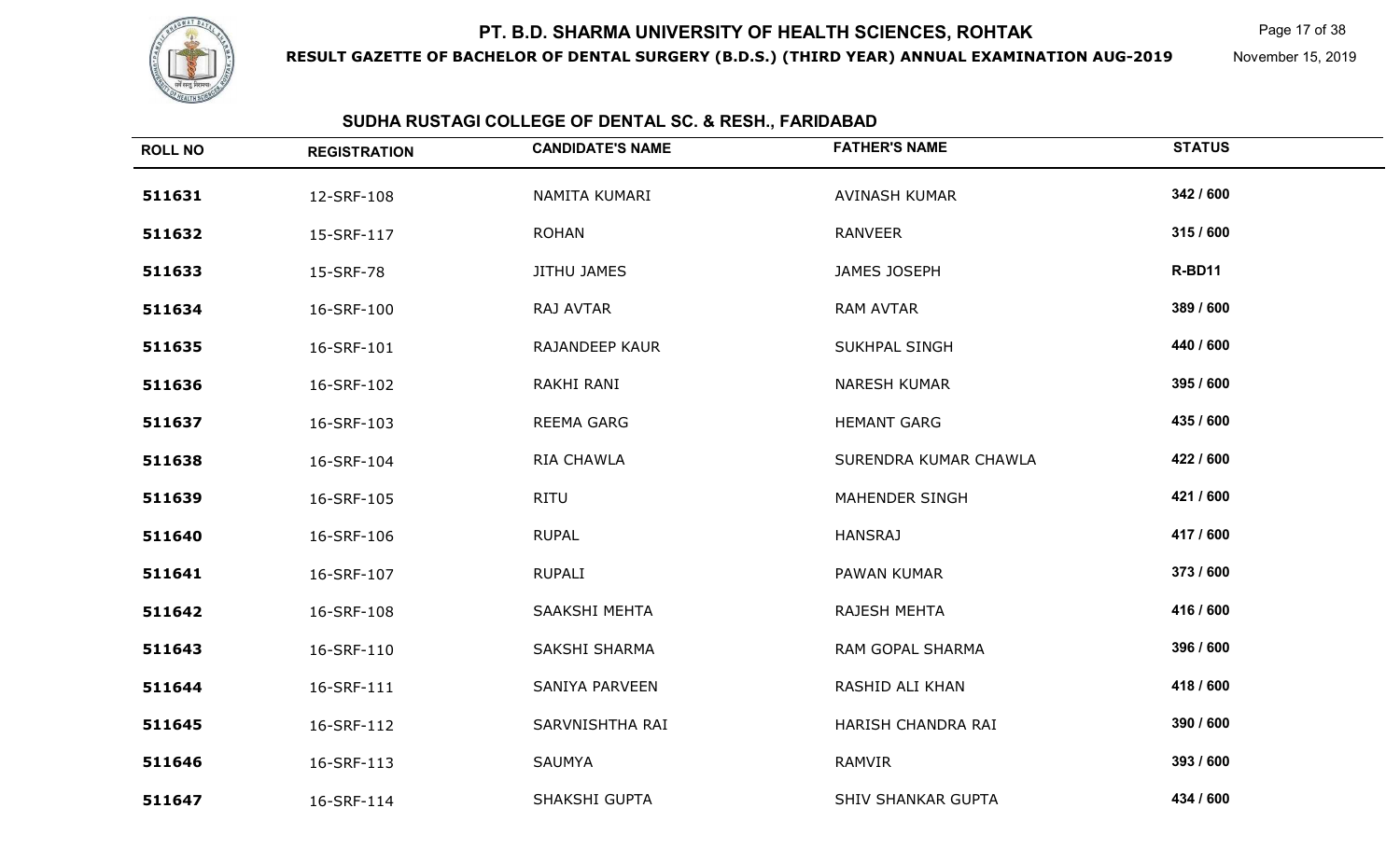

**RESULT GAZETTE OF BACHELOR OF DENTAL SURGERY (B.D.S.) (THIRD YEAR) ANNUAL EXAMINATION AUG-2019**

Page 18 of 38

November 15, 2019

| <b>ROLL NO</b> | <b>REGISTRATION</b> | <b>CANDIDATE'S NAME</b> | <b>FATHER'S NAME</b>    | <b>STATUS</b> |
|----------------|---------------------|-------------------------|-------------------------|---------------|
| 511648         | 16-SRF-115          | SHEFALI KAUSHIK         | <b>VIJAY KAUSHIK</b>    | 416 / 600     |
| 511649         | 16-SRF-116          | SHIVANI YADAV           | SATBIR YADAV            | 401 / 600     |
| 511650         | 16-SRF-117          | SHRUTI JAIN             | VIJAY KUMAR JAIN        | 466 / 600     |
| 511651         | 16-SRF-118          | SHWETA BAISLA           | RITESH CHOUDHARY        | 365 / 600     |
| 511652         | 16-SRF-119          | <b>SHWETA TANWAR</b>    | <b>ASHOK KUMAR</b>      | 401 / 600     |
| 511653         | 16-SRF-120          | SOMYA SOIN              | <b>RAKESH SOIN</b>      | 418 / 600     |
| 511654         | 16-SRF-121          | SONAL KOTHARI           | SANJAY KOTHARI          | 405 / 600     |
| 511655         | 16-SRF-122          | SONALI                  | AJIT                    | 412 / 600     |
| 511656         | 16-SRF-124          | <b>SRISHTE SARAF</b>    | SUNIL KUMAR SARAF       | 417 / 600     |
| 511657         | 16-SRF-126          | SUNAINA ARORA           | R K ARORA               | 388 / 600     |
| 511658         | 16-SRF-127          | <b>SWETIKA</b>          | SURENDRA NARAYAN SHARMA | 393 / 600     |
| 511659         | 16-SRF-128          | VANSHIKA                | <b>ANIL KUMAR</b>       | 409 / 600     |
| 511660         | 16-SRF-130          | YASHIKA MATHUR          | DINESH KUMAR            | 423 / 600     |
| 511661         | 16-SRF-31           | AAYUSHI SHARMA          | <b>DINESH SHARMA</b>    | 403 / 600     |
| 511662         | 16-SRF-32           | <b>ABHISHEK PALTA</b>   | RAJIV PALTA             | 393 / 600     |
| 511663         | 16-SRF-33           | AFIFA SIDDIQUI          | MOHD RASHID SIDDIQUI    | 393 / 600     |
| 511664         | 16-SRF-34           | AFSAR                   | AASH MOHAMMAD           | 394 / 600     |
| 511665         | 16-SRF-35           | AKANKSHA CHHABRA        | SUSHIL KUMAR CHHABRA    | 384 / 600     |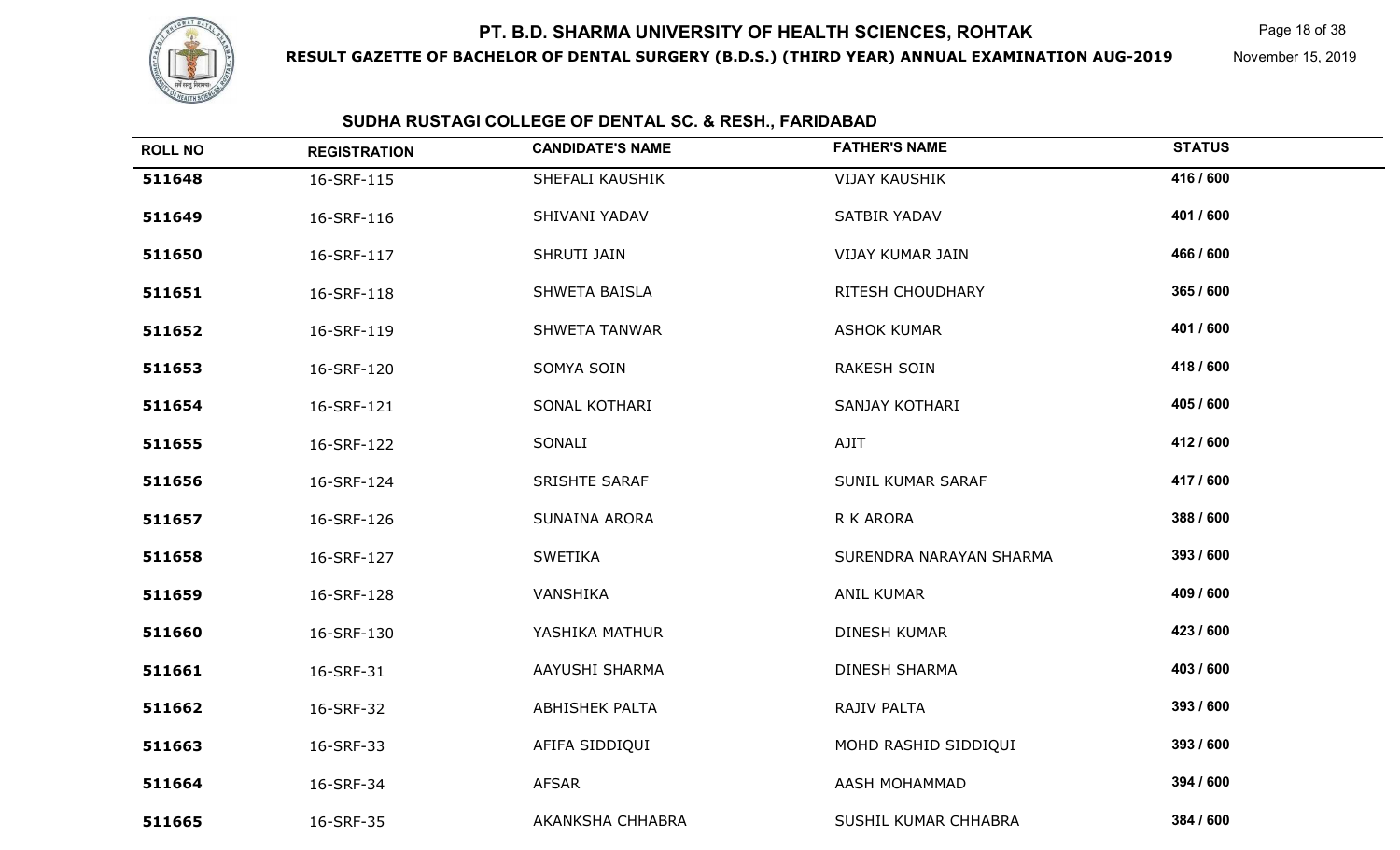

**RESULT GAZETTE OF BACHELOR OF DENTAL SURGERY (B.D.S.) (THIRD YEAR) ANNUAL EXAMINATION AUG-2019**

Page 19 of 38

November 15, 2019

| <b>ROLL NO</b> | <b>REGISTRATION</b> | <b>CANDIDATE'S NAME</b> | <b>FATHER'S NAME</b>  | <b>STATUS</b> |
|----------------|---------------------|-------------------------|-----------------------|---------------|
| 511666         | 16-SRF-36           | <b>AKASH CHOUDHARY</b>  | <b>ANIL KUMAR</b>     | 402 / 600     |
| 511667         | 16-SRF-37           | AKINSHA CHACKO          | K M CHACKOCHAN        | 427 / 600     |
| 511668         | 16-SRF-39           | AMAN SHARMA             | MAHINDER SHARMA       | 395 / 600     |
| 511669         | 16-SRF-40           | ANANYA AGGARWAL         | SANDEEP AGGARWAL      | 422 / 600     |
| 511670         | 16-SRF-41           | <b>ANKIT BANSAL</b>     | <b>NAVNEER BANSAL</b> | 417 / 600     |
| 511671         | 16-SRF-42           | <b>ANKIT KUMAR</b>      | <b>AMAR CHAND</b>     | 357 / 600     |
| 511672         | 16-SRF-43           | <b>ANKIT TOMAR</b>      | KARAMVIR              | 393 / 600     |
| 511673         | 16-SRF-44           | <b>ANMOL AHUJA</b>      | RAJ KUMAR AHUJA       | 351 / 600     |
| 511674         | 16-SRF-45           | <b>APARNA</b>           | PARVEEN KUMAR         | 396 / 600     |
| 511675         | 16-SRF-46           | <b>ASHIMA</b>           | <b>NARESH VERMA</b>   | 393 / 600     |
| 511676         | 16-SRF-47           | ASHIMA YADAV            | ASHOK KUMAR YADAV     | 373 / 600     |
| 511677         | 16-SRF-48           | <b>BHARAT BHUSHAN</b>   | RATTAN SINGH PARASHAR | 338 / 600     |
| 511678         | 16-SRF-49           | <b>BHARAT YADAV</b>     | RAJESH YADAV          | 404 / 600     |
| 511679         | 16-SRF-50           | <b>BHAVYA CHOPRA</b>    | <b>SANJEEV CHOPRA</b> | 407 / 600     |
| 511680         | 16-SRF-51           | <b>BHAWANA SEHRAWAT</b> | <b>HARENDER</b>       | 360 / 600     |
| 511681         | 16-SRF-53           | DEEKSHA CHOUDHARY       | HARI SINGH CHOUDHARY  | R-BD09        |
| 511682         | 16-SRF-54           | DEEPAKSHI DEVI          | <b>NARENDER SINGH</b> | 378 / 600     |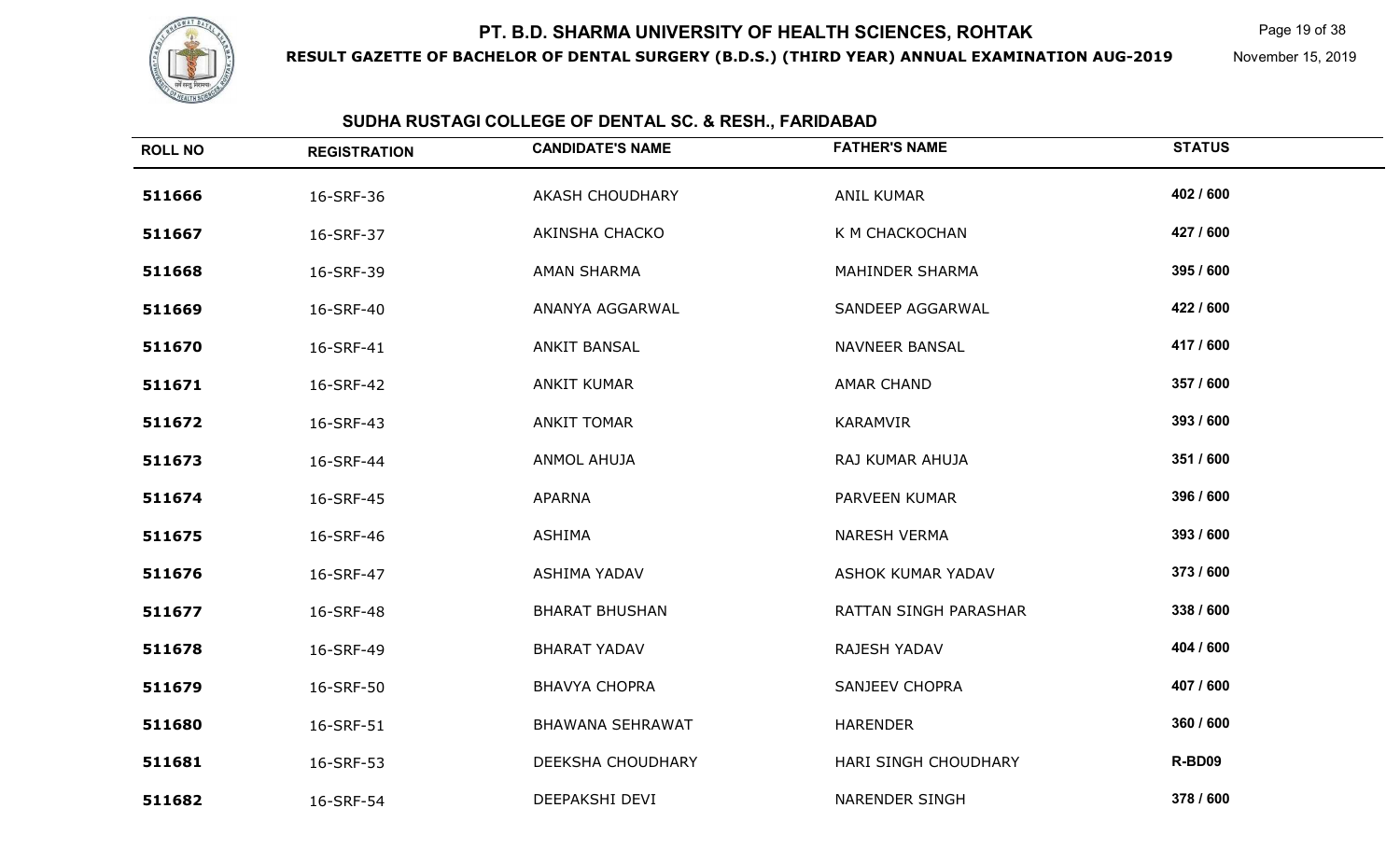

**RESULT GAZETTE OF BACHELOR OF DENTAL SURGERY (B.D.S.) (THIRD YEAR) ANNUAL EXAMINATION AUG-2019**

Page 20 of 38

November 15, 2019

| <b>ROLL NO</b> | <b>REGISTRATION</b> | <b>CANDIDATE'S NAME</b> | <b>FATHER'S NAME</b>      | <b>STATUS</b> |
|----------------|---------------------|-------------------------|---------------------------|---------------|
| 511683         | 16-SRF-55           | DEEPALI SHARMA          | DIWAKAR SHARMA            | 392 / 600     |
| 511684         | 16-SRF-56           | <b>DIKSHA</b>           | SANJAY KUMAR              | 397 / 600     |
| 511685         | 16-SRF-58           | GOPIKA KUMARI           | <b>SANTOSH KUMAR</b>      | 381 / 600     |
| 511686         | 16-SRF-59           | <b>HARLEEN KAUR</b>     | DIDAR JIT SINGH           | 410 / 600     |
| 511687         | 16-SRF-60           | <b>HARMAN TOOR</b>      | <b>AVTAR SINGH</b>        | 396 / 600     |
| 511688         | 16-SRF-61           | HASINI VADDEPALLI       | SATHEESH KUMAR VADDEPALLI | 383 / 600     |
| 511689         | 16-SRF-63           | HIMANSHU DHANDA         | MANOJ KUMAR DHANDA        | 349 / 600     |
| 511690         | 16-SRF-64           | <b>IRUM HASSAN</b>      | MIRZA MUSARRAT HASSAN BEG | 379 / 600     |
| 511691         | 16-SRF-65           | <b>ISHA BANSAL</b>      | PARVEEN BANSAL            | 396 / 600     |
| 511692         | 16-SRF-66           | <b>ISHA MADAN</b>       | P K MADAN                 | 384 / 600     |
| 511693         | 16-SRF-67           | JAHANVI                 | <b>SUBHASH CHANDER</b>    | 354 / 600     |
| 511694         | 16-SRF-68           | <b>JOYA DUBEY</b>       | <b>DINESH DUBEY</b>       | 400 / 600     |
| 511695         | 16-SRF-69           | <b>JYOTI</b>            | RAM AVTAR                 | 367 / 600     |
| 511696         | 16-SRF-71           | KARINA                  | PARDEEP KUMAR SINGAL      | 424 / 600     |
| 511697         | 16-SRF-72           | KHUSHBU                 | RAMESH CHAND GOEL         | 382 / 600     |
| 511698         | 16-SRF-73           | <b>KIRAN KAPOORIA</b>   | PRADEEP KUMAR KAPOORIA    | 384 / 600     |
| 511699         | 16-SRF-74           | KRITI LUTHRA            | <b>GAGAN LUTHRA</b>       | 436 / 600     |
| 511700         | 16-SRF-75           | KUMARI SHILPA           | <b>GULAB SINGH</b>        | 375 / 600     |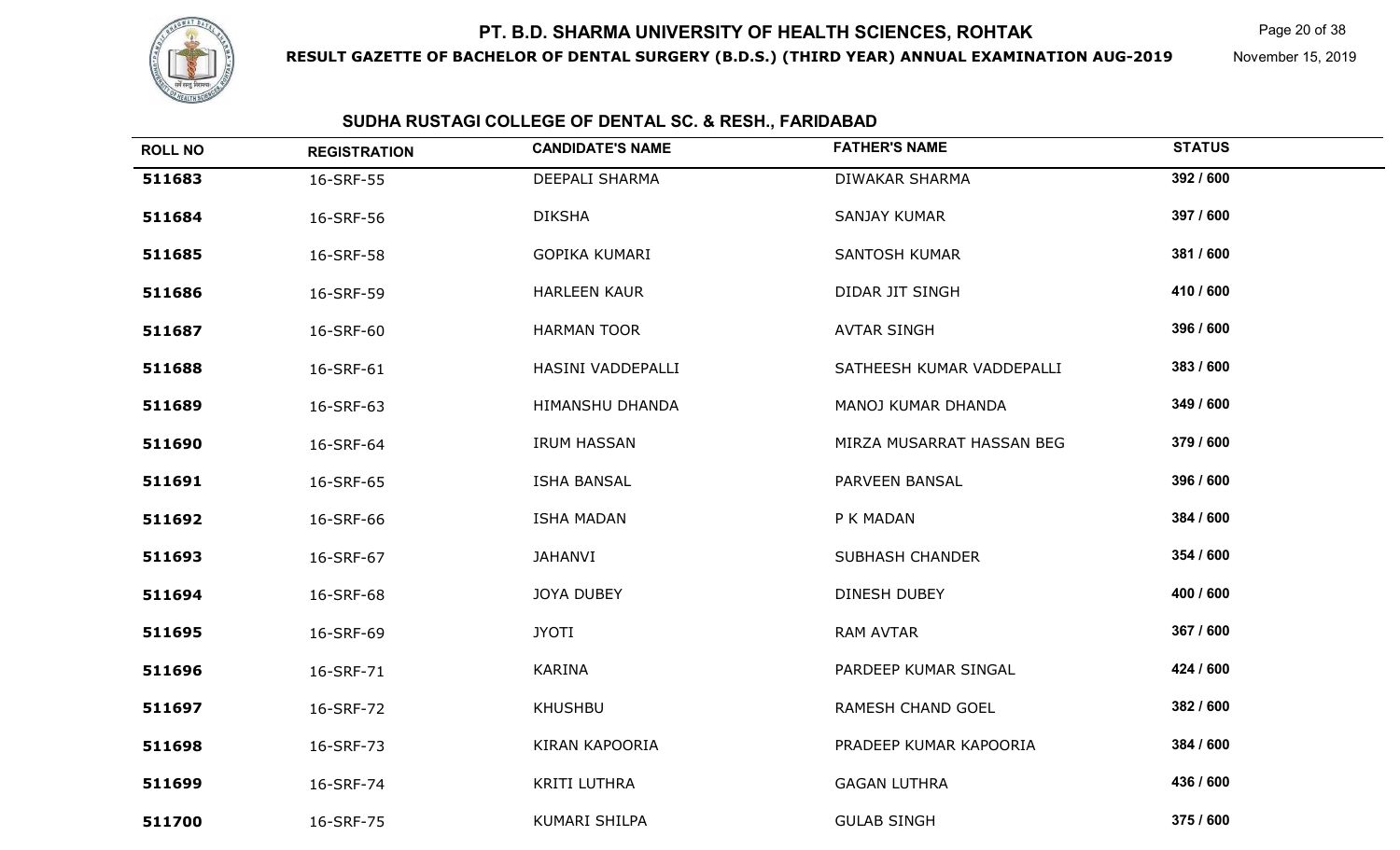

**RESULT GAZETTE OF BACHELOR OF DENTAL SURGERY (B.D.S.) (THIRD YEAR) ANNUAL EXAMINATION AUG-2019**

Page 21 of 38

November 15, 2019

| <b>ROLL NO</b> | <b>REGISTRATION</b> | <b>CANDIDATE'S NAME</b>     | <b>FATHER'S NAME</b>        | <b>STATUS</b> |
|----------------|---------------------|-----------------------------|-----------------------------|---------------|
| 511701         | 16-SRF-76           | <b>LAMA MALIK</b>           | <b>ABDUL MALIK</b>          | 448 / 600     |
| 511702         | 16-SRF-77           | LISA MALIK                  | <b>ABDUL MALIK</b>          | 433 / 600     |
| 511703         | 16-SRF-78           | MAHIMA AHUJA                | MUKESH AHUJA                | 382 / 600     |
| 511704         | 16-SRF-79           | MAHIMA KALRA                | <b>LALIT KALRA</b>          | 407 / 600     |
| 511705         | 16-SRF-80           | <b>MARIA GULREZ</b>         | MARGHOOB ALAM               | 403 / 600     |
| 511706         | 16-SRF-82           | MEETU SHARMA                | <b>SURENDER KUMAR</b>       | 354 / 600     |
| 511707         | 16-SRF-84           | MOHAMMAD SARMAD WASI        | S M FEROZ WASI REZVI        | 341 / 600     |
| 511708         | 16-SRF-86           | MUSKAN AGARWAL              | SANDEEP AGARWAL             | 397 / 600     |
| 511709         | 16-SRF-87           | <b>NEHA CHOUDHURY</b>       | <b>SUSHIL CHOUDHURY</b>     | 389 / 600     |
| 511710         | 16-SRF-88           | <b>NIKITA</b>               | <b>VIJAY KUMAR</b>          | 389 / 600     |
| 511711         | 16-SRF-89           | NISHA MANSOORI              | MOHAMMAD SHAKEEL MANSOORI   | 432 / 600     |
| 511712         | 16-SRF-90           | NOOPUR AGGARWAL             | ARVIND KUMAR AGGARWAL       | 412 / 600     |
| 511713         | 16-SRF-91           | <b>OSHEEN MARIAM JOSEPH</b> | JOSEPH ASSAMPARAMPIL THOMAS | 409 / 600     |
| 511714         | 16-SRF-92           | PAARUL GARG                 | <b>RAJIV GARG</b>           | 393 / 600     |
| 511715         | 16-SRF-93           | <b>PARVEEN</b>              | <b>GAJRAJ CHAUDHARY</b>     | 393 / 600     |
| 511716         | 16-SRF-94           | POOJA GUPTA                 | <b>SANJAY GUPTA</b>         | 387 / 600     |
| 511717         | 16-SRF-96           | PRAJYA BHARDWAJ             | ARUNANSHU BHARDWAJ          | 414 / 600     |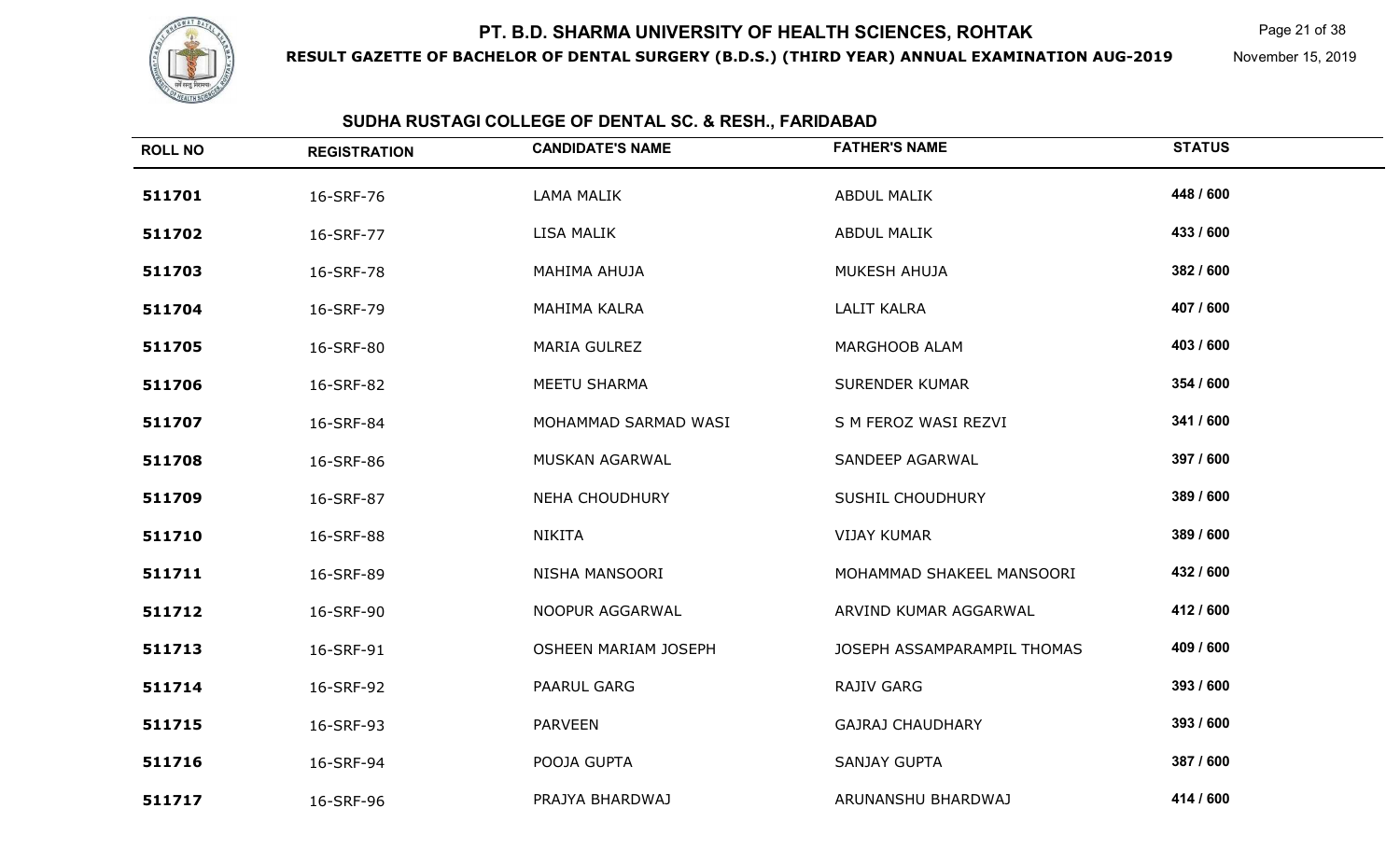

**RESULT GAZETTE OF BACHELOR OF DENTAL SURGERY (B.D.S.) (THIRD YEAR) ANNUAL EXAMINATION AUG-2019**

Page 22 of 38

November 15, 2019

| <b>ROLL NO</b> | <b>REGISTRATION</b> | <b>CANDIDATE'S NAME</b> | <b>FATHER'S NAME</b>        | <b>STATUS</b>      |
|----------------|---------------------|-------------------------|-----------------------------|--------------------|
| 511718         | 16-SRF-97           | PRIYA                   | SATISH KUMAR                | 368 / 600          |
| 511719         | 16-SRF-98           | PRIYANKA AGGARWAL       | SUNIL AGGARWAL              | 418 / 600          |
| 511720         | 16-SRF-99           | RAGHVENDRA SINGH        | <b>RAMVEER SINGH</b>        | 375 / 600          |
| 511721         | 16-SRF-123          | SONIA CHOUDHARY         | <b>VEDPRAKASH CHOUDHARY</b> | 399 / 600          |
| 511722         | 16-SRF-125          | SUCHITA GUPTA           | <b>SHIV SHANKAR GUPTA</b>   | 433 / 600          |
| 511781         | 11-SRF-94           | LALRINCHHANA            | LAWMZUALA                   | 320 / 600          |
| 511782         | 12-SRF-143          | VANLALAWMPUIA           | ZODINLIANA                  | R-BD11             |
| 511783         | 12-SRF-74           | FRANKIE LALREMSANGA     | J LALNUNZIRA                | <b>R-BD10 BD11</b> |
| 511784         | 12-SRF-97           | LALNUNMAWIA             | LALBIAKTLUANGA              | 322 / 600          |
| 511785         | 13-SRF-113          | RAVI                    | KRISHAN                     | 318 / 600          |
| 511786         | 13-SRF-120          | <b>SAKSHI GILL</b>      | <b>BALDEV SINGH GILL</b>    | 346 / 600          |
| 511787         | 13-SRF-142          | <b>UPASANA PAL</b>      | PREM PAL SINGH              | R-BD10             |
| 511788         | 14-SRF-101          | SHALINI CHAWLA          | PD CHAWLA                   | 362 / 600          |
| 511789         | 14-SRF-118          | SWASTIK SAINI           | KRISHAN DATT SAINI          | 353 / 600          |
| 511790         | 14-SRF-119          | <b>TAMANNA</b>          | SURINDER PAL                | 344 / 600          |
| 511791         | 14-SRF-36           | <b>ALKA GAUTAM</b>      | HARI KRISHNA GAUTAM         | 337 / 600          |
| 511792         | 14-SRF-50           | BRENDA LALHLIMPUII      | HC LALNUNZIRA               | 331 / 600          |
| 511793         | 14-SRF-51           | CHARU                   | NARESH KUMAR THUKRAL        | 341 / 600          |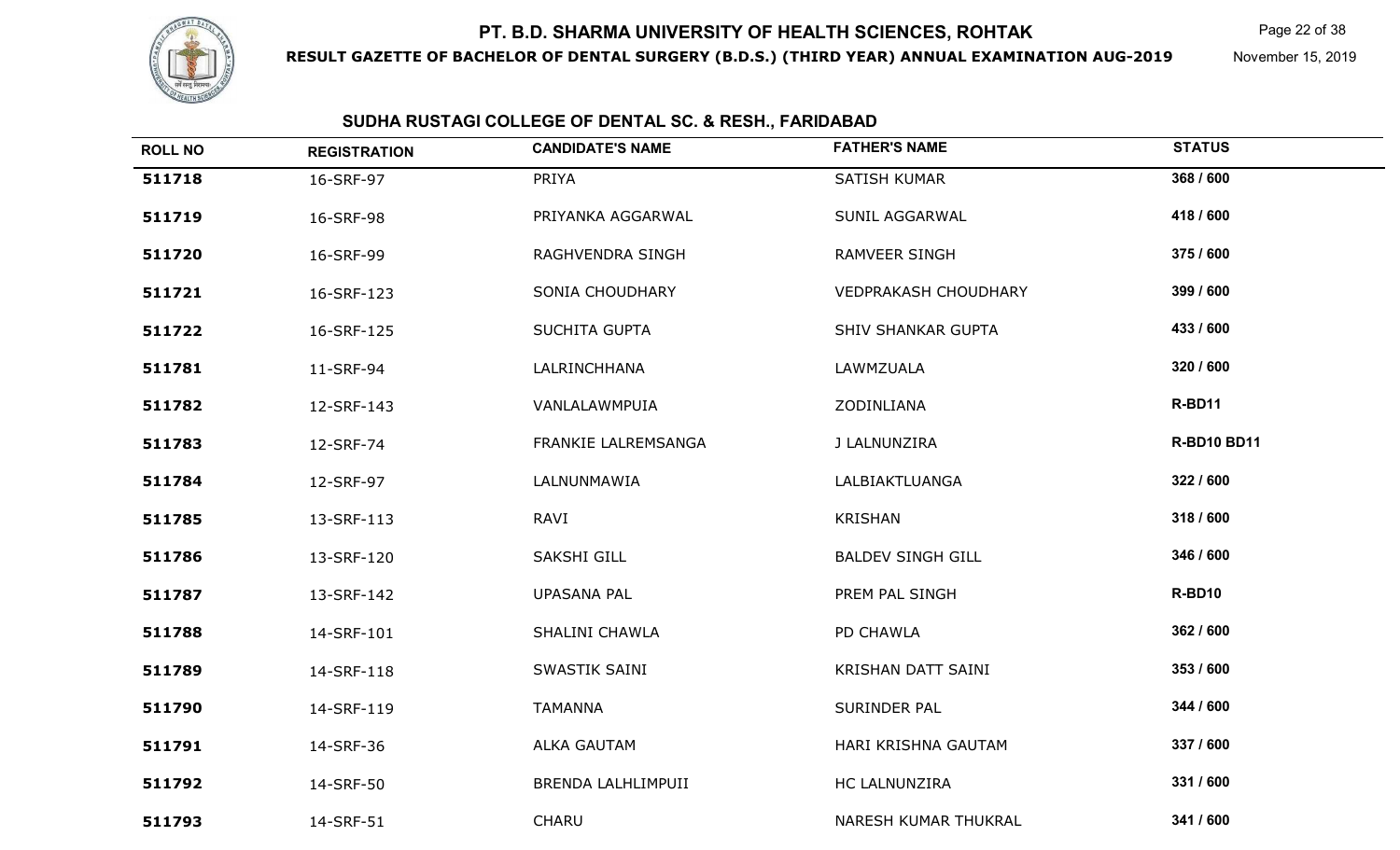

**RESULT GAZETTE OF BACHELOR OF DENTAL SURGERY (B.D.S.) (THIRD YEAR) ANNUAL EXAMINATION AUG-2019**

Page 23 of 38

November 15, 2019

| <b>ROLL NO</b> | <b>REGISTRATION</b> | <b>CANDIDATE'S NAME</b> | <b>FATHER'S NAME</b>  | <b>STATUS</b> |
|----------------|---------------------|-------------------------|-----------------------|---------------|
| 511794         | 15-SRF-109          | PRIYA SINGH             | <b>VIRENDER SINGH</b> | 358 / 600     |
| 511795         | 15-SRF-54           | ABHISHEK BHARTI         | SATYAVEER SINGH       | 356 / 600     |
| 511796         | 15-SRF-82           | <b>KANIKA VERMA</b>     | <b>AMIT VERMA</b>     | 364 / 600     |
| 511797         | 15-SRF-85           | <b>KOMAL KAUSHIK</b>    | BIJENDER DUTT KAUSHIK | 359 / 600     |
| 511798         | 15-SRF-96           | <b>MUSRAT</b>           | MOHD YUNUS            | 355 / 600     |
| 512530         | 16-SRF-70           | <b>KANIKA KOCHAR</b>    | PARMOD KOCHAR         | 398 / 600     |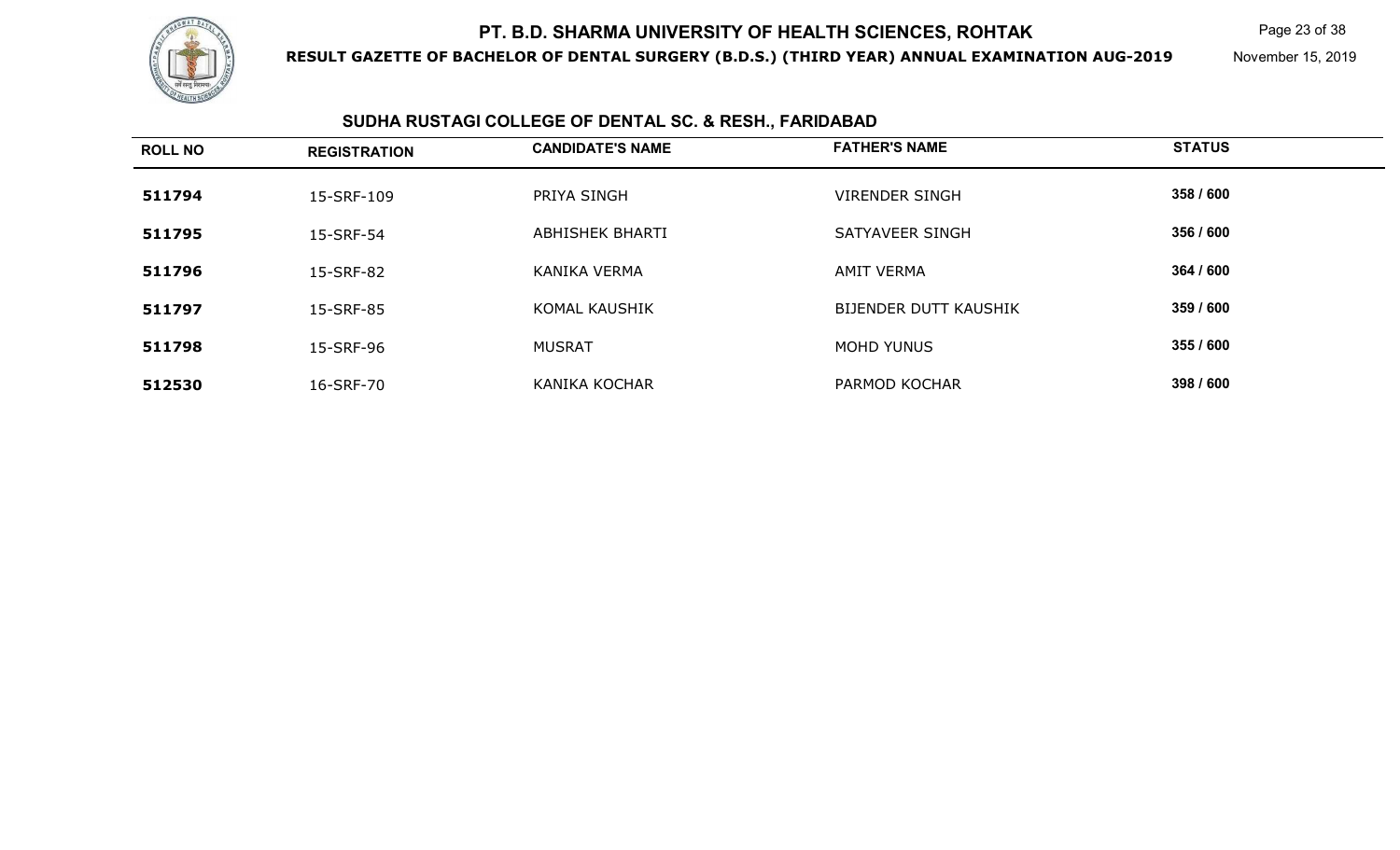

**RESULT GAZETTE OF BACHELOR OF DENTAL SURGERY (B.D.S.) (THIRD YEAR) ANNUAL EXAMINATION AUG-2019**

Page 24 of 38

November 15, 2019

## **J N KAPOOR DAV (C) DENTAL COLLEGE, YAMUNA NAGAR**

| <b>ROLL NO</b> | <b>REGISTRATION</b> | <b>CANDIDATE'S NAME</b>     | <b>FATHER'S NAME</b>   | <b>STATUS</b> |
|----------------|---------------------|-----------------------------|------------------------|---------------|
| 511851         | 16-DAVY-21          | <b>AAKANKSHA</b>            | <b>VINEET GABA</b>     | 404 / 600     |
| 511852         | 16-DAVY-22          | AASHUTOSH CHHABRA           | <b>NARESH CHHABRA</b>  | 358 / 600     |
| 511853         | 16-DAVY-23          | ABHINAV KUMAR               | <b>VINEET KUMAR</b>    | 334 / 600     |
| 511854         | 16-DAVY-24          | <b>ABHISHEK MUNDE</b>       | SHRI RAM MUNDE         | 381 / 600     |
| 511855         | 16-DAVY-25          | <b>AKSHITA</b>              | RAJ KUMAR              | 359 / 600     |
| 511856         | 16-DAVY-26          | ALISHA                      | RAM MEHAR BANSAL       | 400 / 600     |
| 511857         | 16-DAVY-27          | ANKIT SHARMA KHUDANIYA      | <b>OMBIR</b>           | 370 / 600     |
| 511858         | 16-DAVY-28          | <b>ASHMEET KAUR</b>         | <b>KULDEEP SINGH</b>   | 380 / 600     |
| 511859         | 16-DAVY-29          | <b>CHESHTA NASA</b>         | <b>BHUPESH NASA</b>    | 419 / 600     |
| 511860         | 16-DAVY-30          | DEEKSHA SAINI               | SURAJBHAN SAINI        | 383 / 600     |
| 511861         | 16-DAVY-31          | DEEPIKA KHOKER              | <b>ROSHAN LAL</b>      | 377 / 600     |
| 511862         | 16-DAVY-32          | <b>DEVANSHE CHAUDHARY</b>   | DEVENDRA CHAUDHARY     | 414 / 600     |
| 511863         | 16-DAVY-33          | <b>GURVINDER KAUR SAINI</b> | MANINDER SINGH         | 410 / 600     |
| 511864         | 16-DAVY-34          | <b>ISHIKA</b>               | <b>BHUPINDER SINGH</b> | 377 / 600     |
| 511865         | 16-DAVY-35          | <b>JASMEEN KAUR</b>         | JASWINDER SINGH        | 431 / 600     |
| 511866         | 16-DAVY-36          | <b>JASMINE</b>              | <b>JARNAIL SINGH</b>   | 376 / 600     |
| 511867         | 16-DAVY-37          | <b>JATIN</b>                | RAJESH KUMAR           | 405 / 600     |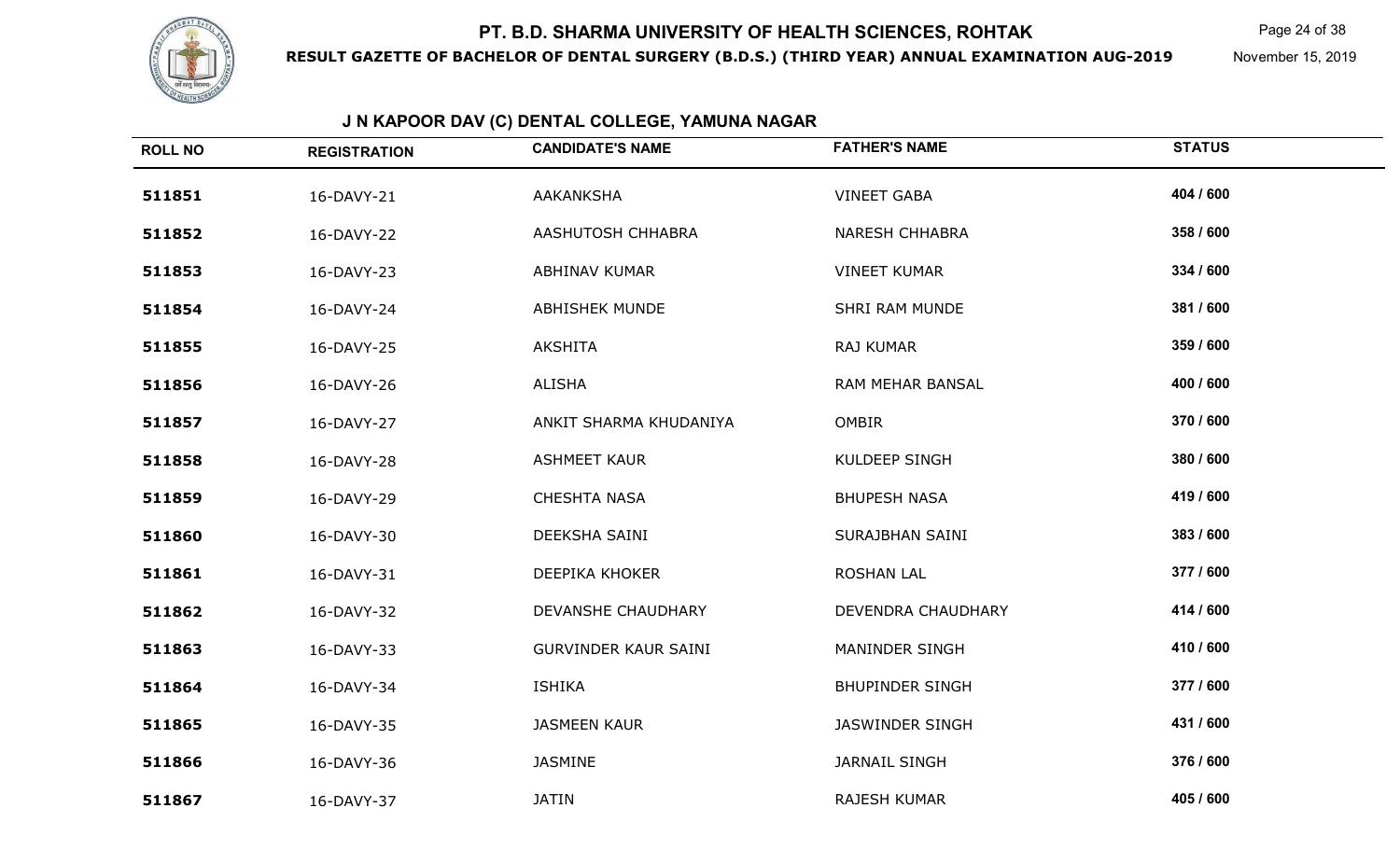

**RESULT GAZETTE OF BACHELOR OF DENTAL SURGERY (B.D.S.) (THIRD YEAR) ANNUAL EXAMINATION AUG-2019**

Page 25 of 38

November 15, 2019

## **J N KAPOOR DAV (C) DENTAL COLLEGE, YAMUNA NAGAR**

| <b>ROLL NO</b> | <b>REGISTRATION</b> | <b>CANDIDATE'S NAME</b> | <b>FATHER'S NAME</b>    | <b>STATUS</b> |
|----------------|---------------------|-------------------------|-------------------------|---------------|
| 511868         | 16-DAVY-38          | <b>KARUNA</b>           | <b>ROSHAN LAL</b>       | 402 / 600     |
| 511869         | 16-DAVY-39          | <b>KASHISH MALIK</b>    | <b>KRISHAN MALIK</b>    | 363 / 600     |
| 511870         | 16-DAVY-40          | KRITIKA SRIVASTAVA      | NEERAJ KUMAR SRIVASTAVA | 378 / 600     |
| 511871         | 16-DAVY-41          | <b>KUSHAGAR</b>         | <b>SUNIL KUMAR</b>      | 366 / 600     |
| 511872         | 16-DAVY-42          | MUSKAN GROVER           | <b>DILIP GROVER</b>     | 386 / 600     |
| 511873         | 16-DAVY-43          | NAMRATA SARDANA         | <b>SATISH SARDANA</b>   | 391 / 600     |
| 511874         | 16-DAVY-44          | NIDHI MEHTA             | <b>ASHOK KUMAR</b>      | 395 / 600     |
| 511875         | 16-DAVY-45          | PRACHI ARORA            | NAVDEEP ARORA           | 394 / 600     |
| 511876         | 16-DAVY-46          | PRAGYA GHAI             | SANJEEV GHAI            | 365 / 600     |
| 511877         | 16-DAVY-47          | PURNIMA VASHISHTHA      | SUBHASH VASHISHTHA      | 374 / 600     |
| 511878         | 16-DAVY-48          | PURVI KAMBOJ            | SATISH KAMBOJ           | 399 / 600     |
| 511879         | 16-DAVY-49          | RAHUL DHANIA            | <b>MAHABIR SINGH</b>    | 381 / 600     |
| 511880         | 16-DAVY-50          | RASIK DAHIYA            | <b>BIRENDER SINGH</b>   | 358 / 600     |
| 511881         | 16-DAVY-51          | RISHABH KHARE           | <b>HARNAM SINGH</b>     | 388 / 600     |
| 511882         | 16-DAVY-53          | <b>SANIYA KHAN</b>      | <b>AMIR KHAN</b>        | 361 / 600     |
| 511883         | 16-DAVY-54          | <b>SHIVAM BHATNAGAR</b> | ARUN BHATNAGAR          | 416 / 600     |
| 511884         | 16-DAVY-55          | SHRISHTI JINDAL         | AJAY JINDAL             | 389 / 600     |
| 511885         | 16-DAVY-56          | <b>SIMRAN</b>           | <b>VINOD KATHURIA</b>   | 418 / 600     |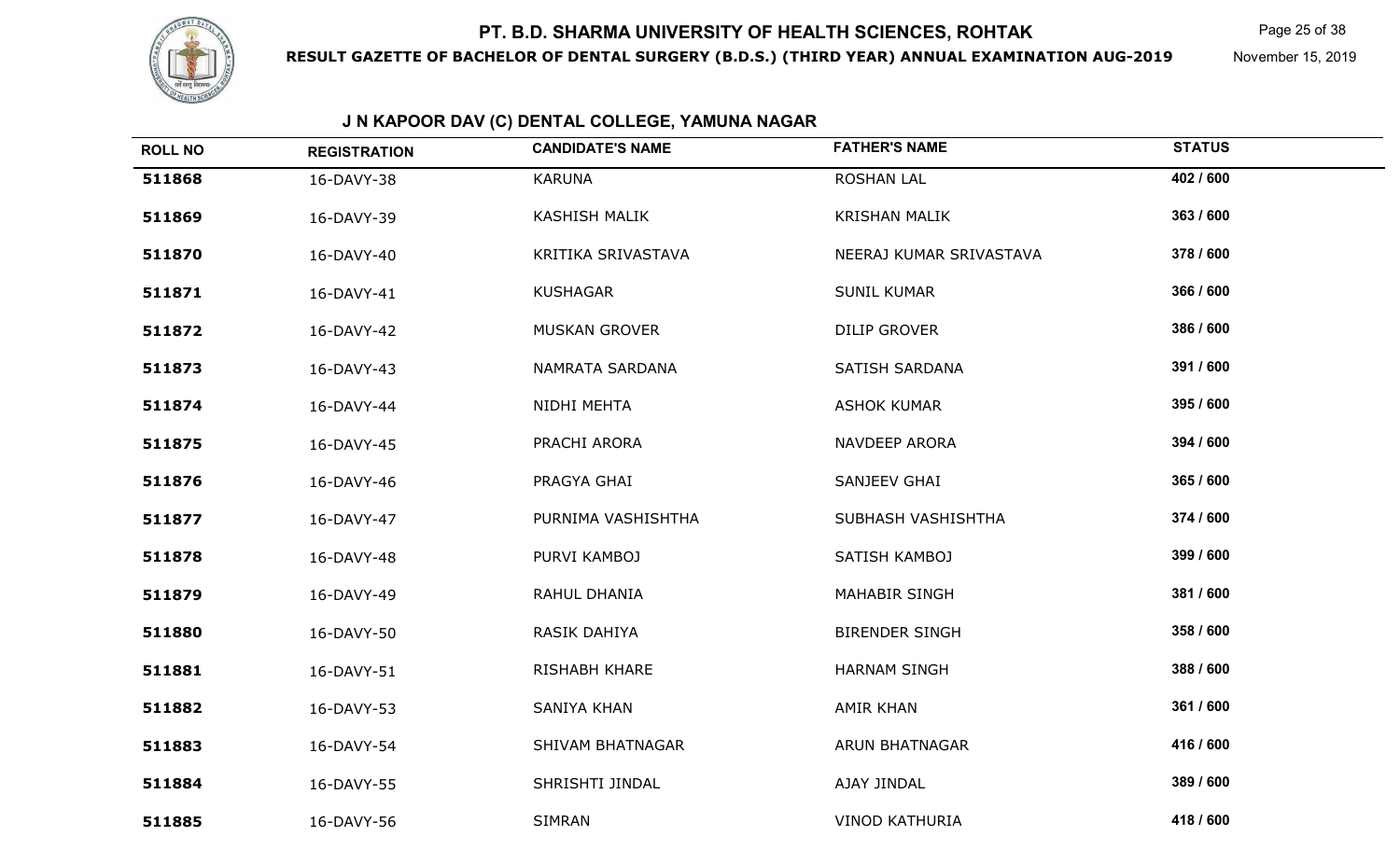

**RESULT GAZETTE OF BACHELOR OF DENTAL SURGERY (B.D.S.) (THIRD YEAR) ANNUAL EXAMINATION AUG-2019**

Page 26 of 38

November 15, 2019

## **J N KAPOOR DAV (C) DENTAL COLLEGE, YAMUNA NAGAR**

| <b>ROLL NO</b> | <b>REGISTRATION</b> | <b>CANDIDATE'S NAME</b> | <b>FATHER'S NAME</b>  | <b>STATUS</b> |
|----------------|---------------------|-------------------------|-----------------------|---------------|
| 511886         | 16-DAVY-57          | <b>TANSHA</b>           | PARVEEN               | 418 / 600     |
| 511887         | 16-DAVY-58          | TANYA BINDAL            | <b>BHUPESH BINDAL</b> | 390 / 600     |
| 511888         | 16-DAVY-59          | VAISHALI                | <b>CHANDER PAL</b>    | 366 / 600     |
| 511889         | 16-DAVY-60          | <b>VIBHUTI SAGGAR</b>   | <b>VIKAS SAGGAR</b>   | 401 / 600     |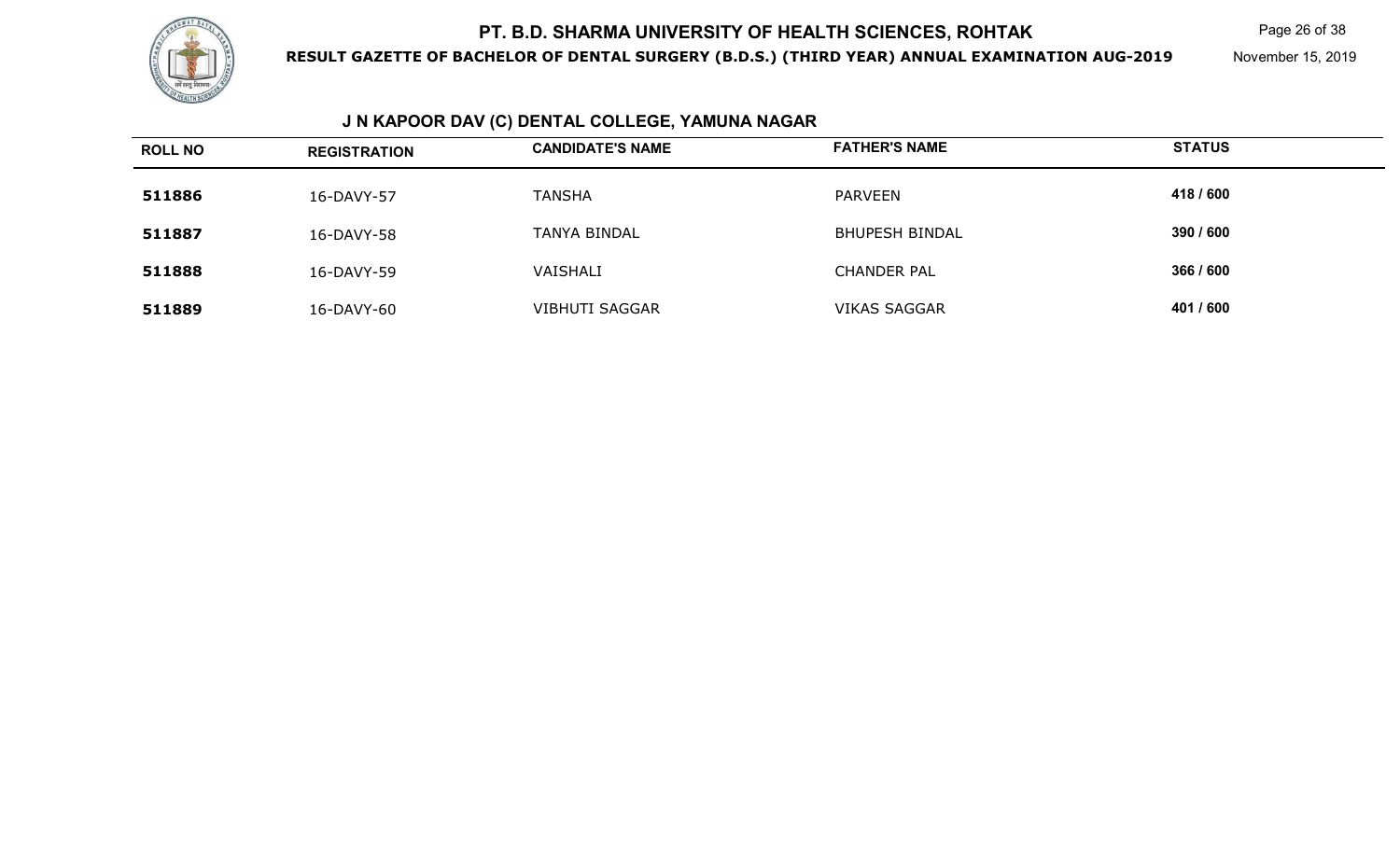

**RESULT GAZETTE OF BACHELOR OF DENTAL SURGERY (B.D.S.) (THIRD YEAR) ANNUAL EXAMINATION AUG-2019**

Page 27 of 38

November 15, 2019

## **B.R.S. DENTAL COLLEGE & HOSPITAL, SULTANPUR,PANCHKULA**

| <b>ROLL NO</b> | <b>REGISTRATION</b> | <b>CANDIDATE'S NAME</b> | <b>FATHER'S NAME</b>       | <b>STATUS</b>           |
|----------------|---------------------|-------------------------|----------------------------|-------------------------|
| 511941         | 14-BRS-54           | POOJA PRAKASH           | PRAKASH                    | <b>R-BD09 BD10 BD11</b> |
| 512021         | 09-BRS-55           | WASEEM MEHBOOB          | FAROOQ ALAM CHOWDHARY      | R-BD11                  |
| 512022         | 14-BRS-27           | ANJALI                  | <b>KUL BHUSHAN</b>         | R-BD11                  |
| 512023         | 14-BRS-69           | <b>AKASH YADAV</b>      | MUKESH KUMAR               | R-BD11                  |
| 512024         | 15-BRS-22           | <b>AYASHA CHAUDHARY</b> | <b>HARSAWRUP CHAUDHARY</b> | 355 / 600               |
| 512025         | 15-BRS-25           | <b>CHHAVI SHARMA</b>    | LALIT MOHAN SHARMA         | R-BD11                  |
| 512026         | 15-BRS-64           | <b>SHAGUN WALIA</b>     | MOHIT WALIA                | 339 / 600               |
| 512027         | 15-BRS-71           | <b>HIMANSHU RANA</b>    | <b>ANIL KUMAR</b>          | 354 / 600               |
| 512028         | 14-BRS-45           | <b>JASMINE MODGIL</b>   | <b>ASHOK KUMAR</b>         | R-BD11                  |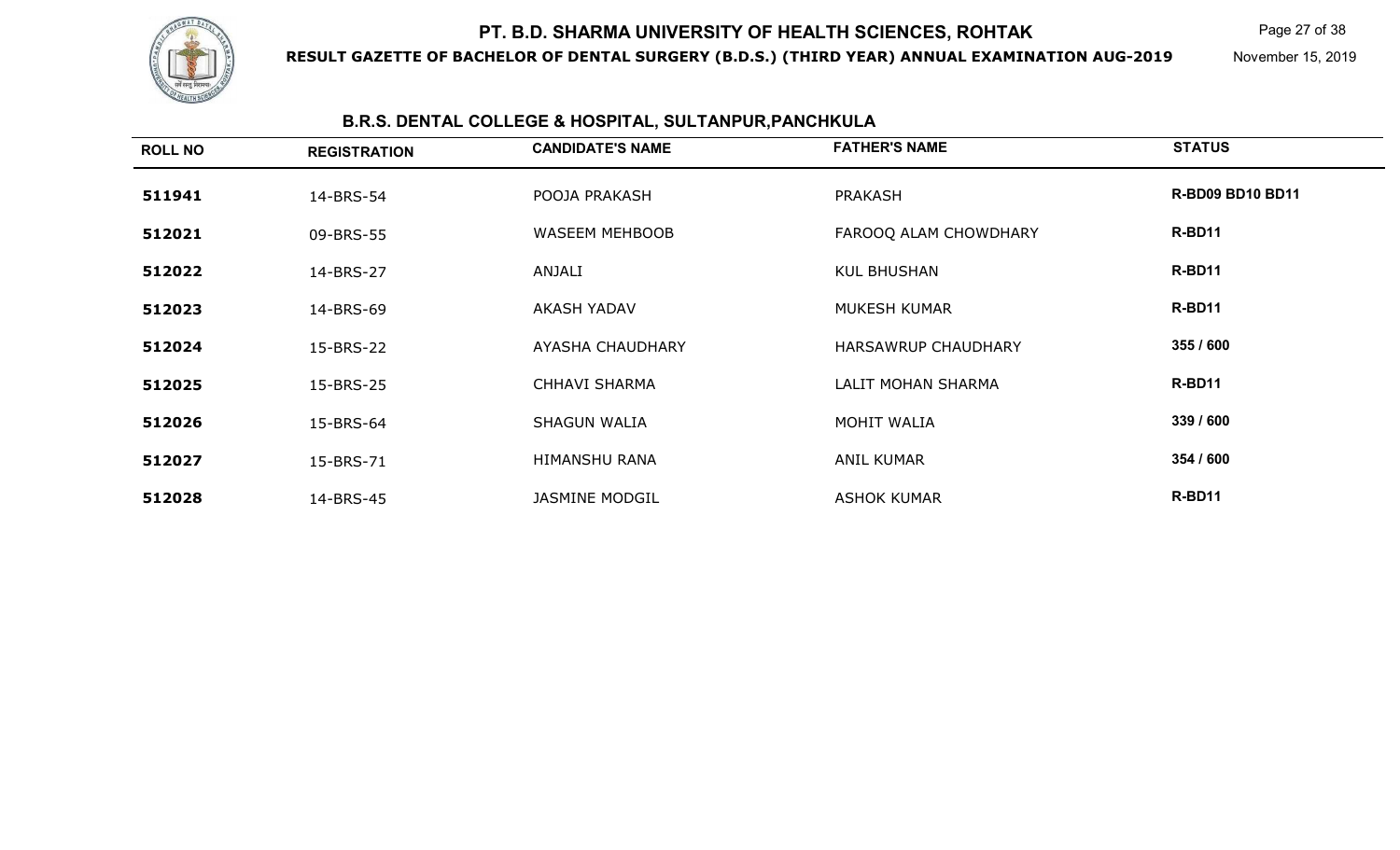

**RESULT GAZETTE OF BACHELOR OF DENTAL SURGERY (B.D.S.) (THIRD YEAR) ANNUAL EXAMINATION AUG-2019**

Page 28 of 38

November 15, 2019

| <b>ROLL NO</b> | <b>REGISTRATION</b> | <b>CANDIDATE'S NAME</b> | <b>FATHER'S NAME</b>       | <b>STATUS</b> |
|----------------|---------------------|-------------------------|----------------------------|---------------|
| 512081         | 15-JNCDL-171        | <b>SAGAR CHOPRA</b>     | RAJ CHOPRA                 | 339 / 600     |
| 512082         | 15-JNCDL-179        | SHRISTI SUMAN           | NAKUL CHANDRA SINGH        | 345 / 600     |
| 512083         | 15-JNCDL-182        | SIMRAN KUDAWLA          | DESHRAJ KUDAWLA            | 340 / 600     |
| 512084         | 16-JNCDL-100        | <b>SUMIT SANGWAN</b>    | JAGBIR SINGH SANGWAN       | 387 / 600     |
| 512085         | 16-JNCDL-101        | SUMRIDHI AGGARWAL       | ANJANI KUMAR AGGARWAL      | 449 / 600     |
| 512086         | 16-JNCDL-102        | VAISHALI                | <b>SUBHASH LAL</b>         | 380 / 600     |
| 512087         | 16-JNCDL-52         | <b>AARZOO</b>           | <b>SURESH KUMAR</b>        | 390 / 600     |
| 512088         | 16-JNCDL-53         | <b>AMAN KUMAR</b>       | <b>DHARAMPAL SINGH</b>     | 330 / 600     |
| 512089         | 16-JNCDL-55         | ANGEL                   | <b>SANJAY KUMAR</b>        | 385 / 600     |
| 512090         | 16-JNCDL-56         | ANSHU KUMARI            | <b>ARUN KUMAR</b>          | 416 / 600     |
| 512091         | 16-JNCDL-57         | BHANUPRIYANKA PANWAR    | <b>VINOD KUMAR</b>         | 399 / 600     |
| 512092         | 16-JNCDL-58         | CHESHTA POPLI           | ANIL POPLI                 | 386 / 600     |
| 512093         | 16-JNCDL-59         | DEEPTI DALAL            | <b>BALJEET SINGH DALAL</b> | 440 / 600     |
| 512094         | 16-JNCDL-60         | DIVYA GARG              | <b>PARVEEN GARG</b>        | 420 / 600     |
| 512095         | 16-JNCDL-61         | <b>KOMAL</b>            | <b>RAM MEHAR SINGH</b>     | 382 / 600     |
| 512096         | 16-JNCDL-62         | KOMAL                   | <b>ANIL KUMAR</b>          | 392 / 600     |
| 512097         | 16-JNCDL-63         | <b>KARISHMA SAMOR</b>   | <b>RAMESH KUMAR</b>        | 448 / 600     |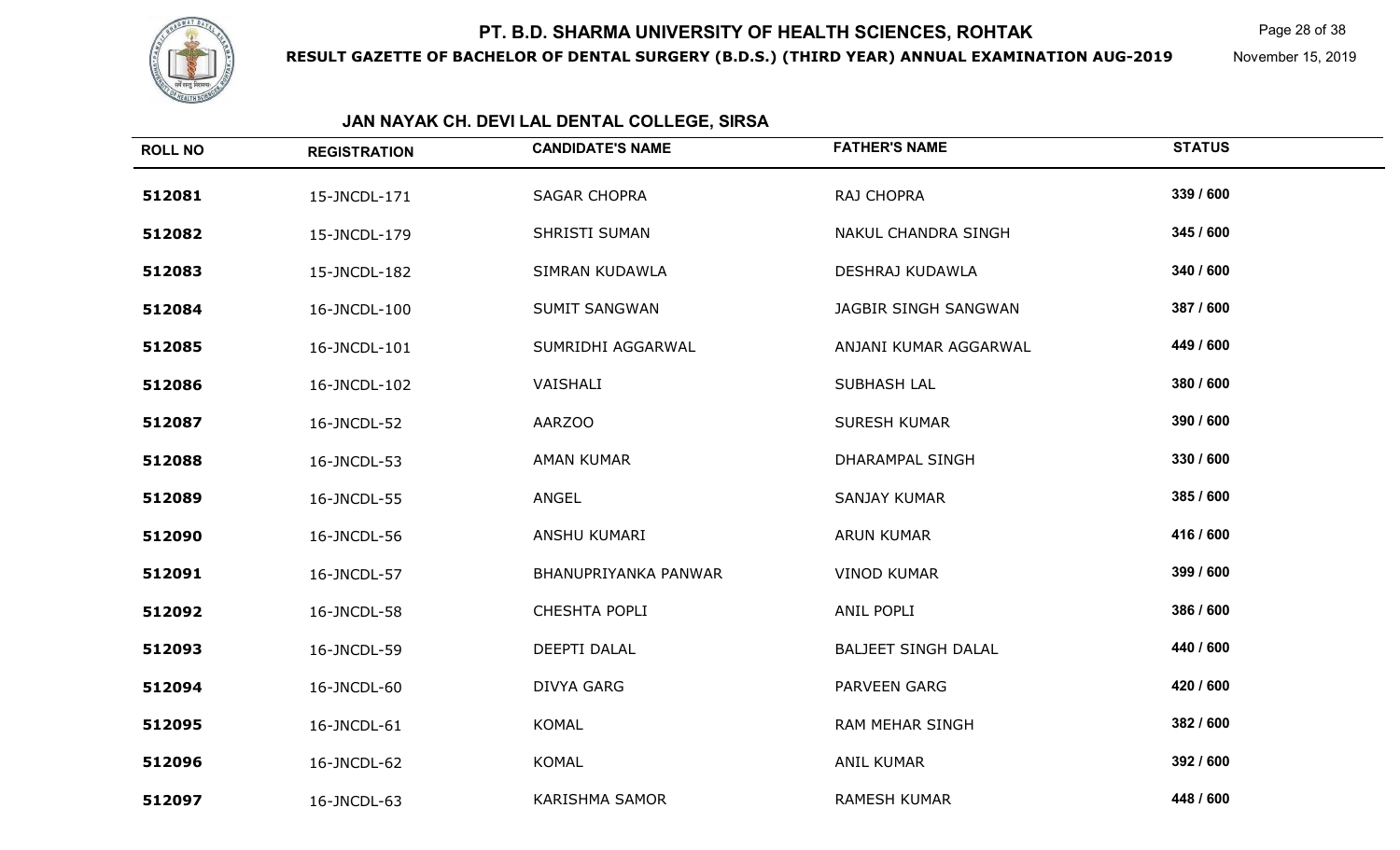

**RESULT GAZETTE OF BACHELOR OF DENTAL SURGERY (B.D.S.) (THIRD YEAR) ANNUAL EXAMINATION AUG-2019**

Page 29 of 38

November 15, 2019

| <b>ROLL NO</b> | <b>REGISTRATION</b> | <b>CANDIDATE'S NAME</b> | <b>FATHER'S NAME</b>   | <b>STATUS</b> |
|----------------|---------------------|-------------------------|------------------------|---------------|
| 512098         | 16-JNCDL-64         | KRISHNA KRUPA           | RAJA SEKHARAN M        | 404 / 600     |
| 512099         | 16-JNCDL-65         | KUNAL ALLAGH            | HARISH CHANDER ALLAGH  | 329 / 600     |
| 512100         | 16-JNCDL-66         | LATA KUMARI             | JAIVEER SINGH          | 387 / 600     |
| 512101         | 16-JNCDL-67         | <b>MADHAV SHARMA</b>    | RAMGOPAL SHARMA        | 356 / 600     |
| 512102         | 16-JNCDL-68         | MAHIMA YADAV            | DEVPAL YADAV           | 440 / 600     |
| 512103         | 16-JNCDL-69         | MANASVI SHARMA          | PRAHLAD SHARMA         | 375 / 600     |
| 512104         | 16-JNCDL-70         | MANISHA                 | <b>HANUMAN DASS</b>    | 369 / 600     |
| 512105         | 16-JNCDL-71         | MEHAK KASHYAP           | SANJAY KUMAR KASHYAP   | 382 / 600     |
| 512106         | 16-JNCDL-72         | NANDLAL PANDEY          | RAJ DEV PANDEY         | 370 / 600     |
| 512107         | 16-JNCDL-73         | NEERAJ KUMAR            | NARENDER JANGRA        | 331 / 600     |
| 512108         | 16-JNCDL-74         | <b>NEHA</b>             | <b>KRISHAN CHAWLA</b>  | 415 / 600     |
| 512109         | 16-JNCDL-75         | <b>NEHA SHARMA</b>      | RAJESH BABU            | 368 / 600     |
| 512110         | 16-JNCDL-77         | PARAS SINGLA            | KRISHAN KUMAR SINGLA   | 390 / 600     |
| 512111         | 16-JNCDL-78         | PARUL                   | <b>BARJESH KUMAR</b>   | 379 / 600     |
| 512112         | 16-JNCDL-79         | POONAM JANGRA           | <b>SUBHASH CHANDER</b> | 406 / 600     |
| 512113         | 16-JNCDL-80         | PREETI                  | <b>VED PRAKASH</b>     | 400 / 600     |
| 512114         | 16-JNCDL-81         | PRIYA GARG              | <b>LALIT KUMAR</b>     | 361 / 600     |
| 512115         | 16-JNCDL-82         | PRIYANKA SONI           | SURESH KUMAR SONI      | 373 / 600     |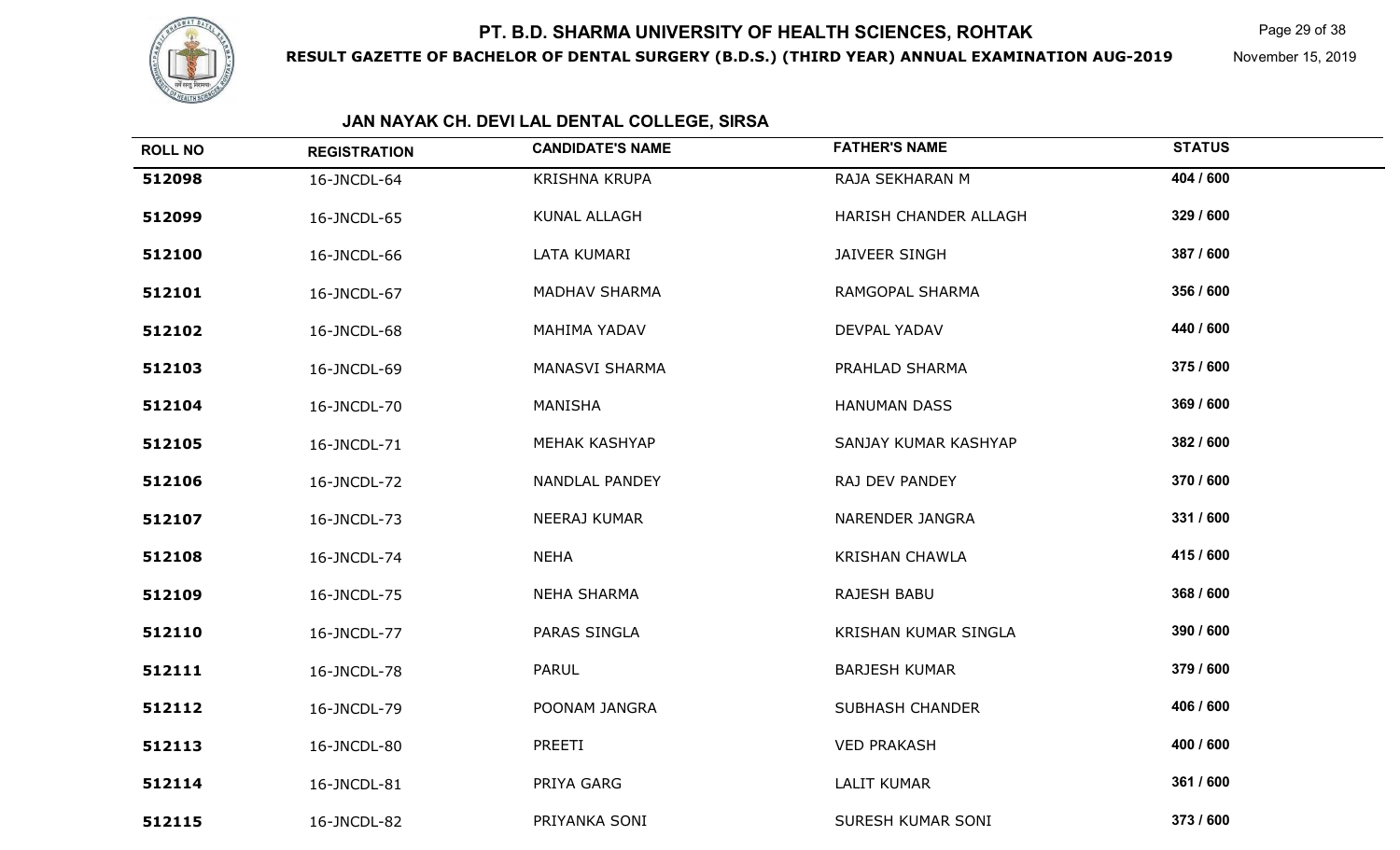

**RESULT GAZETTE OF BACHELOR OF DENTAL SURGERY (B.D.S.) (THIRD YEAR) ANNUAL EXAMINATION AUG-2019**

Page 30 of 38

November 15, 2019

| <b>ROLL NO</b> | <b>REGISTRATION</b> | <b>CANDIDATE'S NAME</b> | <b>FATHER'S NAME</b>   | <b>STATUS</b> |
|----------------|---------------------|-------------------------|------------------------|---------------|
| 512116         | 16-JNCDL-83         | <b>RAJAT</b>            | <b>ASHOK</b>           | 442 / 600     |
| 512117         | 16-JNCDL-84         | REMANSHU JOLLANI        | SURESH JOLLANI         | 428 / 600     |
| 512118         | 16-JNCDL-85         | RENUKA YADAV            | RAMESHWAR YADAV        | 330 / 600     |
| 512119         | 16-JNCDL-86         | RIDHIMA TAKKAR          | RAJESH TAKKAR          | 376 / 600     |
| 512120         | 16-JNCDL-87         | RIMPLE RANI             | <b>NAIB SINGH</b>      | 385 / 600     |
| 512121         | 16-JNCDL-88         | ROHIT KUMAR             | <b>VIRENDER SINGH</b>  | 369 / 600     |
| 512122         | 16-JNCDL-89         | RUPAL SETHI             | RAMDITTA RAM SETHI     | 366 / 600     |
| 512123         | 16-JNCDL-90         | SAAHIL MOTTAN           | <b>NANAK CHAND</b>     | 353 / 600     |
| 512124         | 16-JNCDL-91         | SARISHTI                | KAILASH CHANDER SAINI  | 351 / 600     |
| 512125         | 16-JNCDL-92         | SHABNAM CHINIA          | SUBHASH CHANDER CHINIA | 383 / 600     |
| 512126         | 16-JNCDL-93         | SHARAYU RAJU RAUT       | RAJU VASANTRAO RAUT    | 394 / 600     |
| 512127         | 16-JNCDL-94         | SHIVANI KHANNA          | SATISH KHANNA          | 377 / 600     |
| 512128         | 16-JNCDL-95         | <b>SHRUTI</b>           | <b>HEMANT JAGGA</b>    | 375 / 600     |
| 512129         | 16-JNCDL-98         | SOVIND                  | <b>KAUR SINGH</b>      | 362 / 600     |
| 512130         | 16JNCDL51           | AARTI                   | <b>KARAN SINGH</b>     | 376 / 600     |
| 512181         | 12-JNCDL-92         | <b>VIKAS</b>            | <b>JAI BHAGWAN</b>     | 341 / 600     |
| 512182         | 13-JNCDL-101        | AAKASH                  | SATVEER SINGH          | 353 / 600     |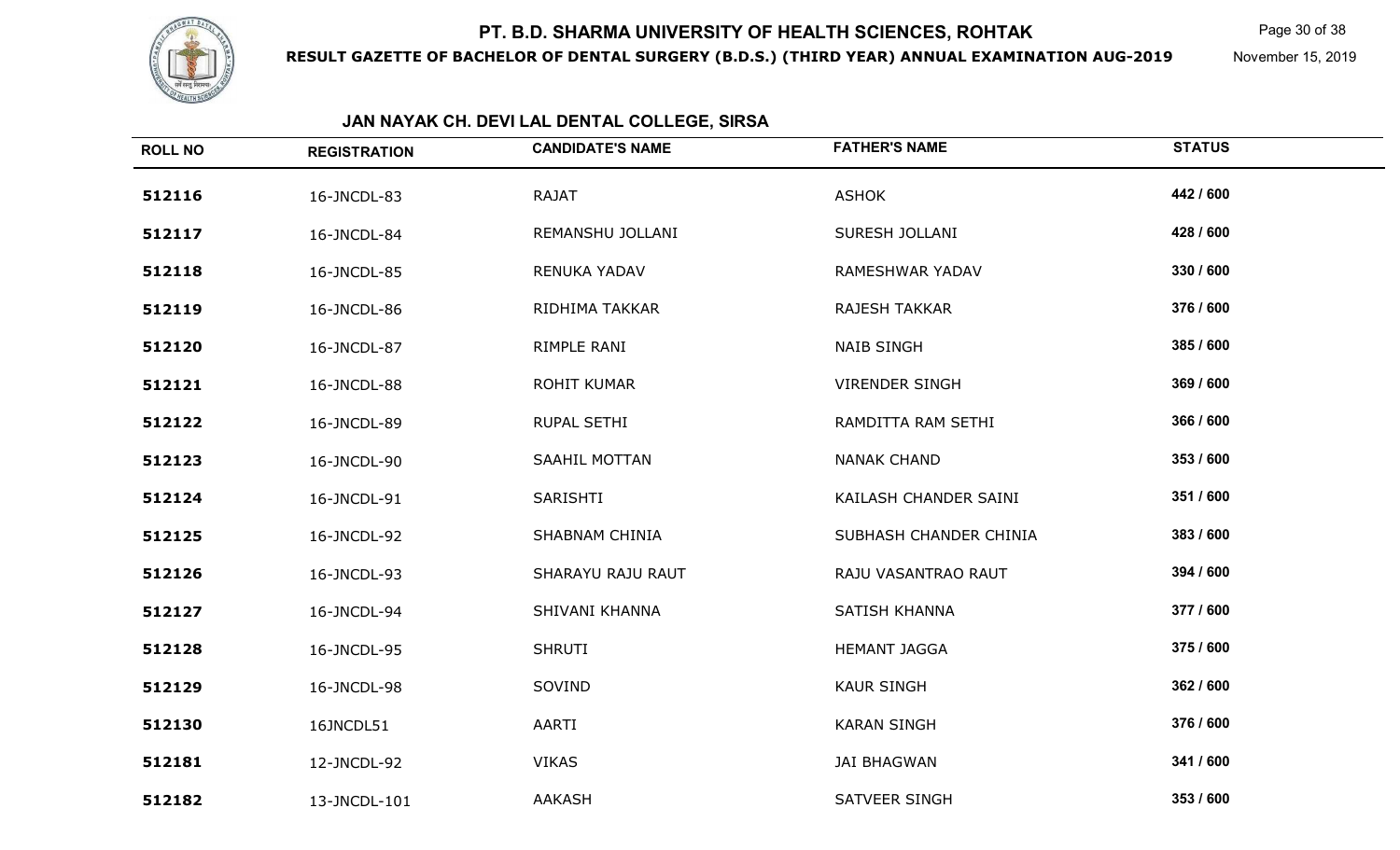

**RESULT GAZETTE OF BACHELOR OF DENTAL SURGERY (B.D.S.) (THIRD YEAR) ANNUAL EXAMINATION AUG-2019**

Page 31 of 38

November 15, 2019

| <b>ROLL NO</b> | <b>REGISTRATION</b> | <b>CANDIDATE'S NAME</b> | <b>FATHER'S NAME</b> | <b>STATUS</b> |  |
|----------------|---------------------|-------------------------|----------------------|---------------|--|
| 512183         | 13-JNCDL-189        | SUMANDEEP KAUR          | <b>JAGDEV SINGH</b>  | 340 / 600     |  |
| 512184         | 14-JNCDL-129        | KAJAL KAMBOJ            | <b>ASHOK KUMAR</b>   | R-BD11        |  |
| 512185         | 15-JNCDL-106        | AMAN MEHANDIRATTA       | PARDEEP KUMAR        | 340 / 600     |  |
| 512186         | 15-JNCDL-137        | MANDEEP KUMARI          | <b>RAM MEHAR</b>     | 357 / 600     |  |
| 512187         | 15-JNCDL-138        | <b>MANISHA SHARMA</b>   | SATNARIAN SHARMA     | 331 / 600     |  |
| 512188         | 15-JNCDL-139        | <b>MANPREET SINGH</b>   | RAJINDER SINGH       | 340 / 600     |  |
| 512189         | 15-JNCDL-149        | <b>NAVPREET KAUR</b>    | <b>NIRMAL SINGH</b>  | 331 / 600     |  |
| 512190         | 15-JNCDL-168        | <b>RINKU SHEORAN</b>    | VIJAY                | 338 / 600     |  |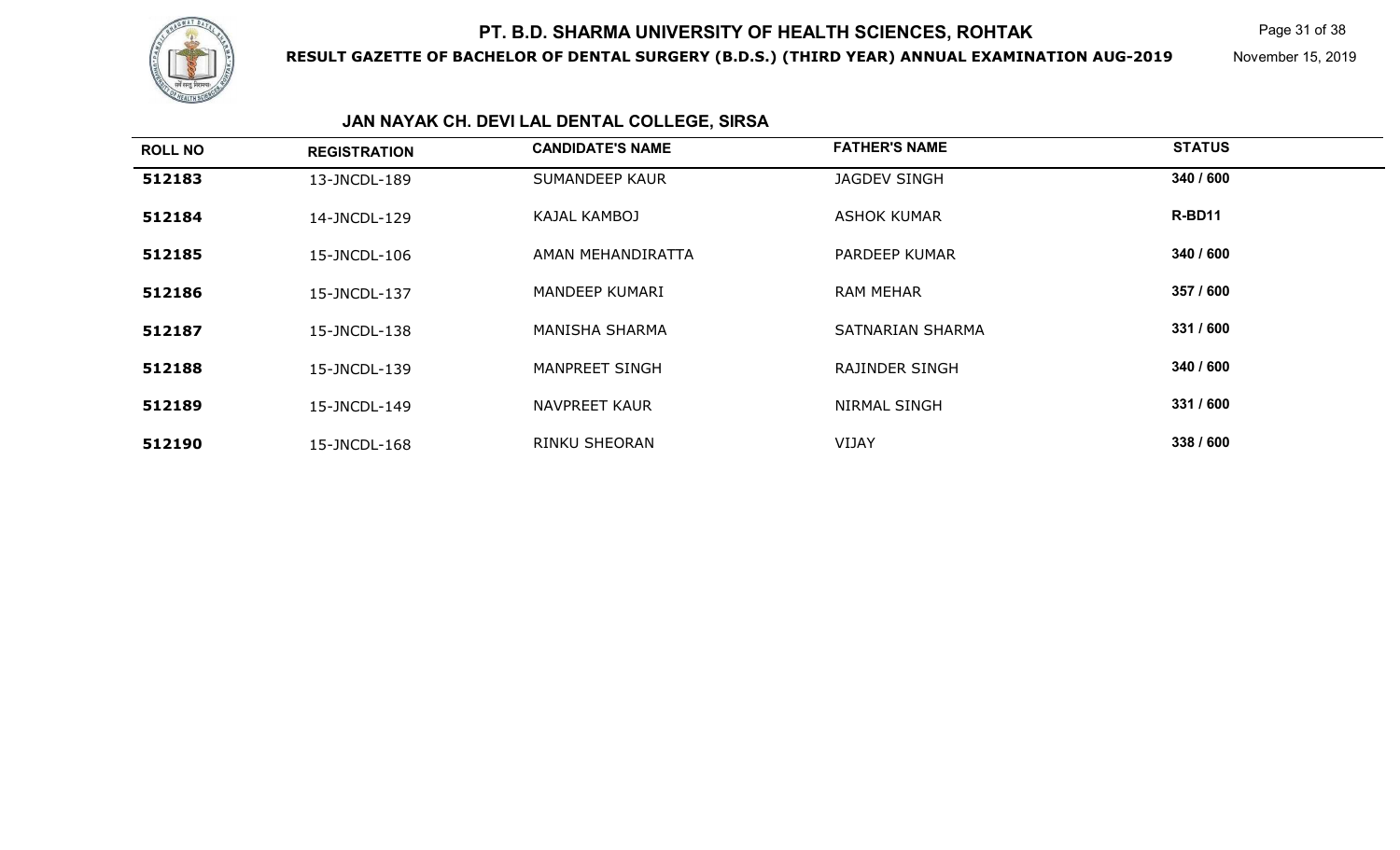

**RESULT GAZETTE OF BACHELOR OF DENTAL SURGERY (B.D.S.) (THIRD YEAR) ANNUAL EXAMINATION AUG-2019**

Page 32 of 38

November 15, 2019

| YAMUNA INST.OF DENTAL SCIENCES & RESEARCH, GADHOLI, YAMUNA NAGAR |                     |                         |                           |                    |
|------------------------------------------------------------------|---------------------|-------------------------|---------------------------|--------------------|
| <b>ROLL NO</b>                                                   | <b>REGISTRATION</b> | <b>CANDIDATE'S NAME</b> | <b>FATHER'S NAME</b>      | <b>STATUS</b>      |
| 512241                                                           | 13-YIDSR-30         | <b>HARPREET KAUR</b>    | <b>BALBIR SINGH</b>       | R-BD11             |
| 512242                                                           | 14-YIDSR-03         | ABHISHEK SADHOTRA       | <b>VIJAY KUMAR SHARMA</b> | 327 / 600          |
| 512243                                                           | 14-YIDSR-10         | ANMOL HANS              | <b>RAMESH KUMAR</b>       | 350 / 600          |
| 512244                                                           | 15-YIDSR-100        | <b>ZENAB KHATUN</b>     | MUBARAK ALI               | 363 / 600          |
| 512245                                                           | 15-YIDSR-22         | DEEPANSHU PARSAD        | RAM PARSAD KHATAK         | 367 / 600          |
| 512246                                                           | 15-YIDSR-48         | MUSKAN BHANDARI         | KULDEEP BHANDARI          | <b>R-BD09 BD10</b> |
| 512247                                                           | 15-YIDSR-52         | NIKITA                  | <b>HARAPL</b>             | 337 / 600          |
| 512248                                                           | 16-YIDSR-02         | <b>APSARA</b>           | <b>ASHOK KUMAR</b>        | 398 / 600          |
| 512249                                                           | 16-YIDSR-03         | <b>BHAVIKA GULATI</b>   | <b>VIPIN GULATI</b>       | 405 / 600          |
| 512250                                                           | 16-YIDSR-05         | DEEPIKA SINGH           | RAJESH KUMAR              | 418 / 600          |
| 512251                                                           | 16-YIDSR-06         | GARIMA                  | ASHOK NIJHAWAN            | 417 / 600          |
| 512252                                                           | 16-YIDSR-07         | <b>HANSIKA</b>          | <b>BHOOP SINGH</b>        | 390 / 600          |
| 512253                                                           | 16-YIDSR-08         | HIMANI ARORA            | <b>BALINDER SINGH</b>     | 416 / 600          |
| 512254                                                           | 16-YIDSR-09         | <b>HIMANI TONK</b>      | <b>SANJEEV TONK</b>       | 419 / 600          |
| 512255                                                           | 16-YIDSR-11         | <b>KARAN</b>            | HIRALAL MONDEWAL          | 378 / 600          |
| 512256                                                           | 16-YIDSR-12         | <b>NITIN SINGH</b>      | A K SINGH                 | 405 / 600          |
| 512257                                                           | 16-YIDSR-13         | RITIKA BHOLA            | RAMESH CHAND              | 383 / 600          |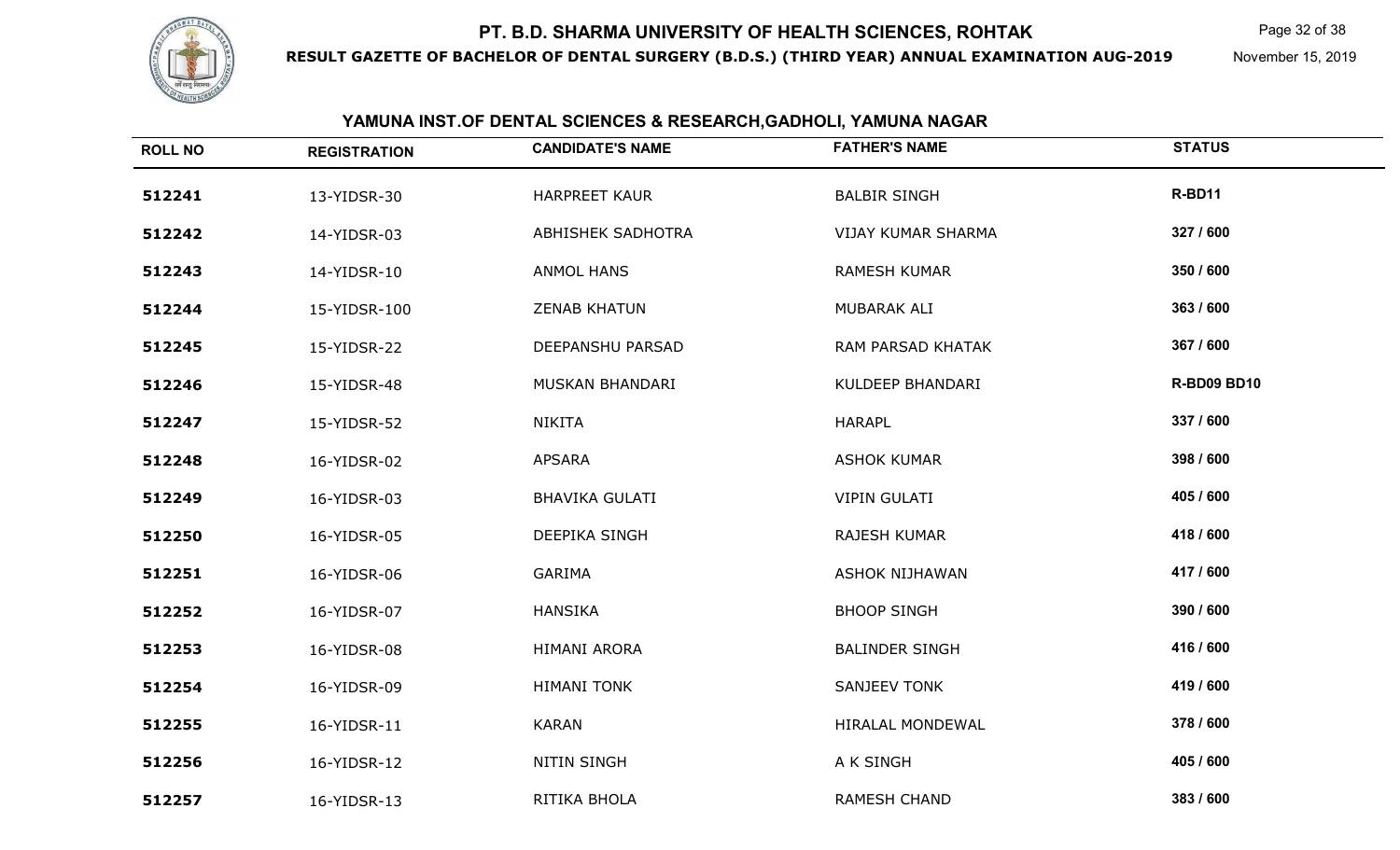

**RESULT GAZETTE OF BACHELOR OF DENTAL SURGERY (B.D.S.) (THIRD YEAR) ANNUAL EXAMINATION AUG-2019**

Page 33 of 38

November 15, 2019

#### **YAMUNA INST.OF DENTAL SCIENCES & RESEARCH,GADHOLI, YAMUNA NAGAR**

| <b>ROLL NO</b> | <b>REGISTRATION</b> | <b>CANDIDATE'S NAME</b> | <b>FATHER'S NAME</b>     | <b>STATUS</b> |
|----------------|---------------------|-------------------------|--------------------------|---------------|
| 512258         | 16-YIDSR-14         | RUCHIKA MISHRA          | RAJESH KUMAR MISHRA      | 421 / 600     |
| 512259         | 16-YIDSR-15         | SANCHIT GUPTA           | <b>MANOJ KUMAR GUPTA</b> | 425 / 600     |
| 512260         | 16-YIDSR-16         | <b>SHEEBA</b>           | <b>SALEEM KHAN</b>       | 375 / 600     |
| 512261         | 16-YIDSR-17         | SHIVANGI SHUKLA         | PRADEEP KUMAR SHUKLA     | 431 / 600     |
| 512262         | 16-YIDSR-19         | SNEHA KUMARI            | <b>SHANKAR KUMAR</b>     | 409 / 600     |
| 512263         | 16-YIDSR-20         | <b>SUKANYA</b>          | <b>VIVEK SINGH</b>       | 393 / 600     |
| 512264         | 16-YIDSR-21         | <b>SUMBUL KHAN</b>      | ASIF ALI                 | 373 / 600     |
| 512265         | 16-YIDSR-22         | <b>SUNAINA</b>          | MISHRI LAL               | 403 / 600     |
| 512266         | 16-YIDSR-23         | VINIT                   | RAJ KUMAR                | 364 / 600     |
| 512321         | 13-YIDSR-01         | AAKSHI SHARMA           | SUBTANTER KUMAR SHARMA   | R-BD11        |
| 512322         | 13-YIDSR-44         | <b>MANABENDRA DAS</b>   | KUMUD CHANDRA DAS        | 350 / 600     |
| 512323         | 13-YIDSR-91         | SUBHANKAR DEBNATH       | DHIRENDRA DEBNATH        | 342 / 600     |
| 512324         | 14-YIDSR-13         | ATARKYA RANDEV          | ANUJ KUMAR RANDEV        | 323 / 600     |
| 512325         | 14-YIDSR-65         | RAJBHAR AMIT PREMCHAND  | PREMCHAND RAJBHAR        | 336 / 600     |
| 512326         | 15-VIDSR-092        | SUNIDHI CHAUHAN         | KARAN SINGH RANA         | 347 / 600     |
| 512327         | 15-YIDSR-08         | <b>ARSHAD</b>           | MOHD SHAHID AHMED        | 351 / 600     |
| 512328         | 15-YIDSR-13         | <b>BHARAT</b>           | <b>AJIT KUMAR</b>        | 352 / 600     |
| 512329         | 15-YIDSR-17         | DANZES WANGMO           | <b>STANBA GYALTSEN</b>   | R-BD11        |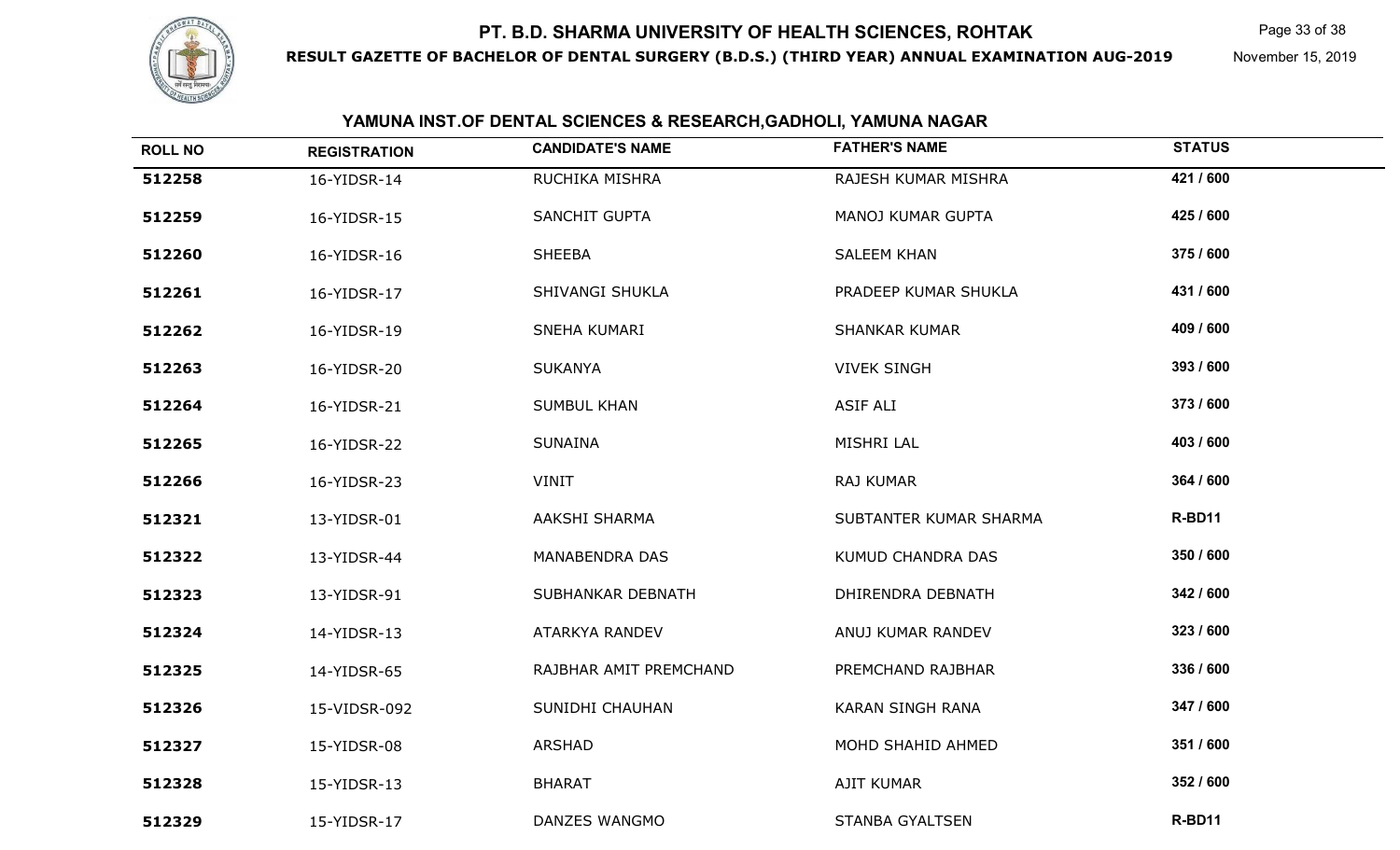

**RESULT GAZETTE OF BACHELOR OF DENTAL SURGERY (B.D.S.) (THIRD YEAR) ANNUAL EXAMINATION AUG-2019**

Page 34 of 38

November 15, 2019

#### **YAMUNA INST.OF DENTAL SCIENCES & RESEARCH,GADHOLI, YAMUNA NAGAR**

| <b>ROLL NO</b> | <b>REGISTRATION</b> | <b>CANDIDATE'S NAME</b> | <b>FATHER'S NAME</b> | <b>STATUS</b> |
|----------------|---------------------|-------------------------|----------------------|---------------|
| 512330         | L5-YIDSR-47         | <b>MUKUL</b>            | <b>JAIPAL</b>        | 348 / 600     |
| 512331         | L5-YIDSR-66         | RAJAT KANSAL            | CHIMAN KANSAL        | 350 / 600     |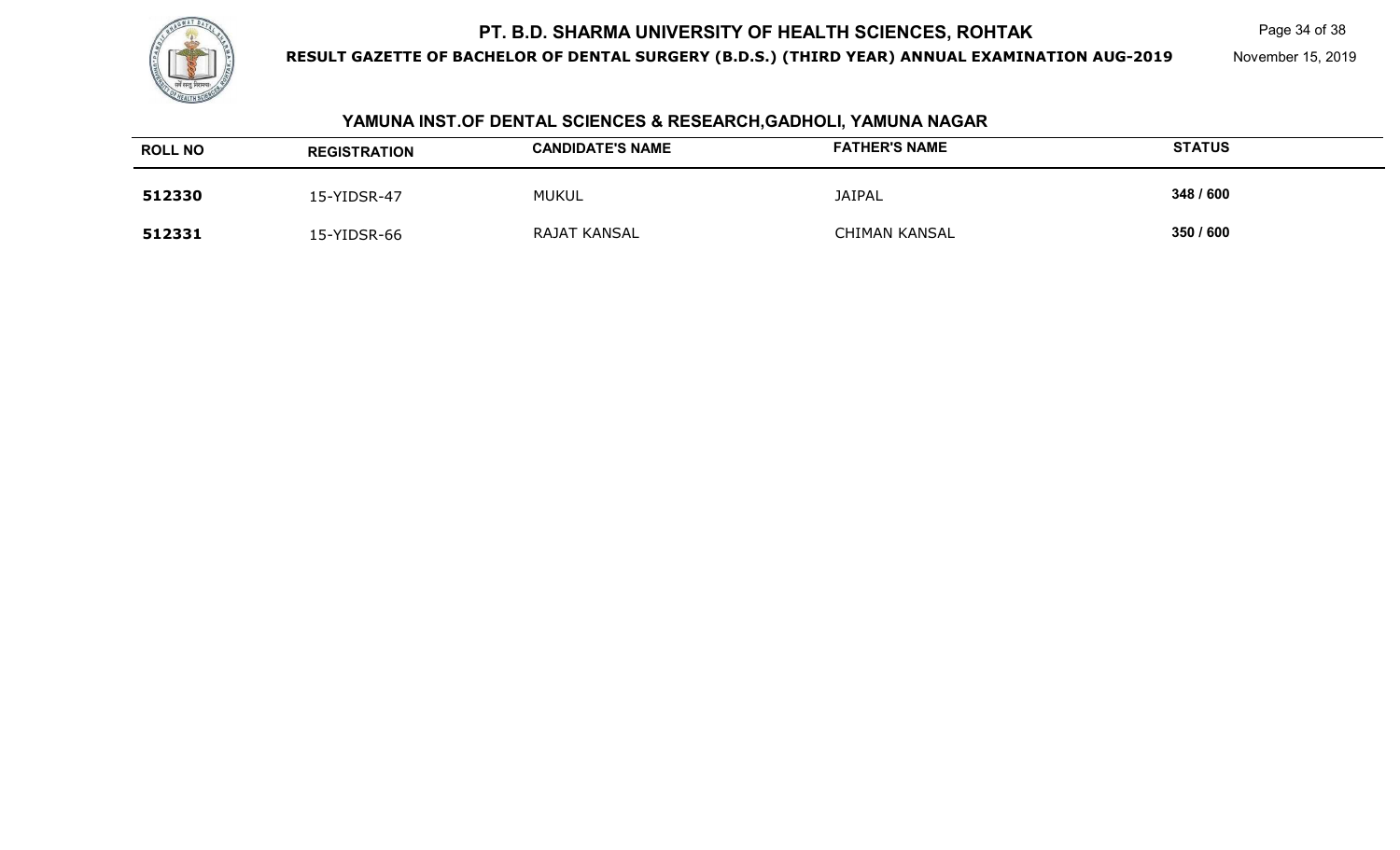

**RESULT GAZETTE OF BACHELOR OF DENTAL SURGERY (B.D.S.) (THIRD YEAR) ANNUAL EXAMINATION AUG-2019**

Page 35 of 38

November 15, 2019

## **SGT DENTAL COLLEGE, HOSPITAL & RESH. INST.,BUDHERA, GURUGRAM**

| <b>ROLL NO</b> | <b>REGISTRATION</b> | <b>CANDIDATE'S NAME</b> | <b>FATHER'S NAME</b>  | <b>STATUS</b>           |
|----------------|---------------------|-------------------------|-----------------------|-------------------------|
| 512381         | 09-SGT-115          | SURENDER SINGH          | <b>TULA RAM</b>       | <b>R-BD09 BD10 BD11</b> |
| 512382         | 11-SGT-86           | SANDEEP                 | NARENDER KUMAR        | <b>R-BD09 BD11</b>      |
| 512441         | 11-SG-75            | PREETI BHARDWAJ         | <b>DEVENDRA KUMAR</b> | <b>R-BD09 BD11</b>      |
| 512442         | 11-SGT-107          | SONIA                   | <b>BALWAN</b>         | R-BD11                  |
| 512443         | 12-SGT-110          | ANUPRIYA SHARMA         | <b>ANURAG SHARMA</b>  | 340 / 600               |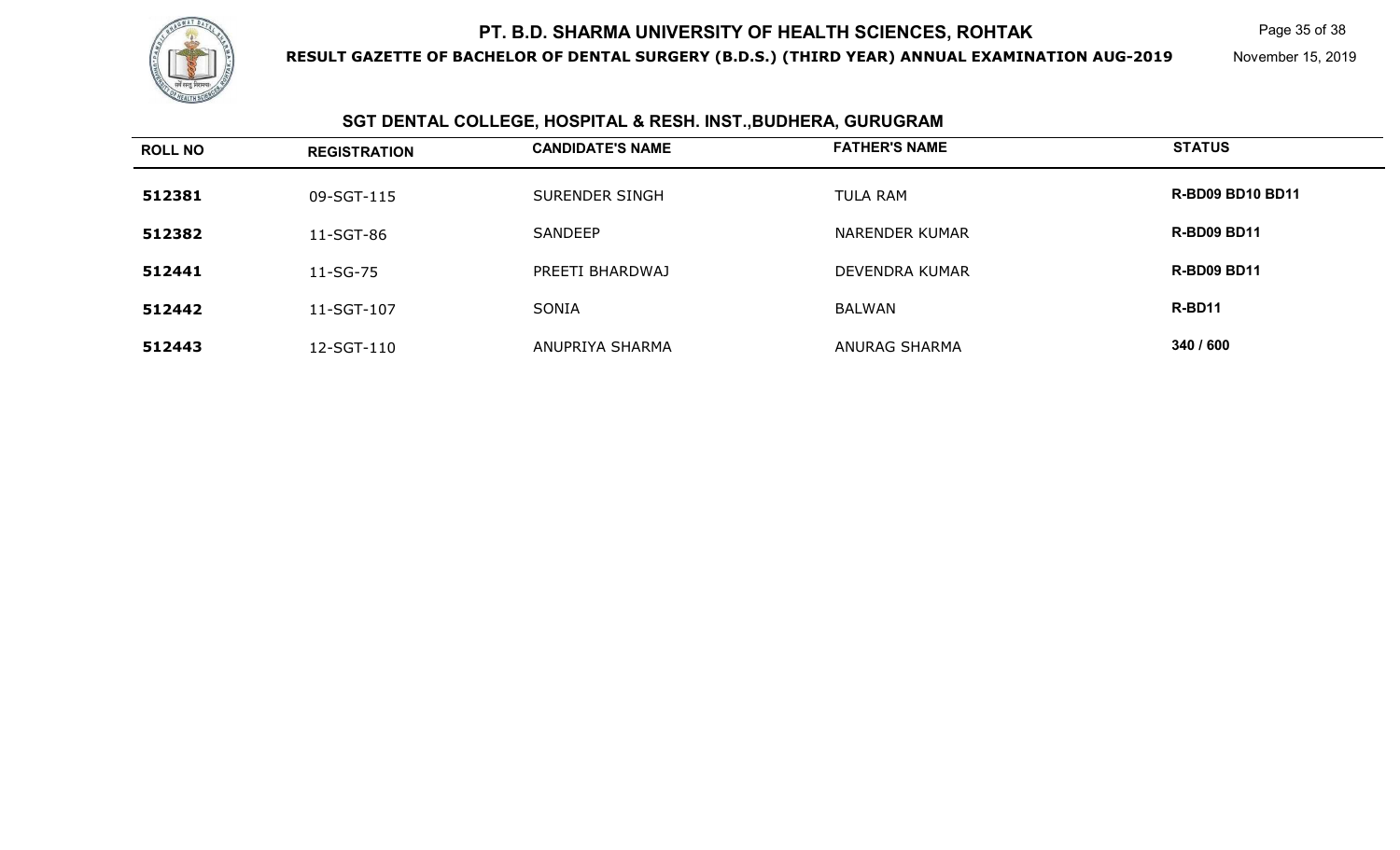

**RESULT GAZETTE OF BACHELOR OF DENTAL SURGERY (B.D.S.) (THIRD YEAR) ANNUAL EXAMINATION AUG-2019**

Page 36 of 38

November 15, 2019

## **PT. B.D. SHARMA PGIDS, ROHTAK (DENTAL COLLEGE)**

| <b>ROLL NO</b> | <b>REGISTRATION</b> | <b>CANDIDATE'S NAME</b> | <b>FATHER'S NAME</b> | <b>STATUS</b> |
|----------------|---------------------|-------------------------|----------------------|---------------|
| 512501         | 15-GDC-52           | PRIYANKA                | PAWAN                | 375 / 600     |
| 512502         | 15-GDC-61           | <b>NIKHIL</b>           | <b>JAI SINGH</b>     | 355 / 600     |
| 512503         | 15GDC56             | <b>POONAM</b>           | RAJESH KUMAR         | 316 / 600     |
| 512504         | 16-GDC-32           | SAISTA BANO             | KHURSHEED AHMED      | 368 / 600     |
| 512505         | 16-GDC-37           | PRIYANKA CHANDELA       | TEJ SINGH CHANDELA   | 401 / 600     |
| 512506         | 16-GDC-38           | MANISHA                 | PARAS RAM            | 373 / 600     |
| 512507         | 16-GDC-39           | ANITA                   | HOSHIAR SINGH        | 352 / 600     |
| 512508         | 16-GDC-40           | RIYA ARORA              | <b>VIPIN KUMAR</b>   | 371/600       |
| 512509         | 16-GDC-41           | <b>MANSI SAROHA</b>     | <b>NARESH KUMAR</b>  | 367 / 600     |
| 512510         | 16-GDC-46           | <b>AASTHA</b>           | <b>KRISHAN KUMAR</b> | 364 / 600     |
| 512511         | 16-GDC-47           | <b>NAYAN</b>            | ANIL KUMAR           | 392 / 600     |
| 512512         | 16-GDC-48           | <b>SURBHI</b>           | NAND LAL VERMA       | 384 / 600     |
| 512513         | 16-GDC-49           | SUSHMA KUMARI           | <b>BALIRAM SINGH</b> | 361 / 600     |
| 512514         | 16-GDC-53           | NIDHI YADAV             | RAJBIR YADAV         | 341 / 600     |
| 512515         | 16-GDC-56           | <b>BHAWANA YADAV</b>    | RAJESH YADAV         | 363 / 600     |
| 512516         | 16-GDC-61           | <b>ISHU</b>             | MAHAVIR              | 402 / 600     |
| 512517         | 16-GDC-64           | <b>MONIKA</b>           | <b>SUBHASH</b>       | 369 / 600     |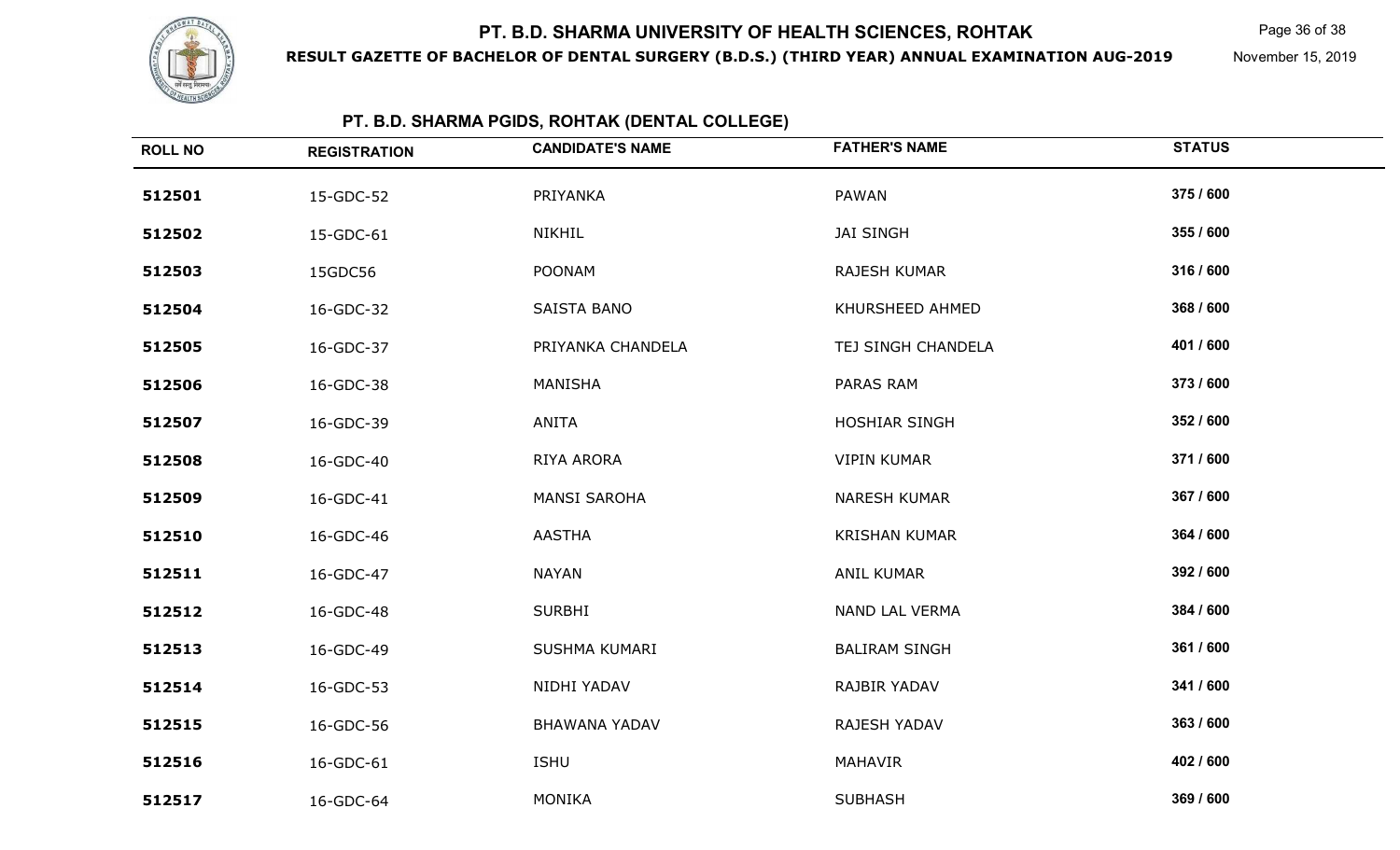

**RESULT GAZETTE OF BACHELOR OF DENTAL SURGERY (B.D.S.) (THIRD YEAR) ANNUAL EXAMINATION AUG-2019**

Page 37 of 38

November 15, 2019

## **PT. B.D. SHARMA PGIDS, ROHTAK (DENTAL COLLEGE)**

| <b>ROLL NO</b> | <b>REGISTRATION</b> | <b>CANDIDATE'S NAME</b>  | <b>FATHER'S NAME</b>    | <b>STATUS</b>      |
|----------------|---------------------|--------------------------|-------------------------|--------------------|
| 512518         | 16-GDC-65           | <b>SHREYA</b>            | <b>RAKESH KUMAR</b>     | 416 / 600          |
| 512519         | 16-GDC-67           | JANVI                    | <b>ANIL KUMAR</b>       | 425 / 600          |
| 512520         | 16-GDC-70           | <b>RITIKA</b>            | <b>SUNIL</b>            | 398 / 600          |
| 512521         | 16-GDC-74           | SHUBHAM                  | <b>SAJJAN SINGH</b>     | 384 / 600          |
| 512522         | 16-GDC-77           | CHINAR SUNEJA            | ANIL SUNEJA             | 388 / 600          |
| 512523         | 16-GDC-78           | <b>CHAHAT KAUSHIK</b>    | <b>RATAN KAUSHIK</b>    | 381 / 600          |
| 512524         | 16-GDC-82           | AAYUSH BARARIA           | MANOJ BARARIA           | 403 / 600          |
| 512525         | 16-GDC-83           | <b>SHEETAL</b>           | <b>ANAND BANSAL</b>     | 411 / 600          |
| 512526         | 16-GDC-84           | NIDHI                    | <b>BALJEET SINGH</b>    | 404 / 600          |
| 512527         | 16-GDC-86           | CHARU GOYAL              | MAHENDER GOYAL          | 408 / 600          |
| 512528         | 16-GDC73            | RAKHI DUHAN              | <b>VIJAY SINGH</b>      | 378 / 600          |
| 512529         | 16-GDS-59           | SHIWANI CHAWLA           | <b>NARESH CHAWLA</b>    | 391 / 600          |
| 512531         | 16GDC34             | ARCHANA RAMTAWKYA SHARMA | RAMTWAKYA SURIST SHARMA | 374 / 600          |
| 512532         | 16GDC55             | <b>VINITA YADAV</b>      | RAJPAL                  | 383 / 600          |
| 512533         | 16-GDC-60           | MANJULA                  | PURUSHOTTAM SHARMA      | 393 / 600          |
| 512534         | 16-GDC-76           | <b>DIPTI</b>             | SHIVPAL CHAUHAN         | 421 / 600          |
| 512535         | 16-GDC-42           | SIMRAN JEET              | <b>FAUJA SINGH</b>      | 372 / 600          |
| 512536         | 15-GDC-51           | <b>GEETIKA NIMOT</b>     | <b>KRISHAN NIMOT</b>    | <b>R-BD09 BD11</b> |